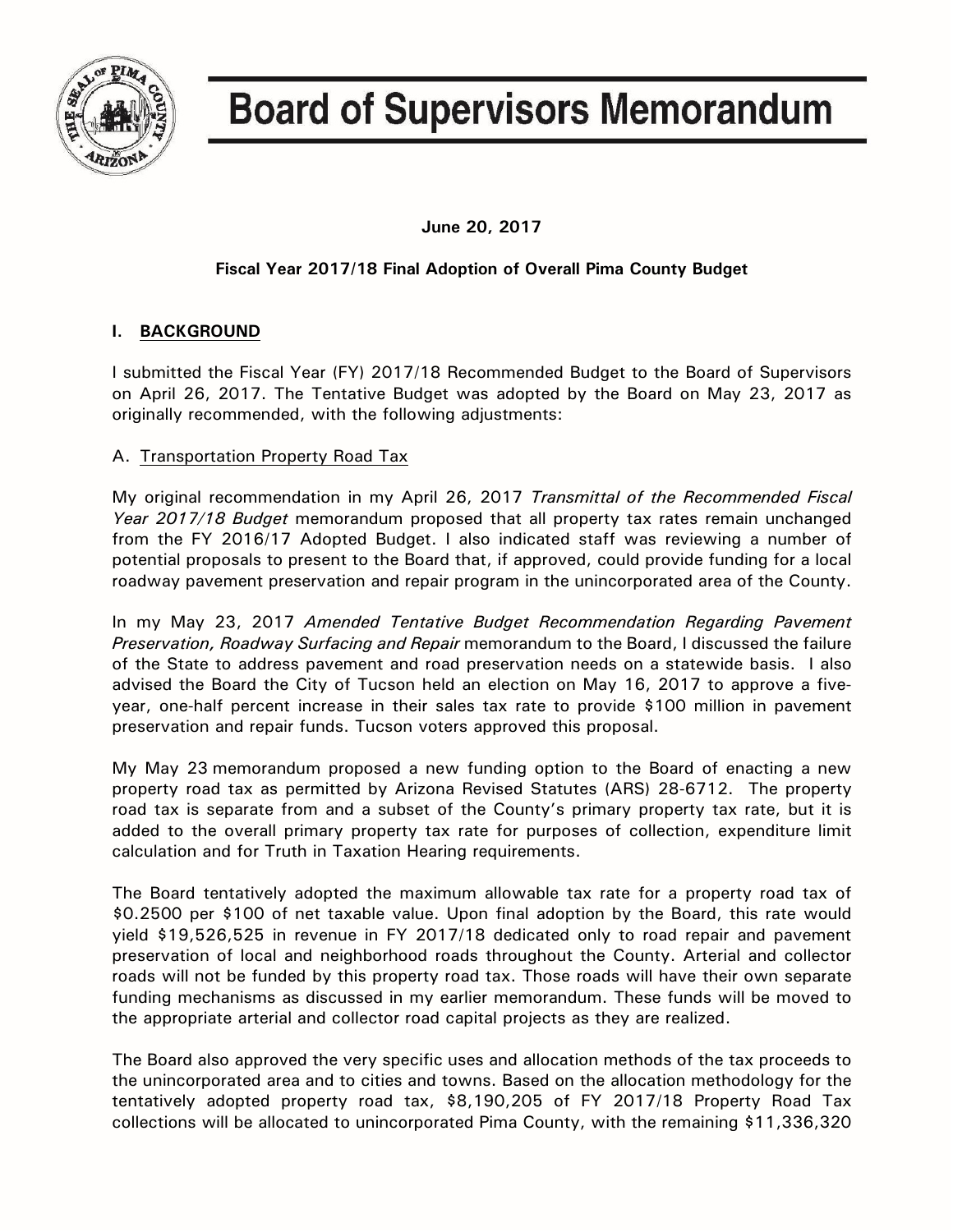allocated to cities and towns. Allocations to individual cities and towns within each supervisorial district are also included in my memorandum.

Given the Board action of adopting the Tentative Budget on May 23, I will assume the Board intended for the road tax to be categorized in two components for FY 2017/18; base funding (\$8,591,671) and accelerated funding (\$10,934,854). The first component is base funding where the road tax is fiscally neutral, or \$0.1100 of the property tax increase based on other property tax, both primary and secondary reductions. This tax neutral base funding will be distributed to each supervisorial district as originally proposed in Table 5 (Page 8) of the May 23 communication. These amounts are shown in Table 1 below.

|                 | Unincorporated |           |                   |                  | South    |             |              |
|-----------------|----------------|-----------|-------------------|------------------|----------|-------------|--------------|
| <b>District</b> | Area           | Marana    | <b>Oro Valley</b> | <b>Sahuarita</b> | Tucson   | Tucson      | <b>Total</b> |
|                 | \$1,290,121    | \$225,497 | \$651,936         |                  |          | 17,341      | \$2,184,895  |
|                 | 201,806        |           | 0                 | \$135,811        | \$23,369 | 1,029,469   | 1,390,455    |
|                 | 911,734        | 311,912   | 0                 | 25,219           |          | 564,102     | 1,812,967    |
|                 | 886,508        |           |                   | 75,327           |          | 832,705     | 1,794,540    |
|                 | 313,522        |           |                   |                  |          | 1,095,292   | 1,408,814    |
| Total           | \$3,603,691    | \$537,409 | \$651,936         | \$236,357        | \$23,369 | \$3,538,909 | \$8,591,671  |

**Table 1: Total Property Road Tax Repair Revenue by Supervisorial District (Fiscally Neutral 11 Cents).**

The distribution methodology for the accelerated funding, \$0.1400 of the property road tax, will be determined by the Board after staff recommendations as to how best to preserve the existing investment in the transportation system. In addition, the Board will receive recommendations from the new, independent Transportation Advisory Committee for allocation of accelerated funding (see the Transportation Advisory Committee section in this memorandum). This methodology will be presented to the Board at a future public hearing for review, direction and approval. To ensure tax equity with city and town residents, the accelerated funding must also be distributed between cities, towns and the unincorporated area as shown in Table 2 below (excluding issuance and interest impacts).

| ו דעט, דערט, אוויז מווע מאז די דעס ווידידו (האיז די דעס וויז דעס) איז דעס וויז דעס וויז דעס וויז דע |                       |                                  |  |
|-----------------------------------------------------------------------------------------------------|-----------------------|----------------------------------|--|
|                                                                                                     | Percent of            | <b>Accelerated Property Road</b> |  |
| <b>Jurisdiction</b>                                                                                 | <b>Assessed Value</b> | <b>Tax Repair Allocation</b>     |  |
| Marana                                                                                              | 6.255                 | 683,955<br>\$                    |  |
| Oro Valley                                                                                          | 7.588                 | 829,717                          |  |
| Sahuarita                                                                                           | 2.751                 | 300,798                          |  |
| South Tucson                                                                                        | 0.272                 | 29,733                           |  |
| Tucson                                                                                              | 41.190                | 4,504,046                        |  |
| <b>Unincorporated Area</b>                                                                          | 41.945                | 4,586,605                        |  |
| <b>Total</b>                                                                                        | 100.000               | \$10,934,854                     |  |

**Table 2: Accelerated Property Tax Road Repair Revenue by City, Town and Unincorporated Area (14-cent tax increase, \$10,934,854)**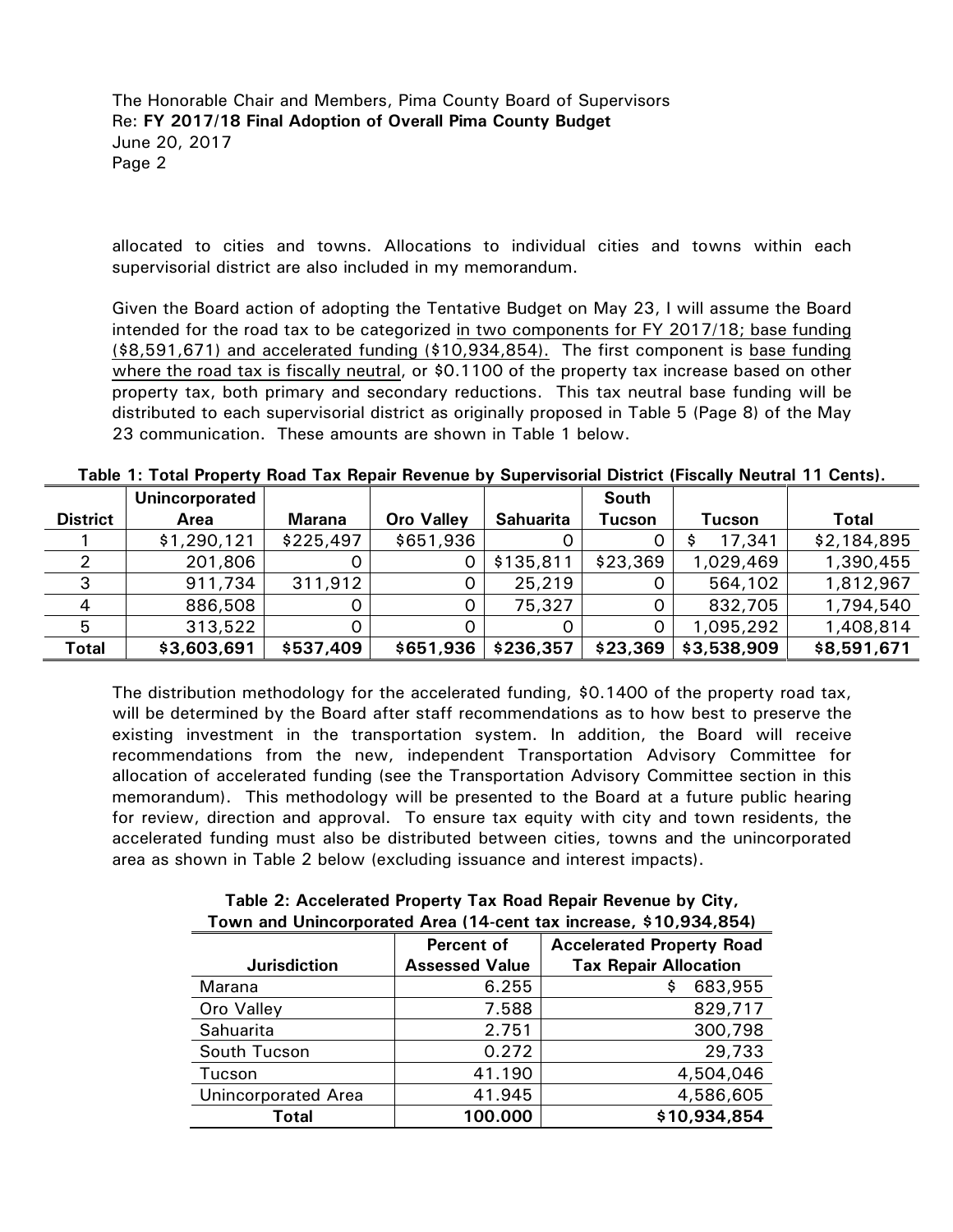In addition to tentatively adopting this new levy and rate, the Board also tentatively adopted the following reductions to the County's General Fund primary property tax rate and secondary property tax rates to offset \$0.1100 of the \$0.2500 property road tax in FY 2017/18:

- 1. Reduce the General Fund primary property tax rate by \$0.0800 per \$100 of net taxable value.
- 2. Reduce the Library District secondary property tax rate by \$0.0100 per \$100 of net taxable value.
- 3. Reduce the Regional Flood Control District secondary property tax rate by \$0.0200 per \$100 of net taxable value.
- 4. Debt Service secondary property tax rate remains unchanged.

The Board also tentatively approved my proposed plan to make the property road tax fiscally neutral in the FY 2018/19 budget, along with levying this tax for possibly a five-year period. At the end of this timeframe, other regional funding alternatives can be considered.

Finally, the Board also directed staff to develop a methodology for determining the local roads that will be preserved and repaired within the individual supervisorial districts and the cities and towns within each district, the order of the repairs, the funds that will be dedicated to each roadway repair, and the final project approval process. The Transportation Advisory Committee section below discusses this methodology.

*Transportation Advisory Committee.* The County has numerous advisory committees that meet under structured Open Meeting Law requirements. These committees provide advice and counsel to the Board of Supervisors on a variety of subjects ranging from wastewater reclamation, environmental quality, animal care, land use and other important areas where the Board directs public services or establishes local governmental public policy. At the adoption of the Fiscal Year 2017/18 Tentative Budget, the Board asked for my recommendation regarding oversight of a transportation or highway maintenance and pavement program funded by the road property tax. I suggest this would be an appropriate role for an advisory committee. I also suggest such an advisory committee's role could be substantially expanded to include a variety of transportation issues facing the County.

I recommend the Board create a 13-member Transportation Advisory Committee, with each Board member having two appointments from their supervisorial district. The appointments may be from within a city or town in the district, or they may be from the unincorporated area of the district. In addition to the Board appointments, I suggest the County Administrator have three appointments that are restricted to individuals with established transportation expertise, including management, finance, engineering and maintenance of transportation systems. Preferably, the County Administrator's appointments would be retired professionals with substantial background and expertise in transportation.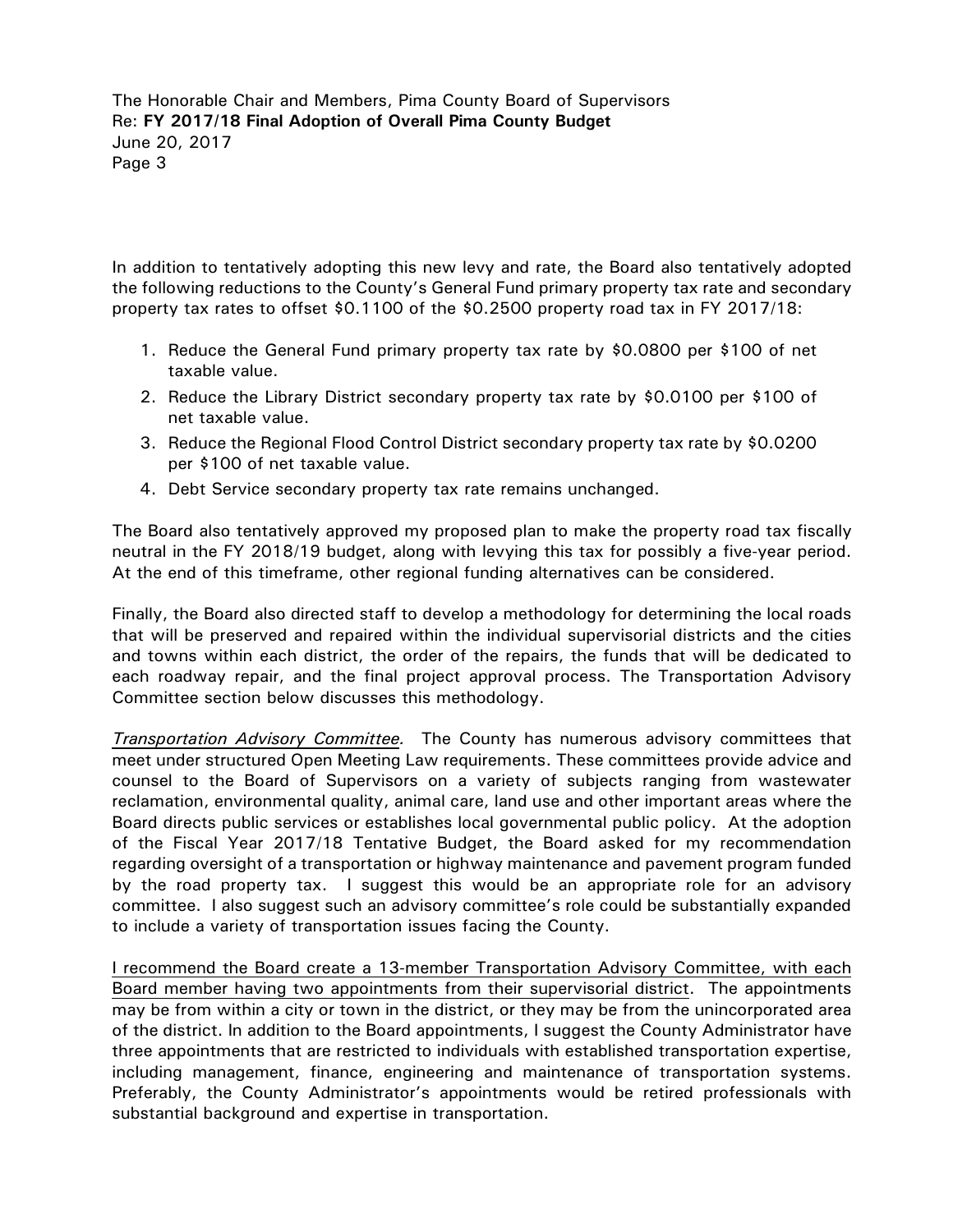The Transportation Advisory Committee's responsibilities would be as follows:

- 1. Make recommendations specifically related to transportation improvements, operation and maintenance in the unincorporated area of Pima County, as well as for transportation improvements, operation and maintenance within incorporated cities and towns where County funds are being spent for these purposes.
- 2. Make specific recommendations for streets and highways where County funds are spent for street/highway repair or pavement preservation within cities and towns. Such recommendations will be joint recommendations with any city or town transportation advisory committee.
- 3. Make recommendations on any roadway or highway capacity improvements that utilize any of the following funding sources:
	- a. Regional Transportation Authority
	- b. Pima Association of Governments
	- c. Federal government
	- d. Highway User Revenue Funds (HURF)
	- e. Pay-as-you-go County HURF
- 4. Make recommendations regarding the Department of Transportation's annual budget.
- 5. Make recommendations regarding transportation policy and funding, including factual analysis of funding operation and maintenance claims or activities.
- 6. Make recommendations regarding other transportation matters as requested by the Board of Supervisors at a public hearing.

It should be noted that in making specific roadway recommendations regarding pavement preservation or repair on highways within cities and towns, the recommendation to the Board for specific funding allocations must be a joint recommendation of the County's Transportation Advisory Committee and any similarly formed citizen committee within a city or town. If a city or town does not have such a committee, the recommendation will be made by the Mayor and Council of that specific city or town.

## B. Other Tentative Budget Adjustments Approved by the Board

The Tentative Adopted Budget also included the following changes from my proposed recommended budget of April 26, 2017: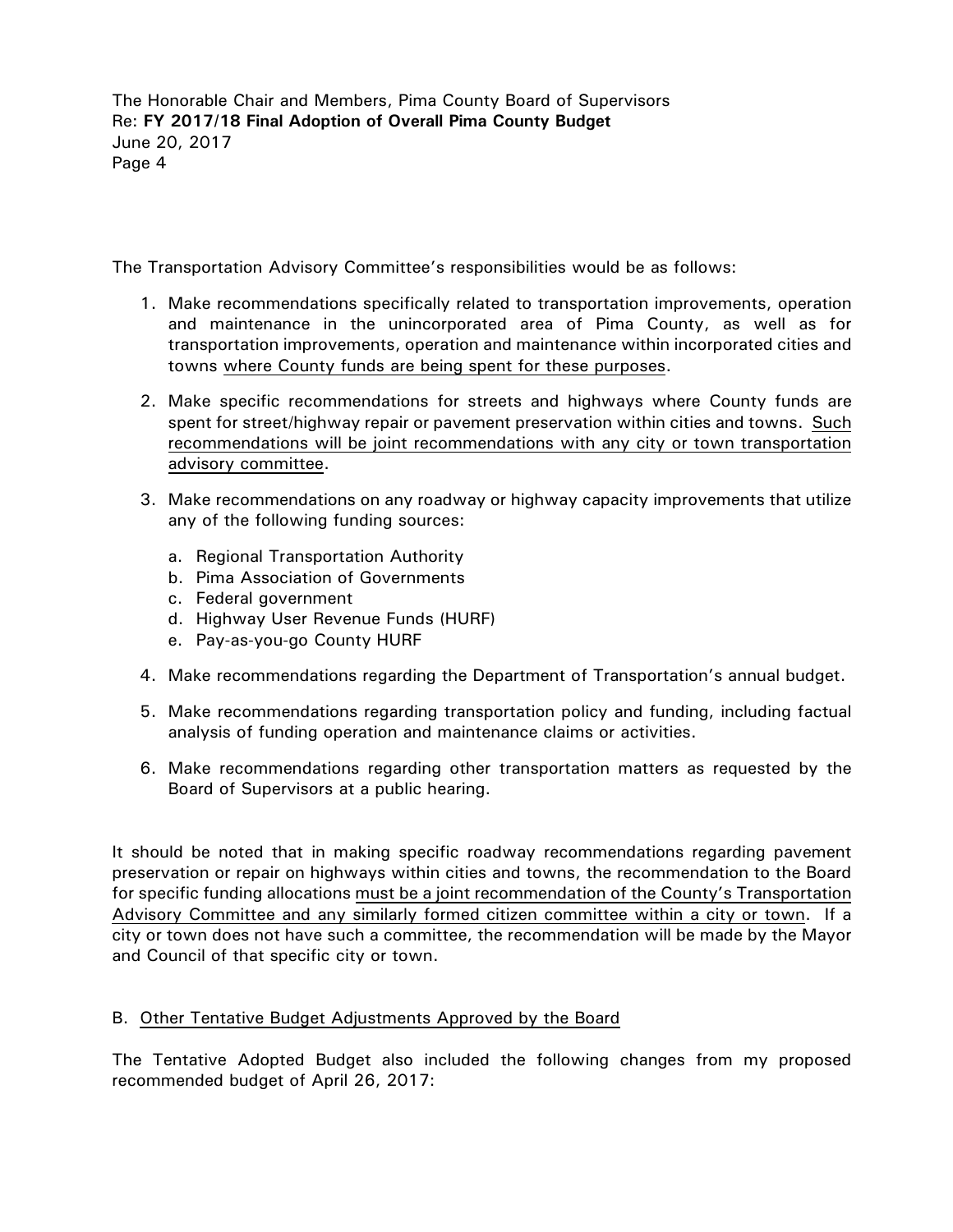## 1. General Fund

- a. The Proposed Tentative Adopted Budget includes a \$0.0800 reduction in the General Fund primary property tax rate, from \$4.2896 to \$4.2096. This reduction in rates will reduce General Fund primary property tax revenue by \$6,248,890.
- b. \$55,756 to fund one-half of the cost of the Adult Probation Community Restitution Program.
- c. \$63,285 to fund the salary and benefits costs of one surveillance officer who is part of the Domestic Violence Arrest Team.
- d. \$154,500 of funding for seven outside agencies.
- e. \$25,000 to fund new Constable training and benefits.
- f. A \$6,547,032 decrease in the General Fund Budget reserve from the recommended amount of \$56,919,918 to \$50,372,886.

Tentative Adopted General Fund expenditures total \$576,235,452. Tentative Adopted General Fund Revenues total \$550,053,197.

- 2. Other County Funds
	- a. Transportation Property Road Tax Unit
	- i. This unit will be utilized to account for the tentatively adopted property road tax of \$0.2500 per \$100 of net taxable value. If this primary property tax is levied by the Board, it will yield \$19,526,525 in revenues (\$8,591,671 in base funding and \$10,934,854 in accelerated road repair funding) in FY 2017/18. These revenues will be accounted for within a new Transportation Property Road Tax Unit within the Transportation Fund, kept separate from other Transportation revenues, and dedicated exclusively to pavement preservation and repair of local roads.
	- ii. In order to fit the full cost of the local roadway pavement preservation and repair program under Pima County's constitutionally restricted expenditure limit, the County intends to fund these costs by issuing Certificates of Participation (COPs) with three-year repayment schedules because spending long-term debt proceeds is not subject to the constitutionally restricted expenditure limit. A portion of the road tax revenues allocated to the jurisdictions will be used to pay for the jurisdictions' proportionate share of the financing costs (i.e., associated interest and issuance costs).
	- iii. \$19,526,525 of revenue received in the Transportation Property Road Tax Unit will be transferred to the County's Debt Service Fund. These funds will be dedicated exclusively to the COPs debt payments.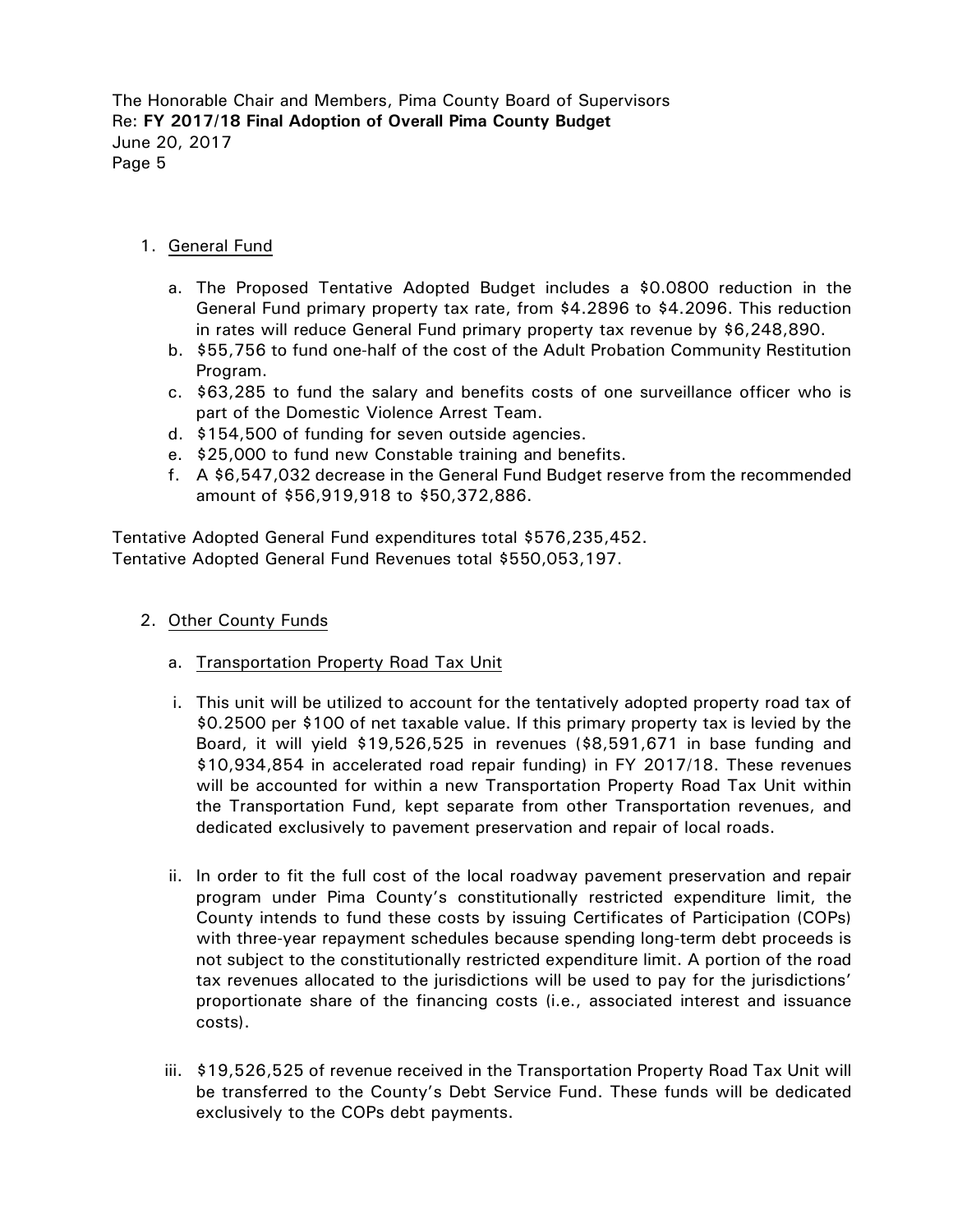#### b. Debt Service Fund

The Tentative Adopted Budget includes an additional \$17 million over the original recommended Debt Service expenditures to fund the first year of the three-year debt repayment schedule of Transportation Property Road Tax COPs. The remaining funds will be held to make the Year 2 and Year 3 debt repayments.

#### c. Capital Projects Fund

The Tentative Adopted Expenditure Budget includes \$8,190,205 to pay for the costs of the local pavement preservation and repair program in the unincorporated area of the County and \$11,336,320 to reimburse cities and towns for the local pavement preservation and repair costs within their boundaries. Both of these projects are funded with proceeds from the issuance of COPs debt net of issuance costs.

#### d. Fleet Services

Staff recommended that motor pool rates for all categories of vehicles be reduced by \$55 per vehicle, per month in the Tentative Adopted Budget. This change in monthly rates will result in a countywide reduction in motor pool charges paid to Fleet Services of \$1,000,000 from the Recommended Budget. Departments will be free to reallocate any savings as the result of this change to other supplies and services needs within their budgets.

## e. Library District

The Library District's secondary property tax rate includes a reduction from the Recommended Budgeted property tax rate of \$0.5153 to a Tentative Adopted Budget property tax rate of \$0.5053. The purpose of this \$0.0100 reduction in the rate is to offset part of the impact of the proposed new Transportation Property Road Tax. Overall, FY 2017/18 Library District property tax revenues are reduced by \$781,062. This reduction in revenues will be absorbed within the District's existing fund balance.

## f. Regional Flood Control District

The Regional Flood Control District's secondary property tax rate includes a reduction from the Recommended Budget property tax rate of \$0.3335 to a Tentative Adopted Budget property tax rate of \$0.3135. The purpose of this \$0.0200 reduction in the rate is to offset part of the impact of the proposed new Transportation Property Road Tax. Overall, FY 2017/18 Regional Flood Control District property tax revenues are reduced by \$1,425,483 from the recommended amount. This reduction in revenues will be absorbed within the District's existing fund balance.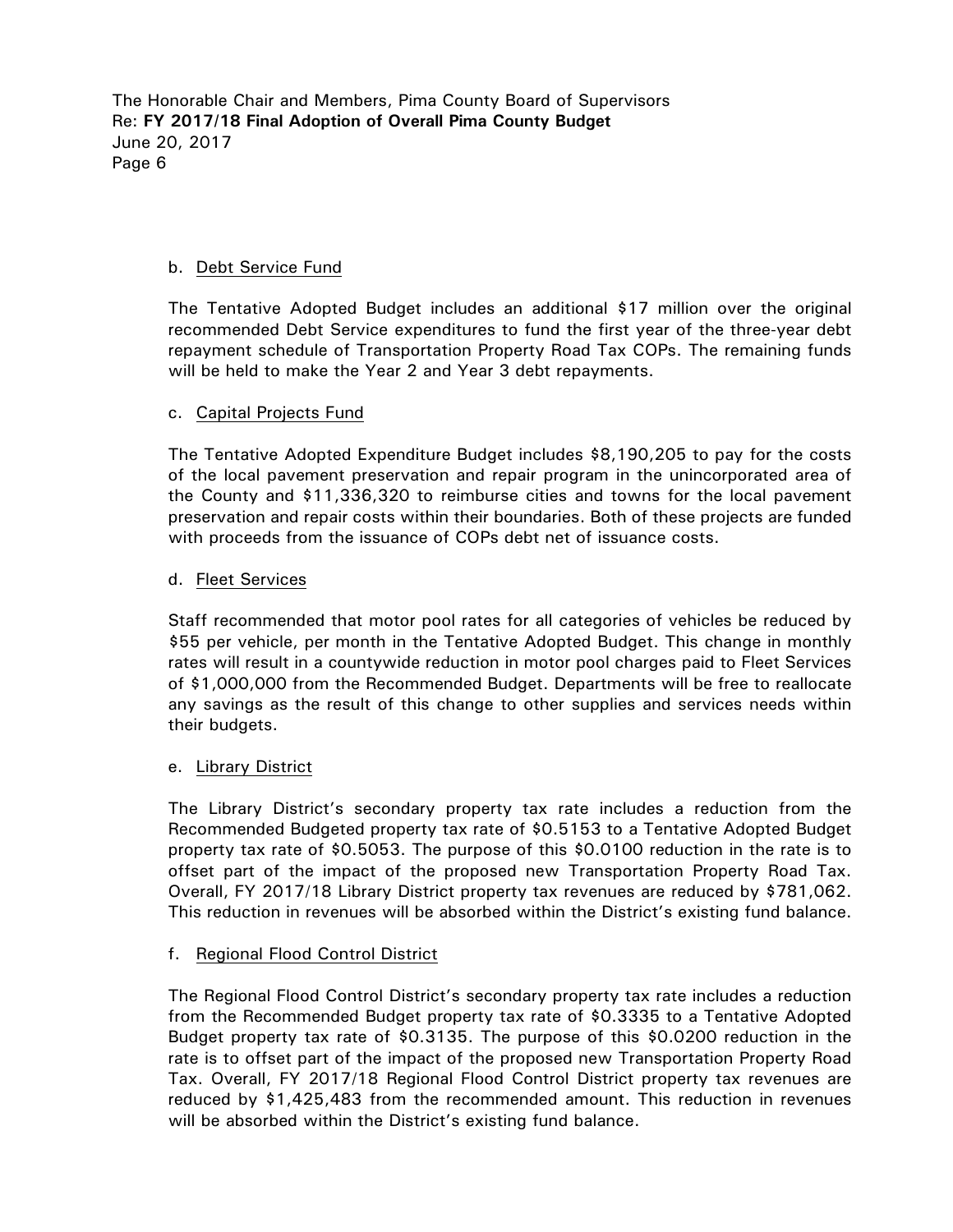## g. Regional Wastewater Reclamation Fund

At their April 18, 2017 regular meeting, the Board of Supervisors approved three percent increases in Sewer User and Sewer Connection Fees. The Tentative Adopted Budget includes these increased revenues in the amounts of \$3,979,461 and \$411,857 respectively.

## **II. PROPOSED CHANGES TO THE TENTATIVE ADOPTED BUDGET**

## A. General Fund

- 1. \$75,000 increase to the Facilities Management budget for additional operations and maintenance costs associated with the Mulcahey YMCA.
- 2. An offsetting adjustment of \$75,000 to the General Fund Budget Reserve reducing the fund from \$50,372,886 to \$50,297,886.

## **III. RECOMMENDATIONS**

I recommend the Board of Supervisors take the following actions:

A. Adopt the Fiscal Year 2017/18 final budget amounts and tax rates as set forth in the table below. These amounts and property tax rates are the same as those resulting from the Board's action at the adoption of the Overall Tentative Budget on May 23, 2017 and are reflected in the attached Arizona Auditor General prescribed schedules, including changes described in Section II above.

| Fiscal Year 2016/17 Budget             | <b>Budget</b>   | <b>Tax Rate</b> |
|----------------------------------------|-----------------|-----------------|
| <b>Total County Budget</b>             | \$1,267,072,355 | \$5.9784        |
|                                        |                 |                 |
| <b>Primary Property Tax:</b>           |                 |                 |
| <b>General Fund Primary</b>            | 576,235,452     | 4.2096          |
| <b>Transportation Road Tax</b>         | 19,526,525      | 0.2500          |
| <b>Total Primary Tax Rate</b>          |                 | 4.4596          |
|                                        |                 |                 |
| <b>Secondary Property Taxes:</b>       |                 |                 |
| <b>County Free Library District</b>    | 42,235,325      | 0.5053          |
| <b>Regional Flood Control District</b> | 17,496,778      | 0.3135          |
| <b>Debt Service</b>                    | 134,790,376     | 0.7000          |
| <b>Stadium District</b>                | 5,611,862       |                 |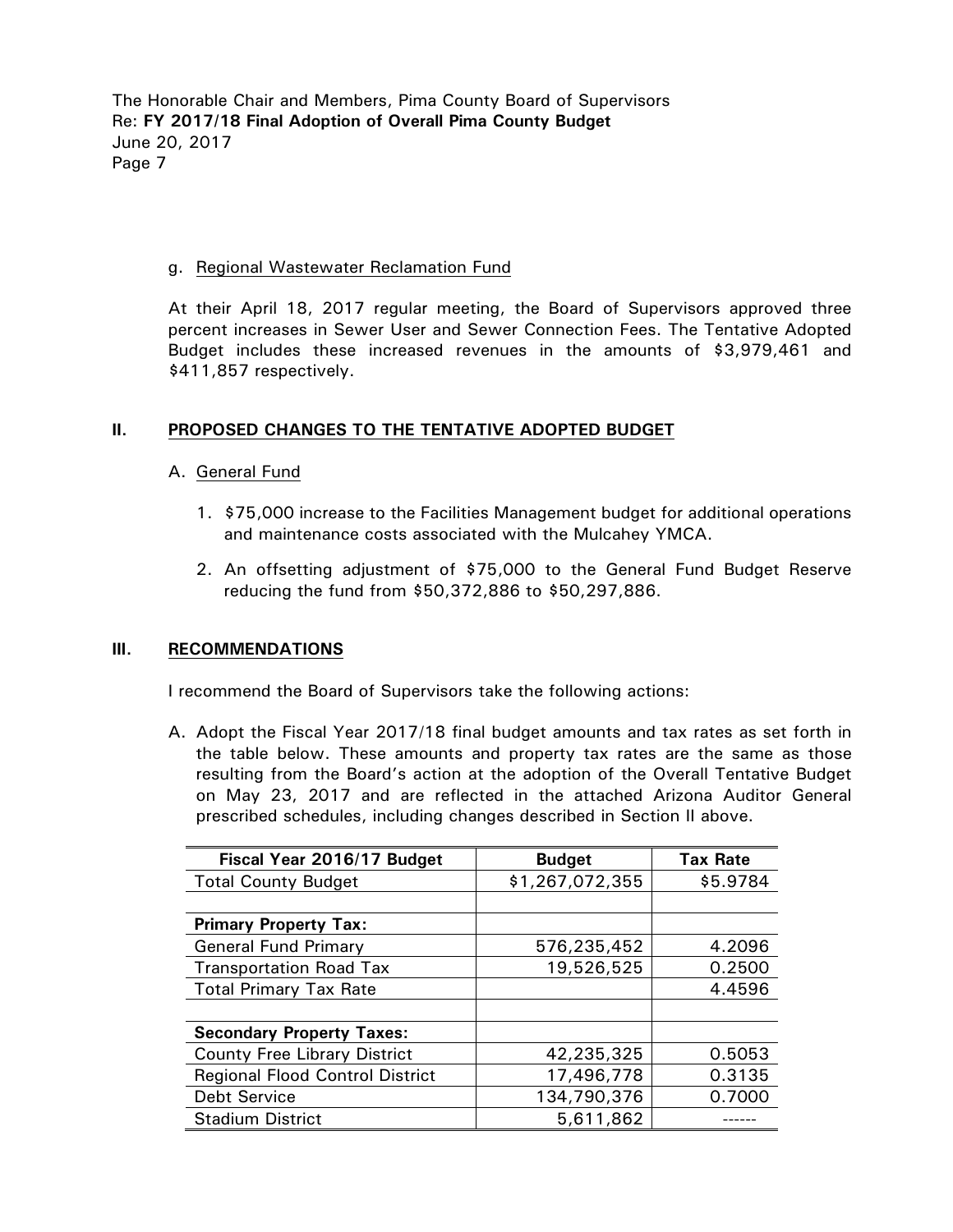B. Create a 13-member Transportation Advisory Committee, with each Board member having two appointments from their supervisorial district. The appointments may be from within a city or town in the district, or they may be from the unincorporated area of the district. In addition to the Board appointments, I recommend the County Administrator have three appointments that are restricted to individuals with established transportation expertise, including management, finance, engineering and maintenance of transportation systems.

Respectfully submitted,

C. Duluttany

County Administrator

CHH/mjk – June 7, 2017

## **Attachments**

c: Jan Lesher, Chief Deputy County Administrator Tom Burke, Deputy County Administrator for Administration Carmine DeBonis, Jr., Deputy County Administrator for Public Works Keith Dommer, Director, Finance and Risk Management Robert W. Johnson, Budget Manager, Finance and Risk Management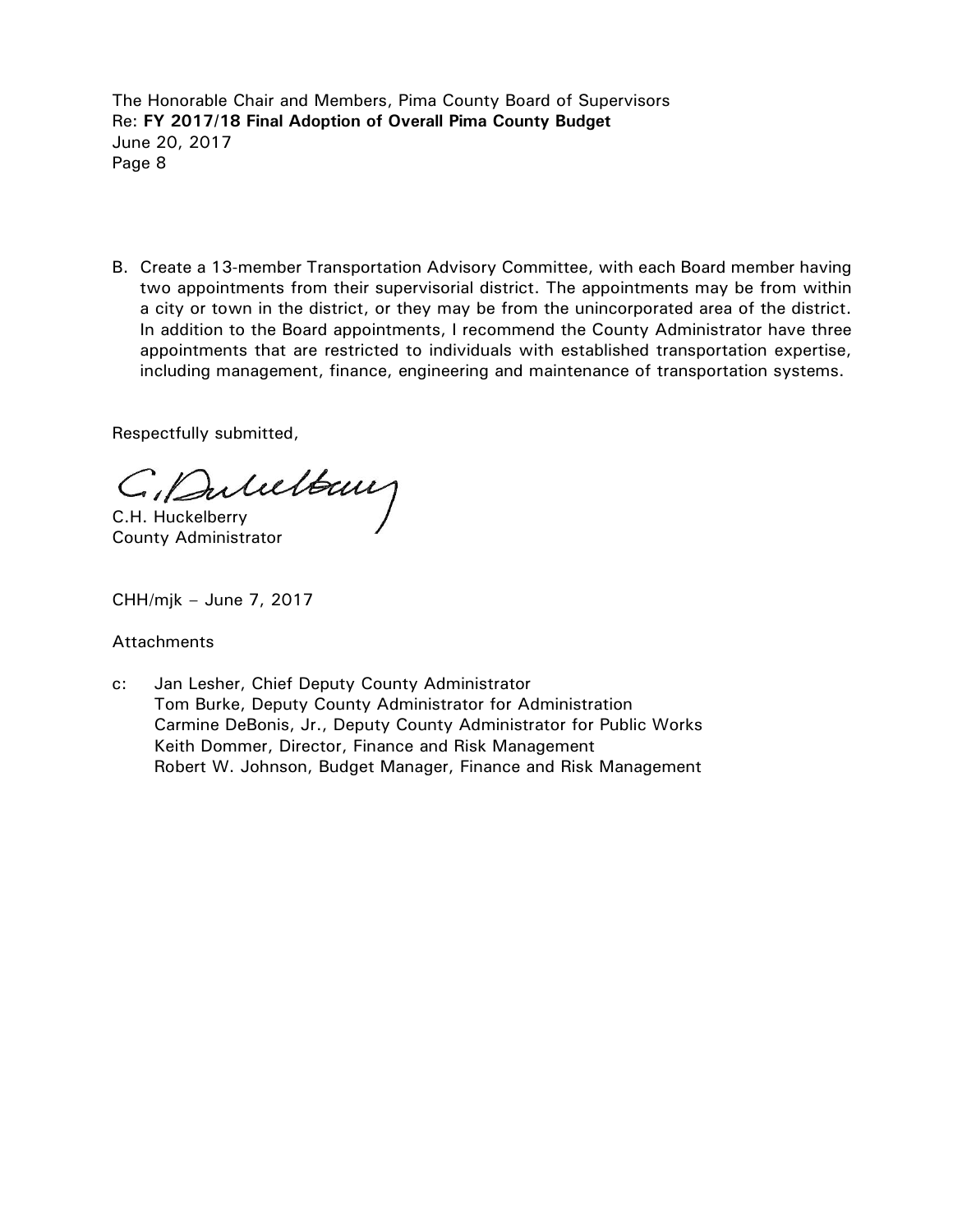#### **PIMA COUNTYSummary Schedule of Estimated Revenues and Expenditures/Expenses Fiscal Year 2017/2018ADOPTED**

|        |                                                     | S.           | <b>FUNDS</b>        |                 |                     |                         |                        |                    |
|--------|-----------------------------------------------------|--------------|---------------------|-----------------|---------------------|-------------------------|------------------------|--------------------|
| Fiscal |                                                     | C            |                     | Special Revenue | <b>Debt Service</b> | <b>Capital Projects</b> | Enterprise             |                    |
| Year   |                                                     |              | <b>General Fund</b> | Fund            | Fund                | Fund                    | <b>Funds Available</b> | <b>Total Funds</b> |
| 2017   | Adopted/Adjusted Budgeted Expenditures/Expenses*    | Е.           | 588,342,099         | 256,987,700     | 115,455,401         | 105,479,169             | 166,507,236            | 1,232,771,605      |
| 2017   | Actual Expenditures/Expenses**                      | E.           | 528,520,101         | 233,665,299     | 119,247,274         | 88,847,904              | 161,806,474            | 1,132,087,052      |
| 2018   | Fund Balance/Net Position at July 1***              |              | 66,995,846          | 45,427,112      | 2,262,007           | 37,445,152              | 185,998,904            | 338,129,021        |
| 2018   | Primary Property Tax Revenue                        | B            | 342,307,832         | 19,526,525      |                     |                         |                        | 361,834,357        |
| 2018   | Secondary Property Tax Revenue                      | B            |                     | 63,300,667      | 55,923,480          |                         |                        | 119,224,147        |
| 2018   | <b>Estimated Revenues Other than Property Taxes</b> | $\mathsf{C}$ | 207,745,365         | 194,010,029     | 215,000             | 20,564,097              | 182,632,492            | 605,166,983        |
| 2018   | <b>Other Financing Sources</b>                      | D            |                     | 100,000         |                     | 70,000,000              | 45,000,000             | 115,100,000        |
| 2018   | Interfund Transfers In                              | D            | 4,380,717           | 22,856,576      | 81,111,510          | 42.221.144              |                        | 150,569,947        |
| 2018   | Interfund Transfers Out                             | D            | 45,194,308          | 78,145,451      |                     | 159,650                 | 25,390,275             | 148,889,684        |
|        |                                                     |              |                     |                 |                     |                         |                        |                    |
| 2018   | Total Financial Resources Available                 |              | 576,235,452         | 267,075,458     | 139,511,997         | 170,070,743             | 388,241,121            | 1,541,134,771      |
| 2018   | Budgeted Expenditures/Expenses****                  | E.           | 576,235,452         | 263.071.552     | 134,790,376         | 131,287,852             | 161,687,123            | 1,267,072,355      |

#### **EXPENDITURE LIMITATION COMPARISON 2017 2018**

1. Budgeted expenditures/expenses

- 2. Add/subtract: estimated new reconciling items
- 3. Budgeted expenditures/expenses adjusted for reconciling items
- 4. Less: estimated exclusions
- 5. Amount subject to the expenditure limitation
- 6. EEC expenditure limitation

| 2017            | 2018            |
|-----------------|-----------------|
| 1,232,771,605   | 1,267,072,355   |
| (167, 183, 967) | (166, 442, 191) |
| 1,065,587,638   | 1,100,630,164   |
| 515,457,938     | 541,226,812     |
| 550,129,700     | 559,403,352     |
| 550,129,701     | 559,403,353     |

\* Includes Expenditures/Expenses Adjustments Approved in the <u>current year</u> from Schedule E.

\*\* Actual revenues and expenses as of February 28, 2017 plus projected revenues and expenditures/expenses for the remainder of the fiscal year.

\*\*\* Amounts on this line represent Fund Balance/Net Position amounts except for amounts not in spendable form (e.g., prepaids and inventories) or legally or contractually required to be maintained intact (e.g., principal of a permanent fund).

\*\*\*\* FY 2017/2018 amounts do not include the impact of the following Capital Improvement Programs: Regional Wastewater (\$49,257,735), Fleet Services (\$1,821,500) and Parking Garages (\$238,761). Also excludes impact of principal payment of \$53,580,004 of Regional Wastewater Management debt service.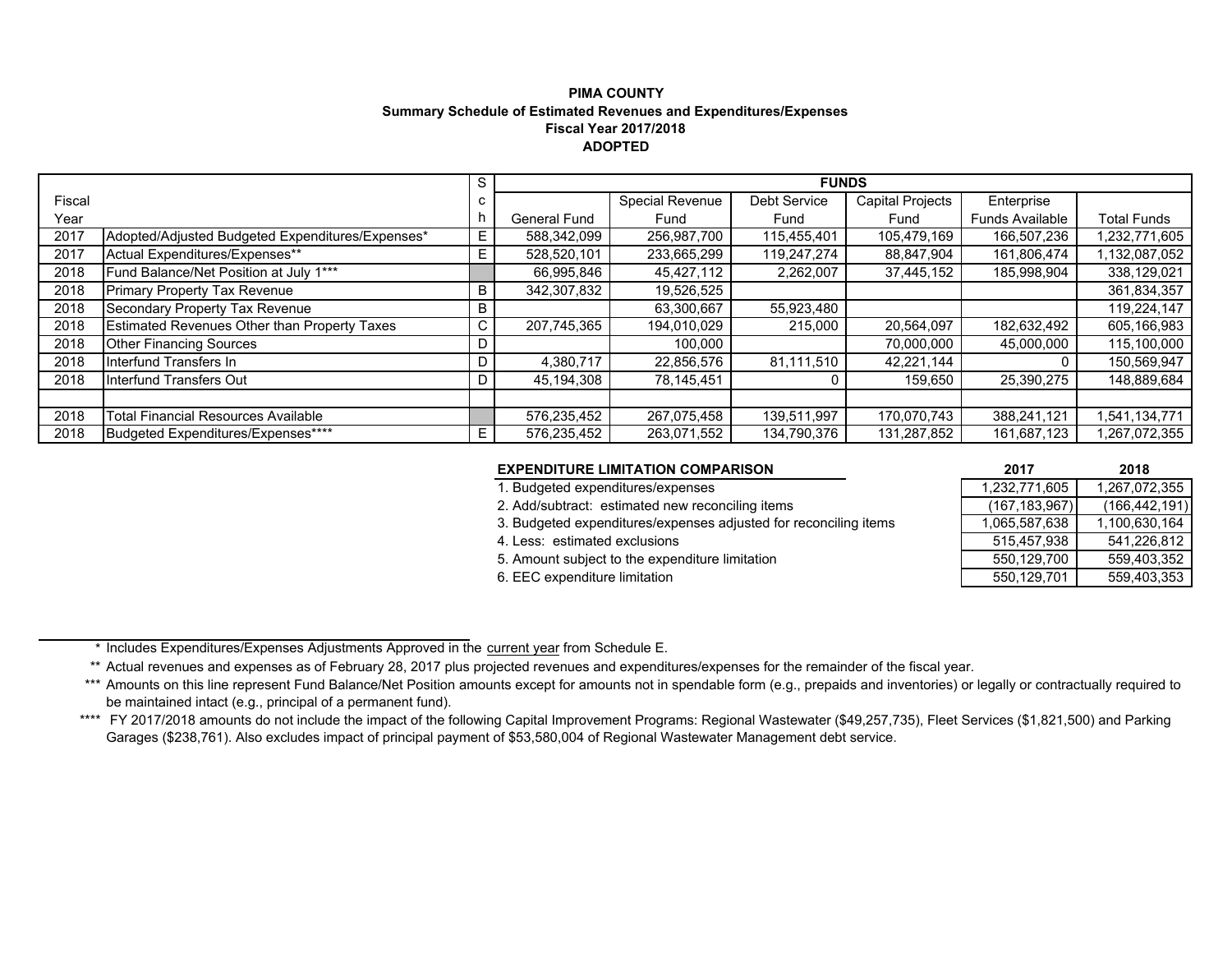# **PIMA COUNTY SUMMARY OF TAX LEVY AND TAX RATE INFORMATION**

**Fiscal Year 2017/2018**

|                                                                                                                                                                                        | 2016/2017 |                    | 2017/2018 |                    |
|----------------------------------------------------------------------------------------------------------------------------------------------------------------------------------------|-----------|--------------------|-----------|--------------------|
|                                                                                                                                                                                        |           | <b>FISCAL YEAR</b> |           | <b>FISCAL YEAR</b> |
| Maximum allowable primary property tax levy per                                                                                                                                        |           |                    |           |                    |
| A.R.S. §42-17051 (A).                                                                                                                                                                  | S         | 403,935,779        | \$        | 417,919,436        |
| Amount received from primary property taxation in fiscal year<br>2016/17 in excess of the sum of that year's maximum allowable<br>primary property tax levy A.R.S. §42-17102 (A) (18). |           |                    |           |                    |
| <b>Property Tax Levy Amount</b>                                                                                                                                                        |           |                    |           |                    |
| <b>Primary Property Taxes</b>                                                                                                                                                          |           |                    |           |                    |
| <b>General Fund Primary</b>                                                                                                                                                            | \$        | 335,305,153        | \$        | 339,923,420        |
| <b>Transportation Property Road Tax</b>                                                                                                                                                | \$        |                    | \$        | 20,187,394         |
| <b>Total Primary Property Taxes</b>                                                                                                                                                    | \$        | 335,305,153        | \$        | 360,110,814        |
| <b>Secondary Property Taxes</b>                                                                                                                                                        |           |                    |           |                    |
| <b>General Fund-Override Election</b>                                                                                                                                                  | \$        |                    | \$        |                    |
| <b>Debt Service</b>                                                                                                                                                                    | \$        | 54,716,898         | \$        | 56,524,704         |
| <b>Flood Control District</b>                                                                                                                                                          | \$        | 23,643,348         | \$        | 23,115,524         |
| <b>Library District</b>                                                                                                                                                                | \$        | 40,279,454         | \$        | 40,802,761         |
| <b>Fire Assistance District</b>                                                                                                                                                        | \$        | 3,658,216          | \$        | 3,779,080          |
| <b>Total Secondary Property Taxes</b>                                                                                                                                                  | \$        | 122,297,916        | \$        | 124,222,069        |
| <b>Total Property Tax Levy Amounts</b>                                                                                                                                                 | \$        | 457,603,069        | \$        | 484,332,883        |
|                                                                                                                                                                                        |           |                    |           |                    |
| <b>Property Taxes Collected *</b>                                                                                                                                                      |           |                    |           |                    |
| <b>Primary Property Taxes</b>                                                                                                                                                          |           |                    |           |                    |
| 2016/17 year's levy                                                                                                                                                                    | S         | 325,533,100        |           |                    |
| Prior years' levy                                                                                                                                                                      | \$        | 6,705,300          |           |                    |
| <b>Total Primary Property Taxes</b>                                                                                                                                                    |           | 332,238,400        |           |                    |
| <b>Secondary Property Taxes</b>                                                                                                                                                        |           |                    |           |                    |
| 2016/17 year's levy                                                                                                                                                                    | S         | 118,688,500        |           |                    |
| Prior years' levy                                                                                                                                                                      | \$        | 2,383,309          |           |                    |
| <b>Total Secondary Property Taxes</b>                                                                                                                                                  |           | 121,071,809        |           |                    |
| <b>Total Property Taxes Collected</b>                                                                                                                                                  | \$        | 453,310,209        |           |                    |
|                                                                                                                                                                                        |           |                    |           |                    |
| <b>Property Tax Rates</b>                                                                                                                                                              |           |                    |           |                    |
| <b>County Tax Rates</b>                                                                                                                                                                |           |                    |           |                    |
| <b>Primary Property Tax Rates</b>                                                                                                                                                      |           |                    |           |                    |
| <b>General Fund Primary</b>                                                                                                                                                            | \$        | 4.2896             | \$        | 4.2096             |
| <b>Transportation Property Road Tax</b><br><b>Total Primary Property Taxes</b>                                                                                                         | \$<br>\$  | 4.2896             | \$<br>\$  | 0.2500<br>4.4596   |
|                                                                                                                                                                                        |           |                    |           |                    |
| <b>Secondary Property Tax Rates</b>                                                                                                                                                    |           |                    |           |                    |
| <b>General Fund-Override Election</b>                                                                                                                                                  | \$        |                    | \$        |                    |
| <b>Debt Service</b>                                                                                                                                                                    | \$        | 0.7000             | \$        | 0.7000             |
| <b>Flood Control District</b><br><b>Library District</b>                                                                                                                               | \$        | 0.3335<br>0.5153   | \$        | 0.3135<br>0.5053   |
| <b>Fire District Assistance</b>                                                                                                                                                        | \$        | 0.0468             | \$        | 0.0468             |
| <b>Total Secondary Property Taxes</b>                                                                                                                                                  | \$        | 1.5956             | \$        | 1.5656             |
| <b>Total County Tax Rate</b>                                                                                                                                                           | \$        | 5.8852             | \$        | 6.0252             |
| <b>Special Assessment District Tax Rates</b>                                                                                                                                           |           |                    |           |                    |
| <b>Secondary Property Tax Rates</b>                                                                                                                                                    |           | See Second Page    |           | See Second Page    |
|                                                                                                                                                                                        |           |                    |           |                    |

\* Includes actual property taxes collected as of the date the proposed budget was prepared plus estimated property tax for the remainder of the fiscal year.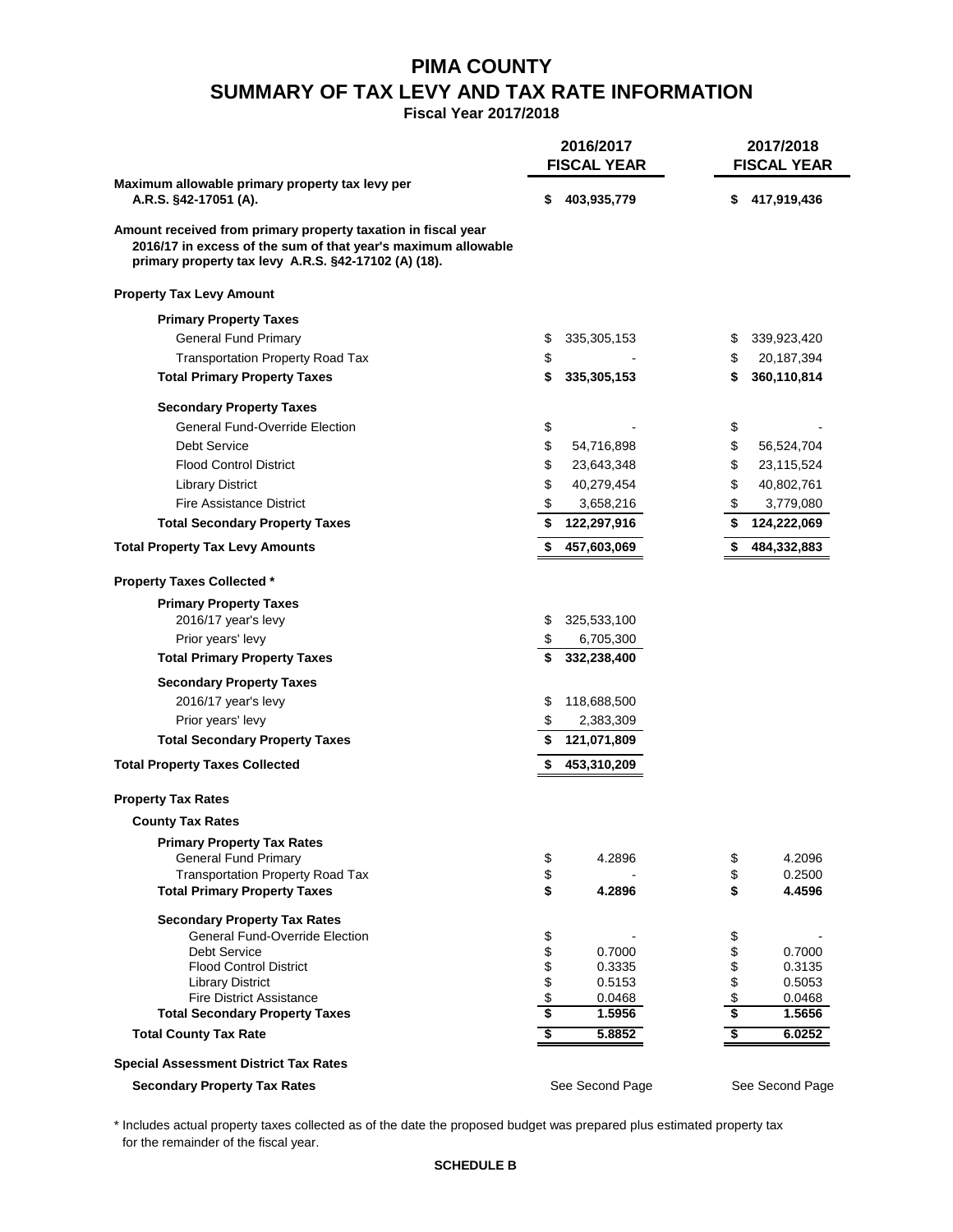# **PIMA COUNTY SUMMARY OF TAX LEVY AND TAX RATE INFORMATION (Continued)**

**Fiscal Year 2017/2018**

|                                              | 2016/2017<br><b>FISCAL YEAR</b> |        | 2017/2018<br><b>FISCAL YEAR</b> |
|----------------------------------------------|---------------------------------|--------|---------------------------------|
| <b>Special Assessment District Tax Rates</b> |                                 |        |                                 |
| Secondary Property Tax Rates (Continued)     |                                 |        |                                 |
| <b>Street Lighting Improvement Districts</b> |                                 |        |                                 |
| Cardinal Est.                                | \$                              | 0.9768 | \$<br>1.1681                    |
| Carriage Hills Est. No. 1                    | \$                              | 0.1633 | \$<br>0.1649                    |
| Carriage Hills Est. No. 3                    | \$                              | 0.1335 | \$<br>0.1266                    |
| <b>Desert Steppes</b>                        | \$                              | 0.1373 | \$<br>0.1435                    |
| Hermosa Hills Estates                        | \$                              | 0.0794 | \$<br>0.0815                    |
| Lakeside #1                                  | \$                              | 0.1814 | 0.1722                          |
| Littletown                                   | \$                              | 1.2187 | \$<br>1.0371                    |
| Longview Est. #1                             | \$                              | 0.1858 | \$<br>0.1885                    |
| Longview Est. #2                             | \$                              | 0.1768 | \$<br>0.1685                    |
| Mañana Grande B                              | \$                              | 0.1704 | \$<br>0.1726                    |
| Mañana Grande C                              | \$                              | 0.2211 | \$<br>0.2103                    |
| Midvale Park                                 | \$                              | 0.1388 | \$<br>0.1356                    |
| <b>Mortimore Addition</b>                    | \$                              | 0.4247 | \$<br>0.4069                    |
| Oaktree No. 1                                | \$                              | 1.8343 | \$<br>1.7396                    |
| Oaktree No. 2                                | \$                              | 2.0806 | \$<br>1.9796                    |
| Oaktree No. 3                                | \$                              | 1.9494 | \$<br>2.0496                    |
| Orange Grove Valley                          | \$                              | 0.2810 | \$<br>0.3293                    |
| Peach Valley                                 | \$                              | 0.3965 | 0.4089                          |
| Peppertree Ranch                             | \$                              | 0.0676 | \$<br>0.0746                    |
| <b>Rolling Hills</b>                         | \$                              | 0.1373 | \$<br>0.1384                    |
| Salida Del Sol                               | \$                              | 1.4837 | \$<br>1.5542                    |
| <b>Other Improvement District</b>            |                                 |        |                                 |
| Hayhook Ranch Improvement District           | \$                              | 6.4319 | \$<br>3.5736                    |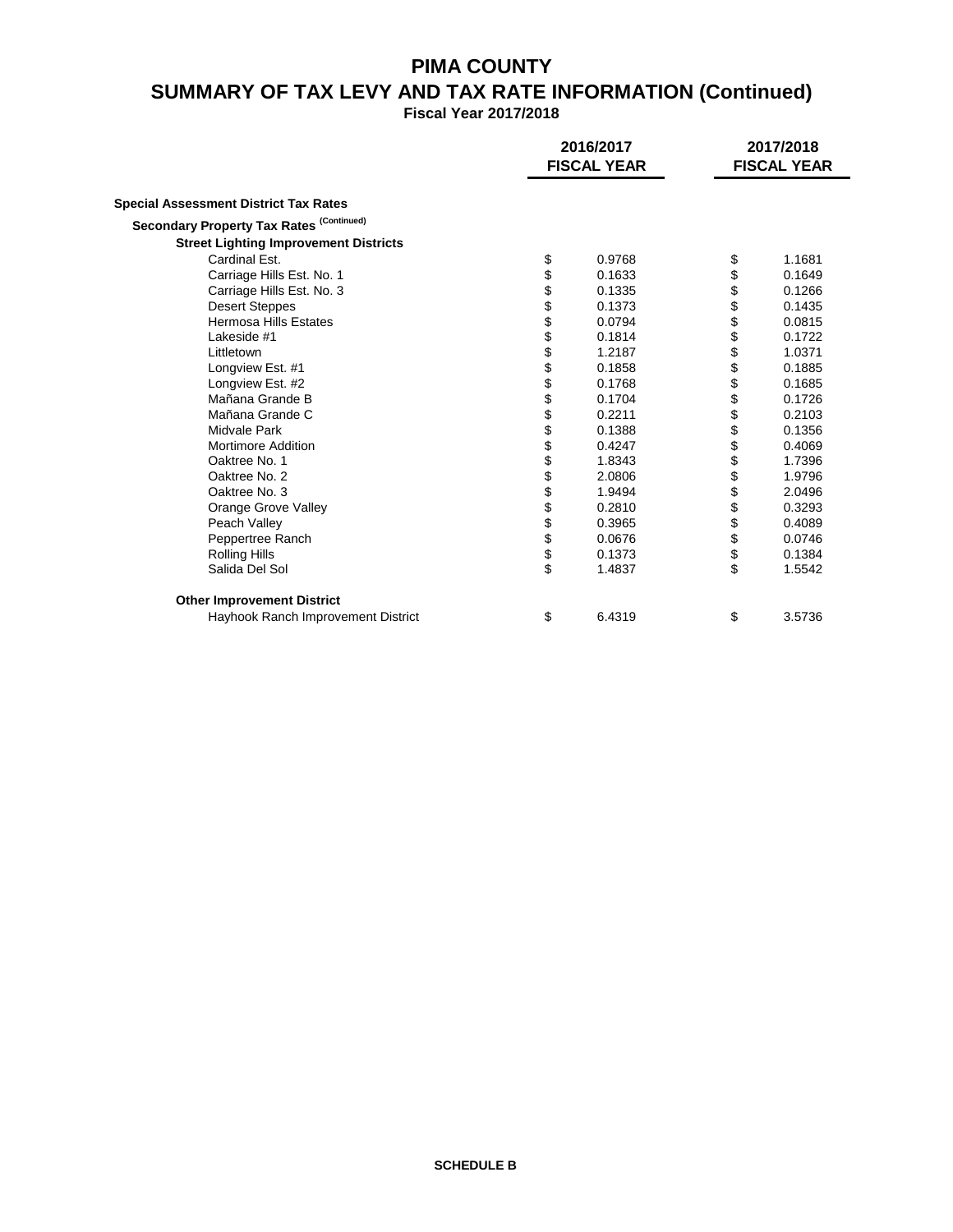|                                                           | <b>ADOPTED</b><br><b>REVENUES</b> | <b>ESTIMATED</b><br><b>REVENUES</b> | <b>ADOPTED</b><br><b>REVENUES</b> |
|-----------------------------------------------------------|-----------------------------------|-------------------------------------|-----------------------------------|
| <b>SOURCE OF REVENUES</b>                                 | 2016/2017                         | 2016/2017*                          | 2017/2018                         |
| <b>GENERAL FUND</b>                                       |                                   |                                     |                                   |
| <b>PROPERTY TAX</b>                                       |                                   |                                     |                                   |
| <b>Real Property Taxes</b>                                | 323,289,441                       | 323,016,000                         | 327,756,452                       |
| <b>Personal Property Taxes</b>                            | 8,922,746                         | 9,222,400                           | 8,682,548                         |
| Penalties on Delinquent Taxes                             | 740,000                           | 500,000                             | 680,000                           |
| Interest on Delinquent Taxes<br><b>TOTAL PROPERTY TAX</b> | 5,315,155<br>338,267,342          | 5,315,155<br>338,053,555            | 5,188,832                         |
|                                                           |                                   |                                     | 342,307,832                       |
| <b>LICENSES &amp; PERMITS</b>                             |                                   |                                     |                                   |
| <b>Business Licenses &amp; Permits</b>                    | 3,205,600                         | 3,202,265                           | 3,424,500                         |
| <b>TOTAL LICENSES &amp; PERMITS</b>                       | 3,205,600                         | 3,202,265                           | 3,424,500                         |
| <b>INTERGOVERNMENTAL</b>                                  |                                   |                                     |                                   |
| Federal Grants & Aid                                      | 4,616,729                         | 4,602,795                           | 4,785,069                         |
| State Grants & Aid                                        | 1,627,505                         | 3,056,574                           | 837,564                           |
| Sales & Use Tax                                           | 112,100,000                       | 111,400,000                         | 115,200,000                       |
| Shared Vehicle License Tax                                | 27,000,000                        | 27,300,000                          | 28,250,000                        |
| Alcoholic Beverages                                       | 44,000                            | 53,000                              | 50,000                            |
| <b>Other Local Government</b>                             | 812,850                           | 644,943                             | 293,900                           |
| <b>Transient Lodging Tax</b><br>TOTAL INTERGOVERNMENTAL   | 5,387,760<br>151,588,844          | 5,581,800<br>152,639,112            | 5,873,112<br>155,289,645          |
|                                                           |                                   |                                     |                                   |
| <b>CHARGES FOR SERVICES</b>                               |                                   |                                     |                                   |
| Interdepartmental Charges                                 | 232,500                           | 271,703                             | 290,625                           |
| <b>Health Fees</b>                                        | 1,786,700                         | 1,786,700                           | 1,786,200                         |
| <b>Court Fees</b>                                         | 5,979,432                         | 5,451,751                           | 5,861,873                         |
| <b>General Government</b>                                 | 2,280,181                         | 2,488,859                           | 2,163,503<br>7,000,000            |
| <b>Correctional Housing</b><br><b>Recorder Fees</b>       | 7,970,000<br>1,989,250            | 7,000,000<br>2,320,902              | 3,002,085                         |
| <b>Sheriff Dept Fees</b>                                  | 1,208,000                         | 855,000                             | 950,000                           |
| <b>Culture &amp; Recreation Fees</b>                      | 849,507                           | 830,926                             | 826,800                           |
| <b>Contributions/Pub Enterprs</b>                         | 24,190,737                        | 24,190,737                          | 19,286,354                        |
| <b>TOTAL CHARGES FOR SERVICES</b>                         | 46,486,307                        | 45,196,578                          | 41,167,440                        |
| <b>FINES AND FORFEITS</b>                                 |                                   |                                     |                                   |
| Justice CTS-Fines & Forfeits                              | 3,027,551                         | 2,780,964                           | 2,952,925                         |
| Superior CTS-Fines & Forfeits                             | 275,000                           | 275,000                             | 275,000                           |
| <b>Other Fines &amp; Forfeits</b>                         | 510,000                           | 515,147                             | 510,000                           |
| <b>TOTAL FINES AND FORFEITS</b>                           | 3,812,551                         | 3,571,111                           | 3,737,925                         |
| <b>INVESTMENT EARNINGS</b>                                |                                   |                                     |                                   |
| <b>Investment Earnings</b>                                | 220,518                           | 435,059                             | 563,377                           |
| <b>TOTAL INVESTMENT EARNINGS</b>                          | 220,518                           | 435,059                             | 563,377                           |
| <b>MISCELLANEOUS</b>                                      |                                   |                                     |                                   |
| <b>Rents and Royalties</b>                                | 3,598,024                         | 4,355,574                           | 824,001                           |
| <b>Other Misc. Revenues</b>                               | 2,671,667                         | 3,139,124                           | 2,738,477                         |
| <b>TOTAL MISCELLANEOUS</b>                                | 6,269,691                         | 7,494,698                           | 3,562,478                         |
| <b>TOTAL GENERAL FUND REVENUE</b>                         | 549,850,853                       | 550,592,378                         | 550,053,197                       |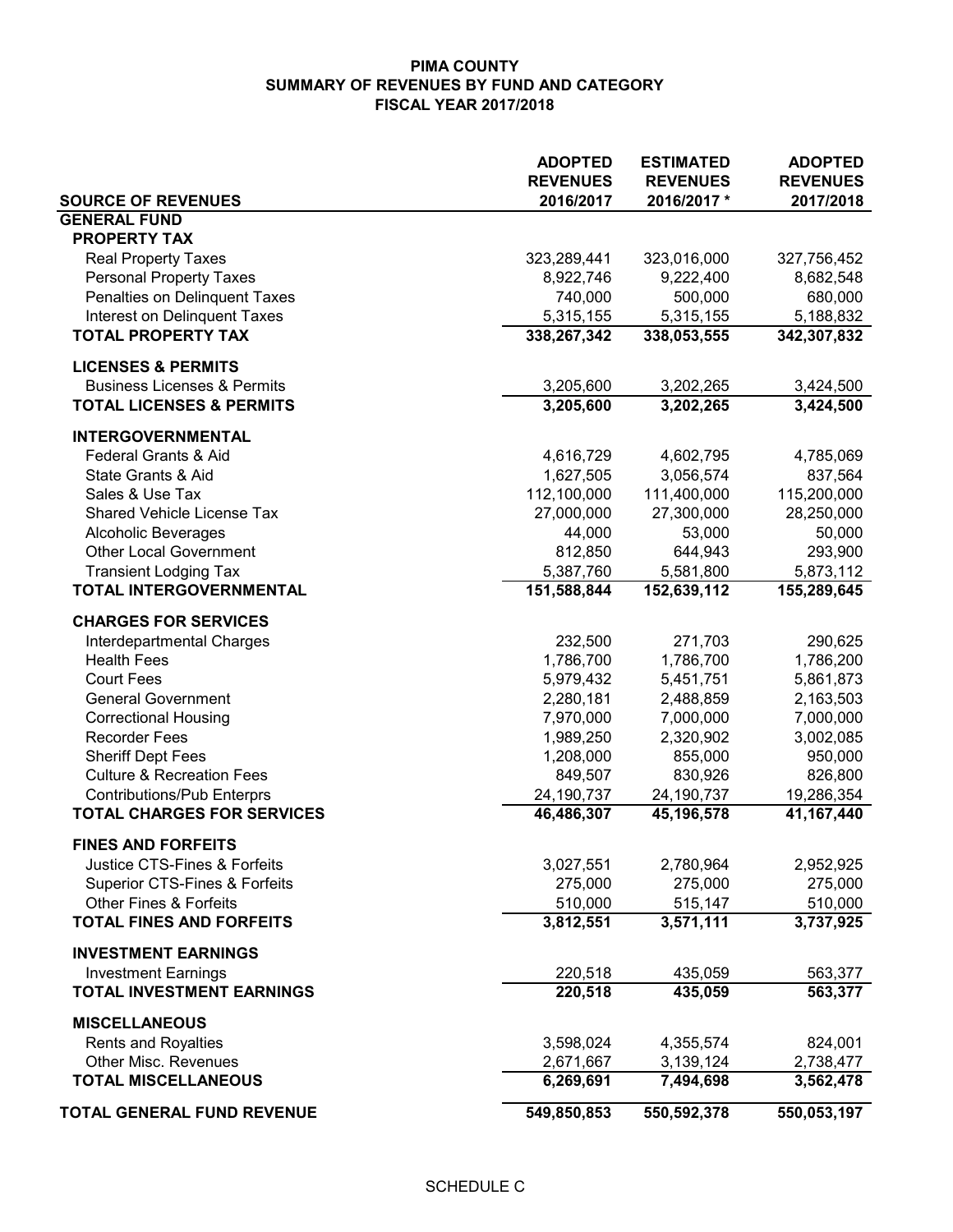|                                                       | <b>ADOPTED</b>               | <b>ESTIMATED</b>              | <b>ADOPTED</b>               |
|-------------------------------------------------------|------------------------------|-------------------------------|------------------------------|
| <b>SOURCE OF REVENUES</b>                             | <b>REVENUES</b><br>2016/2017 | <b>REVENUES</b><br>2016/2017* | <b>REVENUES</b><br>2017/2018 |
| <b>SPECIAL REVENUE FUNDS</b>                          |                              |                               |                              |
| <b>COUNTY FREE LIBRARY</b>                            |                              |                               |                              |
| <b>Property Taxes</b>                                 | 39,877,071                   | 39,891,600                    | 40,384,319                   |
| Intergovernmental                                     | 313,900                      | 79,100                        | 236,500                      |
| Fines & Forfeits                                      | 600,000                      | 600,000                       | 600,000                      |
| <b>Charges for Services</b>                           | 900,000                      | 801,014                       | 280,000                      |
| <b>Investment Earnings</b>                            | 25,000                       | 47,000                        | 40,000                       |
| Miscellaneous                                         | 450,000                      | 450,300                       | 505,000                      |
| <b>TOTAL COUNTY FREE LIBRARY</b>                      | 42,165,971                   | 41,869,014                    | 42,045,819                   |
|                                                       |                              |                               |                              |
| <b>EMPLOYMENT AND TRAINING</b>                        |                              |                               |                              |
| Intergovernmental                                     | 14,545,188                   | 14,267,300                    | 18,750,778                   |
| <b>Investment Earnings</b>                            | 1,500                        | 2,200                         | 2,200                        |
| Miscellaneous<br><b>TOTAL EMPLOYMENT AND TRAINING</b> | 1,448,289<br>15,994,977      | 834,879<br>15,104,379         | 1,037,113<br>19,790,091      |
|                                                       |                              |                               |                              |
| <b>ENVIRONMENTAL QUALITY</b>                          |                              |                               |                              |
| <b>Licenses and Permits</b>                           | 2,148,110                    | 2,216,064                     | 2,192,857                    |
| Intergovernmental                                     | 1,919,446                    | 1,100,000                     | 2,389,124                    |
| Fines & Forfeits                                      | 0                            | 1,443                         | 0                            |
| <b>Investment Earnings</b>                            | 21,370                       | 33,607                        | 27,210                       |
| Miscellaneous                                         | 30,160                       | 21,766                        | 30,280                       |
| TOTAL ENVIRONMENTAL QUALITY                           | 4,119,086                    | 3,372,880                     | 4,639,471                    |
| <b>HEALTH</b>                                         |                              |                               |                              |
| <b>Licenses and Permits</b>                           | 2,280,000                    | 2,280,000                     | 2,278,246                    |
| Intergovernmental                                     | 13,696,158                   | 13,770,745                    | 15,202,724                   |
| <b>Charges for Services</b>                           | 3,042,109                    | 2,855,063                     | 2,869,635                    |
| <b>Fines and Forfeits</b>                             | 86,470                       | 93,161                        | 72,900                       |
| <b>Investment Earnings</b>                            | 2,000                        | 27,104                        | 4,000                        |
| Miscellaneous                                         | 1,420,225                    | 1,803,904                     | 1,114,487                    |
| <b>TOTAL HEALTH</b>                                   | 20,526,962                   | 20,829,977                    | $\overline{21,541,992}$      |
| <b>REGIONAL FLOOD CONTROL DISTRICT</b>                |                              |                               |                              |
| <b>Property Taxes</b>                                 | 23,381,097                   | 23,371,200                    | 22,916,348                   |
| <b>Licenses and Permits</b>                           | 1,100                        | 1,100                         | 1,100                        |
| Intergovernmental                                     | 239,970                      | 49,970                        | 49,970                       |
| <b>Charges for Services</b>                           | 1,070,000                    | 170,000                       | 1,070,000                    |
| <b>Investment Earnings</b>                            | 19,767                       | 55,765                        | 45,000                       |
| Miscellaneous                                         | 58,845                       | 78,966                        | 74,475                       |
| TOTAL REGIONAL FLOOD CONTROL DISTRICT                 | 24,770,779                   | 23,727,001                    | 24,156,893                   |
|                                                       |                              |                               |                              |
| <b>STADIUM DISTRICT</b><br>Intergovernmental          | 1,620,000                    | 1,625,000                     | 1,537,200                    |
| <b>Charges for Services</b>                           | 803,275                      | 1,158,369                     | 845,000                      |
| <b>Investment Earnings</b>                            | 5,000                        | 5,000                         | 5,000                        |
| Miscellaneous                                         | 0                            | 817                           | 0                            |
| <b>TOTAL STADIUM DISTRICT</b>                         | 2,428,275                    | 2,789,186                     | 2,387,200                    |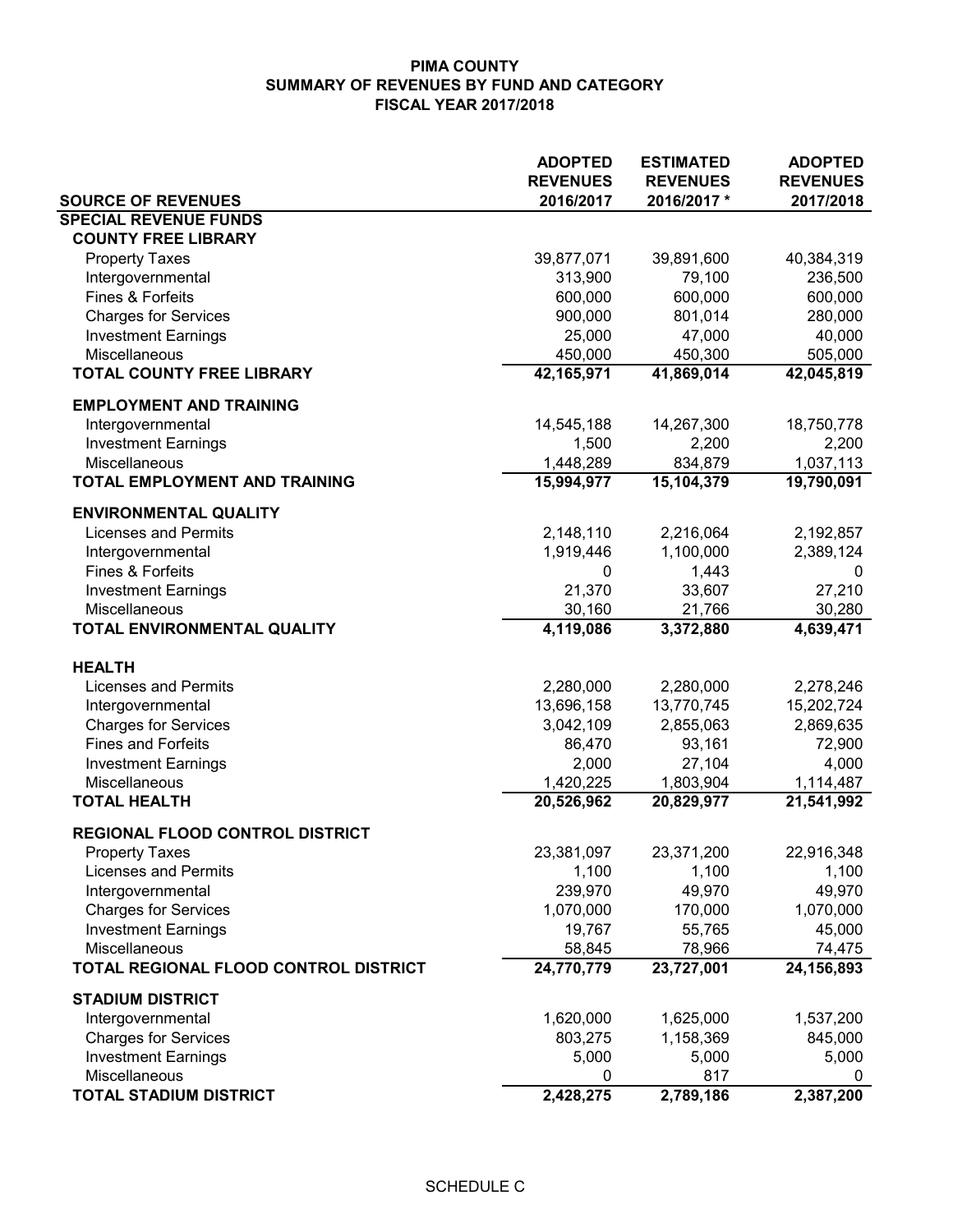|                                            | <b>ADOPTED</b>  | <b>ESTIMATED</b> | <b>ADOPTED</b>  |
|--------------------------------------------|-----------------|------------------|-----------------|
| <b>SOURCE OF REVENUES</b>                  | <b>REVENUES</b> | <b>REVENUES</b>  | <b>REVENUES</b> |
| <b>TRANSPORTATION</b>                      | 2016/2017       | 2016/2017*       | 2017/2018       |
| <b>Property Taxes</b>                      | 0               | 0                | 19,526,525      |
| <b>Licenses and Permits</b>                | 1,152,500       | 1,152,500        | 1,151,200       |
| Intergovernmental                          | 58,639,114      | 59,807,054       | 60,451,000      |
| <b>Charges for Services</b>                | 244,850         | 119,850          | 204,650         |
| <b>Investment Earnings</b>                 | 25,000          | 45,497           | 0               |
| <b>Miscellaneous</b>                       | 286,432         | 554,616          | 207,750         |
| <b>TOTAL TRANSPORTATION</b>                | 60,347,896      | 61,679,517       | 81,541,125      |
| OTHER SPECIAL REVENUE FUNDS & GRANTS       |                 |                  |                 |
| Intergovernmental                          | 56,885,564      | 54,170,721       | 57,215,676      |
| <b>Charges for Services</b>                | 10,440,302      | 10,263,213       | 10,894,005      |
| <b>Fines and Forfeits</b>                  | 3,105,000       | 3,086,600        | 3,089,000       |
| <b>Investment Earnings</b>                 | 134,552         | 135,213          | 787,652         |
| Miscellaneous                              | 8,502,191       | 8,612,528        | 8,748,297       |
| TOTAL OTHER SPECIAL REVENUE FUNDS & GRANTS | 79,067,609      | 76,268,275       | 80,734,630      |
| <b>TOTAL SPECIAL REVENUE FUNDS</b>         | 249,421,555     | 245,640,229      | 276,837,221     |
| <b>DEBT SERVICE</b>                        |                 |                  |                 |
| <b>Property Taxes</b>                      | 54,189,900      | 54,186,300       | 55,923,480      |
| <b>Investment Earnings</b>                 | 95,000          | 91,833           | 215,000         |
| Miscellaneous                              | 0               | 14,617           | 0               |
| <b>TOTAL DEBT SERVICE</b>                  | 54,284,900      | 54,292,750       | 56,138,480      |
| <b>CAPITAL PROJECTS</b>                    |                 |                  |                 |
| Intergovernmental                          | 27,435,634      | 25,181,020       | 16,324,513      |
| <b>Charges for Services</b>                | 3,186,670       | 4,217,518        | 3,552,000       |
| <b>Investment Earnings</b>                 | 283,076         | 340,860          | 382,271         |
| Miscellaneous                              | 217,209         | 0                | 305,313         |
| <b>TOTAL CAPITAL PROJECTS</b>              | 31,122,589      | 29,739,398       | 20,564,097      |
| <b>ENTERPRISE FUNDS</b>                    |                 |                  |                 |
| <b>DEVELOPMENT SERVICES</b>                |                 |                  |                 |
| <b>Licenses and Permits</b>                | 6,890,071       | 6,890,071        | 6,923,532       |
| <b>Charges for Services</b>                | 678,232         | 678,232          | 796,443         |
| <b>Investment Earnings</b>                 | 15,000          | 15,000           | 15,000          |
| Miscellaneous                              | 5,000           | 19,966           | 23,100          |
| <b>TOTAL DEVELOPMENT SERVICES</b>          | 7,588,303       | 7,603,269        | 7,758,075       |
| <b>PARKING GARAGES</b>                     |                 |                  |                 |
| <b>Charges for Services</b>                | 1,090,730       | 2,374,490        | 2,391,003       |
| <b>Investment Earnings</b>                 | 12,132          | 12,132           | 12,132          |
| Miscellaneous                              | 1,260,136       | 17,655           | (150)           |
| <b>TOTAL PARKING GARAGES</b>               | 2,362,998       | 2,404,277        | 2,402,985       |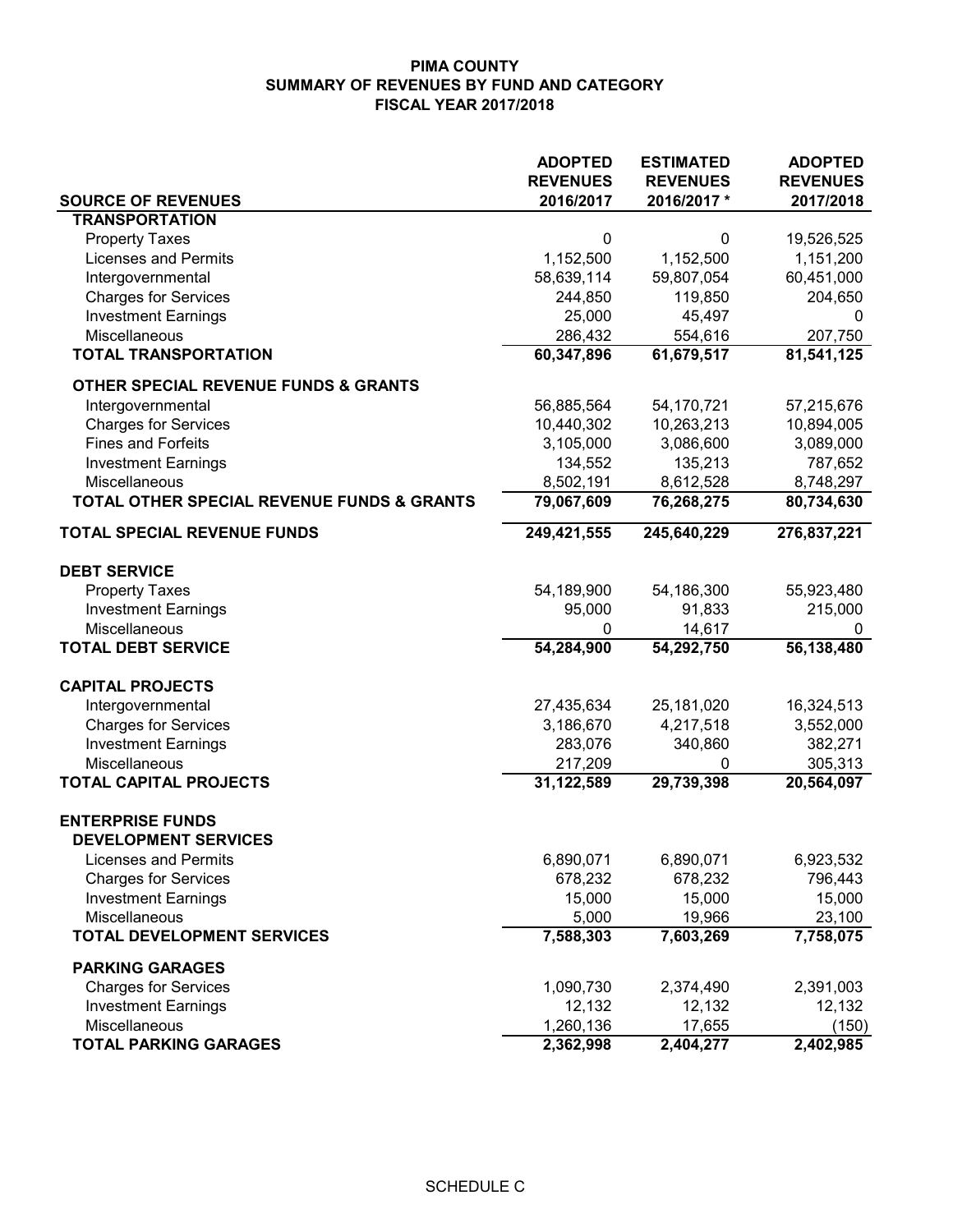| <b>SOURCE OF REVENUES</b>              | <b>ADOPTED</b><br><b>REVENUES</b><br>2016/2017 | <b>ESTIMATED</b><br><b>REVENUES</b><br>2016/2017 * | <b>ADOPTED</b><br><b>REVENUES</b><br>2017/2018 |
|----------------------------------------|------------------------------------------------|----------------------------------------------------|------------------------------------------------|
| <b>REGIONAL WASTEWATER RECL.</b>       |                                                |                                                    |                                                |
| Licenses and Permits                   | 20,000                                         | 20,000                                             | 20,000                                         |
| <b>Charges for Services</b>            | 170,196,693                                    | 166,775,290                                        | 171,170,297                                    |
| <b>Fines and Forfeits</b>              | 5,000                                          | 5.000                                              | 8,000                                          |
| <b>Investment Earnings</b>             | 781,000                                        | 1,249,319                                          | 1,010,000                                      |
| <b>Miscellaneous</b>                   | 554,854                                        | 727,979                                            | 263,135                                        |
| Gain or Loss on Disposal of Assets     | 0                                              | 459.164                                            | 0                                              |
| <b>Capital Contributions</b>           | 5,000,000                                      | 5,000,000                                          | 0                                              |
| <b>TOTAL REGIONAL WASTEWATER RECL.</b> | 176,557,547                                    | 174,236,752                                        | 172,471,432                                    |
| <b>TOTAL ENTERPRISE FUNDS</b>          | 186,508,848                                    | 184,244,298                                        | 182,632,492                                    |
| <b>GRAND TOTAL ALL FUNDS</b>           | 1,071,188,745                                  | 1,064,509,053                                      | 1,086,225,487                                  |

\*These amounts include actual revenues recognized on the modified accrual or accrual basis as of February 28, 2017 plus projected revenues for the remainder of the fiscal year.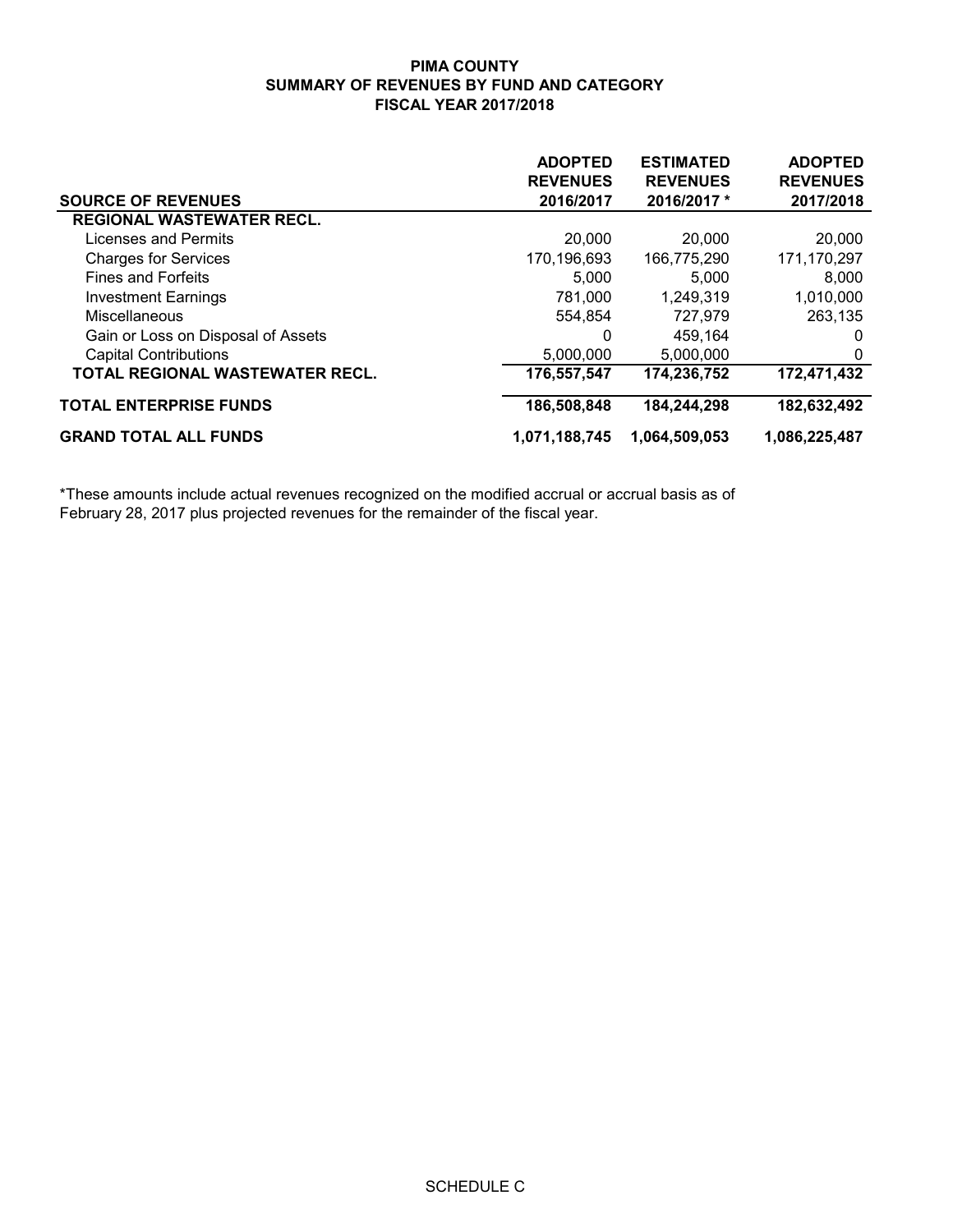|                                                                                   | <b>PROCEEDS FROM</b><br><b>OTHER FINANCING</b><br><b>SOURCES</b> | <b>INTERFUND</b><br><b>TRANSFERS</b><br>2017/18 |                        |
|-----------------------------------------------------------------------------------|------------------------------------------------------------------|-------------------------------------------------|------------------------|
| <b>FUND/DEPARTMENT</b>                                                            | 2017/18                                                          | IN                                              | <b>OUT</b>             |
| <b>General Fund</b>                                                               |                                                                  |                                                 |                        |
| <b>Attractions &amp; Tourism</b>                                                  |                                                                  |                                                 | 1,147,125              |
| Capital Projects - Various Projects                                               |                                                                  |                                                 | 9,426,505              |
| County Attorney Grants - County Match                                             |                                                                  |                                                 | 126,478                |
| <b>Community Development Grants - County Match</b>                                |                                                                  |                                                 | 77,502                 |
| Debt Service - COPs 2007                                                          |                                                                  |                                                 | 2,395,650              |
| Debt Service - COPs 2010                                                          |                                                                  |                                                 | 1,717,319              |
| Debt Service - COPs 2013                                                          |                                                                  |                                                 | 759,549                |
|                                                                                   |                                                                  |                                                 |                        |
| Debt Service - COPs 2013 - Refunding                                              |                                                                  |                                                 | 2,855,125              |
| Debt Service - COPs 2014                                                          |                                                                  |                                                 | 4,368,335              |
| Debt Service - COPs 2016                                                          |                                                                  |                                                 | 2,140,930              |
| Debt Service - COPs 2018                                                          |                                                                  |                                                 | 1,015,000              |
| Development Services - Loan Repayment                                             |                                                                  | 750,000                                         |                        |
| Development Services - Recorder                                                   |                                                                  | 1,500                                           |                        |
| <b>Environmental Quality - Air Quality</b>                                        |                                                                  |                                                 | 456,545                |
| Environmental Quality - Wildcat Dump Enforcement                                  |                                                                  |                                                 | 250,515                |
| Finance Grants - Interest Expense                                                 |                                                                  |                                                 | 25,000                 |
| Health - General Fund Support                                                     |                                                                  |                                                 | 10,028,673             |
| Health - General Fund Support - Pima Animal Care                                  |                                                                  |                                                 | 2,453,341              |
| <b>Improvement Districts Formation Fund</b>                                       |                                                                  |                                                 | 20,000                 |
| IT - Computer Hardware Software Storage Internal Service Fund                     |                                                                  |                                                 | 567,971                |
| Juvenile Court Grants - County Match                                              |                                                                  |                                                 | 38,868                 |
| Office of Emergency Management Grants - County Match                              |                                                                  |                                                 | 548,070                |
| Parks Grants - County Match                                                       |                                                                  |                                                 | 42,000                 |
| Parks Special Programs - Painted Hills                                            |                                                                  | 404,650                                         |                        |
| Regional Flood Control District - Tucson Clean & Beautiful - NRPR                 |                                                                  | 20,000                                          |                        |
| Regional Wastewater Reclamation - Tucson Clean & Beautiful - NRPR                 |                                                                  | 20,000                                          |                        |
| Regional Wastewater Reclamation - Summer Youth Funding - CS                       |                                                                  | 178,000                                         |                        |
| Regional Wastewater Reclamation - Reclaimed Water - NRPR                          |                                                                  | 31,442                                          |                        |
| Stadium District - Ball Fields Maintenance                                        |                                                                  |                                                 | 1,058,002              |
| <b>Stadium District - Debt Service</b><br>Stadium District - General Fund Support |                                                                  | 2,855,125                                       |                        |
| Stadium District - Hotel Tax Proceeds                                             |                                                                  |                                                 | 1,177,931<br>2,377,212 |
| Sheriff Inmate Welfare Fund - Inmate Health                                       |                                                                  | 120,000                                         |                        |
| Transportation - Graffiti Abatement                                               |                                                                  |                                                 | 120,662                |
| <b>Total General Fund</b>                                                         | 0                                                                | 4,380,717                                       | 45, 194, 308           |
|                                                                                   |                                                                  |                                                 |                        |
| <b>Special Revenue Funds</b>                                                      |                                                                  |                                                 |                        |
| Attractions & Tourism - General Fund Support                                      |                                                                  | 1,147,125                                       |                        |
| <b>Community Development Grants</b>                                               |                                                                  |                                                 |                        |
| <b>Capital Projects</b>                                                           |                                                                  |                                                 | 910,000                |
| General Fund - County Match                                                       |                                                                  | 77,502                                          |                        |
| <b>Total Community Development Grants</b>                                         |                                                                  | 77,502                                          | 910,000                |
| Community Facility District - Rocking K South                                     | 100,000                                                          |                                                 |                        |
|                                                                                   |                                                                  |                                                 |                        |
| County Attorney Grants - County Match                                             |                                                                  | 126,478                                         |                        |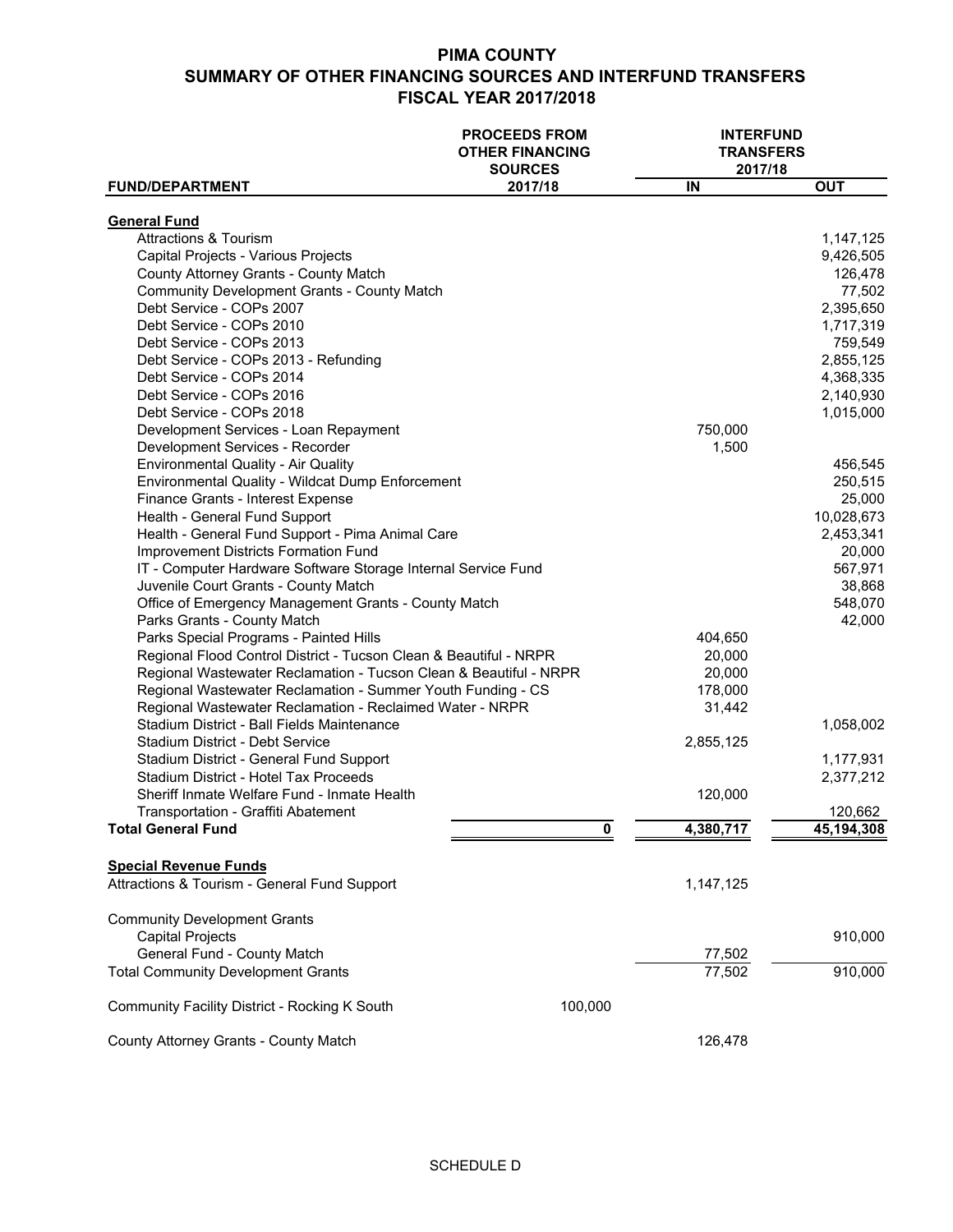|                                                                                                                                                                                                                                                                                                                                                                                 | <b>PROCEEDS FROM</b><br><b>OTHER FINANCING</b><br><b>SOURCES</b> | <b>INTERFUND</b><br><b>TRANSFERS</b><br>2017/18             |                                                                     |
|---------------------------------------------------------------------------------------------------------------------------------------------------------------------------------------------------------------------------------------------------------------------------------------------------------------------------------------------------------------------------------|------------------------------------------------------------------|-------------------------------------------------------------|---------------------------------------------------------------------|
| <b>FUND/DEPARTMENT</b>                                                                                                                                                                                                                                                                                                                                                          | 2017/18                                                          | IN                                                          | <b>OUT</b>                                                          |
| <b>County Free Library</b><br>Capital Projects - Flowing Wells<br>Capital Projects - IT<br>Capital Projects - Sam Lena South Tucson Remodel<br>Capital Projects - SE Library<br>Debt Service - COPs 2010<br><b>Total County Free Library</b>                                                                                                                                    |                                                                  | 0                                                           | 2,770,000<br>262,000<br>390,000<br>1,400,000<br>99,015<br>4,921,015 |
| <b>Environmental Quality</b><br>General Fund - Air Quality<br>General Fund - Wildcat Dump Enforcement<br><b>Total Environmental Quality</b>                                                                                                                                                                                                                                     |                                                                  | 456,545<br>250,515<br>707,060                               | $\mathbf{0}$                                                        |
|                                                                                                                                                                                                                                                                                                                                                                                 |                                                                  |                                                             |                                                                     |
| Facilities Renewal Fund - Capital Projects                                                                                                                                                                                                                                                                                                                                      |                                                                  |                                                             | 8,500,000                                                           |
| <b>Facilities Grants</b>                                                                                                                                                                                                                                                                                                                                                        |                                                                  |                                                             | 2,179,664                                                           |
| <b>Finance Grants</b><br><b>Capital Projects</b><br>Finance Grants - Interest Expense<br><b>Total Finance Grants</b>                                                                                                                                                                                                                                                            |                                                                  | 25,000                                                      | 5,000,000                                                           |
|                                                                                                                                                                                                                                                                                                                                                                                 |                                                                  | 25,000                                                      | 5,000,000                                                           |
| Health<br>Debt Service - COPs 2010<br>Debt Service - COPs 2010 - PACC<br>General Fund Subsidy - Pima Animal Care<br>General Fund Subsidy - Health<br>Health Grants - County Match<br><b>Total Health</b>                                                                                                                                                                        |                                                                  | 2,453,341<br>10,028,673<br>12,482,014                       | 57,858<br>21,662<br>2,234,531<br>2,314,051                          |
| Health Grants - Health Grant Match                                                                                                                                                                                                                                                                                                                                              |                                                                  | 2,234,531                                                   |                                                                     |
| Improvement Districts Formation Fund - General Fund                                                                                                                                                                                                                                                                                                                             |                                                                  | 20,000                                                      |                                                                     |
| Juvenile Court Grants - General Fund                                                                                                                                                                                                                                                                                                                                            |                                                                  | 38,868                                                      |                                                                     |
| Office of Emergency Management Grants - County Match                                                                                                                                                                                                                                                                                                                            |                                                                  | 548,070                                                     |                                                                     |
| <b>Parks Grants</b><br>Parks and Recreation Grants - Capital Projects<br>Parks and Recreation Grants - Open Space Capital Projects<br>Parks Grants - County Match<br><b>Total Parks Grants</b>                                                                                                                                                                                  |                                                                  | 42,000<br>42,000                                            | 250,000<br>170,000<br>420,000                                       |
| Parks Special Programs<br><b>General Fund - Painted Hills</b><br>Parks - Capital Projects<br>Parks Special Revenue - Starr Pass<br>Regional Flood Control - Native Plant Nursery<br>Regional Wastewater Reclamation - Reclaimed Water<br>Regional Wastewater Reclamation - Native Plant Nursery<br>Transportation - Native Plant Nursery<br><b>Total Parks Special Programs</b> |                                                                  | 159,650<br>10,000<br>125,772<br>25,000<br>25,000<br>345,422 | 404,650<br>175,000<br>579,650                                       |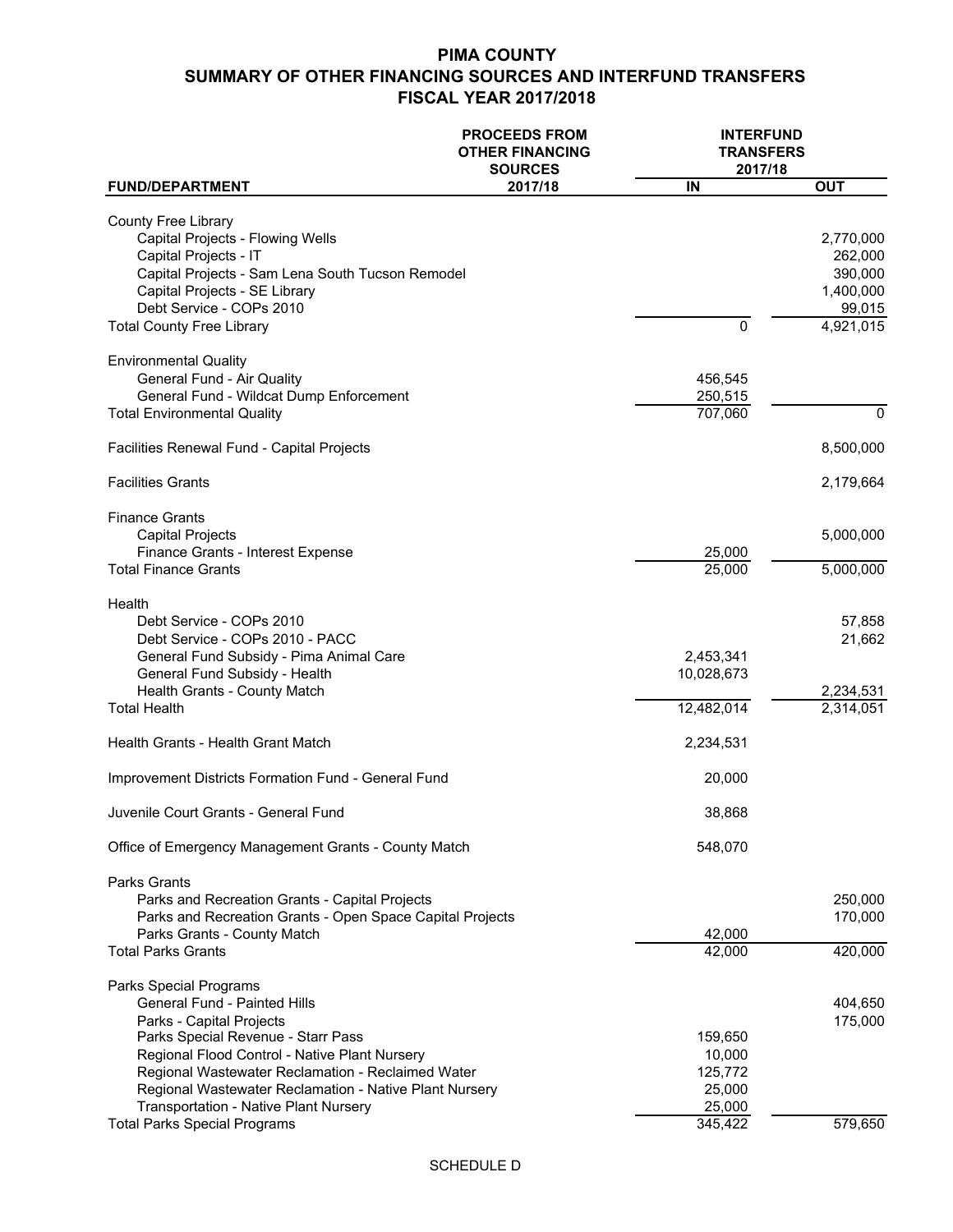|                                                                   | <b>PROCEEDS FROM</b><br><b>OTHER FINANCING</b><br><b>SOURCES</b> | <b>INTERFUND</b><br><b>TRANSFERS</b><br>2017/18 |              |
|-------------------------------------------------------------------|------------------------------------------------------------------|-------------------------------------------------|--------------|
| <b>FUND/DEPARTMENT</b>                                            | 2017/18                                                          | IN                                              | <b>OUT</b>   |
| <b>Regional Flood Control</b>                                     |                                                                  |                                                 |              |
| <b>Capital Projects</b>                                           |                                                                  |                                                 | 8,000,000    |
| Debt Service - COPs 2010                                          |                                                                  |                                                 | 77,341       |
| General Fund - Tucson Clean & Beautiful - NRPR                    |                                                                  |                                                 | 20,000       |
| Parks-Special Programs - Native Plant Nursery                     |                                                                  |                                                 | 10,000       |
| Regional Flood Control Grants - County Match                      |                                                                  |                                                 | 107,500      |
| Stadium District - KERP                                           |                                                                  |                                                 | 189,602      |
| <b>Total Regional Flood Control</b>                               |                                                                  | $\Omega$                                        | 8,404,443    |
| Regional Flood Control Canoa Ranch In-Lieu Fee - Capital Projects |                                                                  |                                                 | 400,000      |
| Regional Flood Control Grants - County Match                      |                                                                  | 107,500                                         |              |
| Sheriff Inmate Welfare Fund - General Fund                        |                                                                  |                                                 | 120,000      |
|                                                                   |                                                                  |                                                 |              |
| <b>Stadium District</b>                                           |                                                                  |                                                 |              |
| Debt Service - COPs 2010                                          |                                                                  |                                                 | 11,012       |
| General Fund - Ball Fields Maintenance                            |                                                                  | 1,058,002                                       |              |
| <b>General Fund - Debt Service</b>                                |                                                                  |                                                 | 2,855,125    |
| General Fund - Hotel Tax Proceeds                                 |                                                                  | 2,377,212                                       |              |
| General Fund - General Fund Support                               |                                                                  | 1,177,931                                       |              |
| Regional Wastewater Reclamation - Reclaimed Water                 |                                                                  | 17,660                                          |              |
| Regional Flood Control - KERP                                     |                                                                  | 189,602                                         |              |
| <b>Total Stadium District</b>                                     |                                                                  | 4,820,407                                       | 2,866,137    |
| Transportation                                                    |                                                                  |                                                 |              |
| <b>Capital Projects</b>                                           |                                                                  |                                                 | 200,000      |
| Debt Service - COPs 2010                                          |                                                                  |                                                 | 238,334      |
| Debt Service - Transportation Bonds                               |                                                                  |                                                 | 19,339,857   |
| General Fund - Graffiti                                           |                                                                  | 120,662                                         |              |
| Parks-Special Programs - Native Plant Nursery                     |                                                                  |                                                 | 25,000       |
| Regional Wastewater Reclamation - Reclaimed Water                 |                                                                  | 1,137                                           |              |
| Debt Service - Road Tax COPs 2018                                 |                                                                  |                                                 | 19,526,525   |
| <b>Transportation Grants - County Match</b>                       |                                                                  |                                                 | 12,800       |
| <b>Total Transportation</b>                                       |                                                                  | 121,799                                         | 39,342,516   |
| <b>Transportation Grants</b>                                      |                                                                  |                                                 |              |
| <b>Transportation - County Match</b>                              |                                                                  | 12,800                                          |              |
| <b>Transportation Grants - Capital Projects</b>                   |                                                                  |                                                 | 2,187,975    |
| <b>Total Transportation Grants</b>                                |                                                                  | 12,800                                          | 2,187,975    |
|                                                                   |                                                                  |                                                 |              |
| <b>Total Special Revenue Funds</b>                                | 100,000                                                          | 22,856,576                                      | 78, 145, 451 |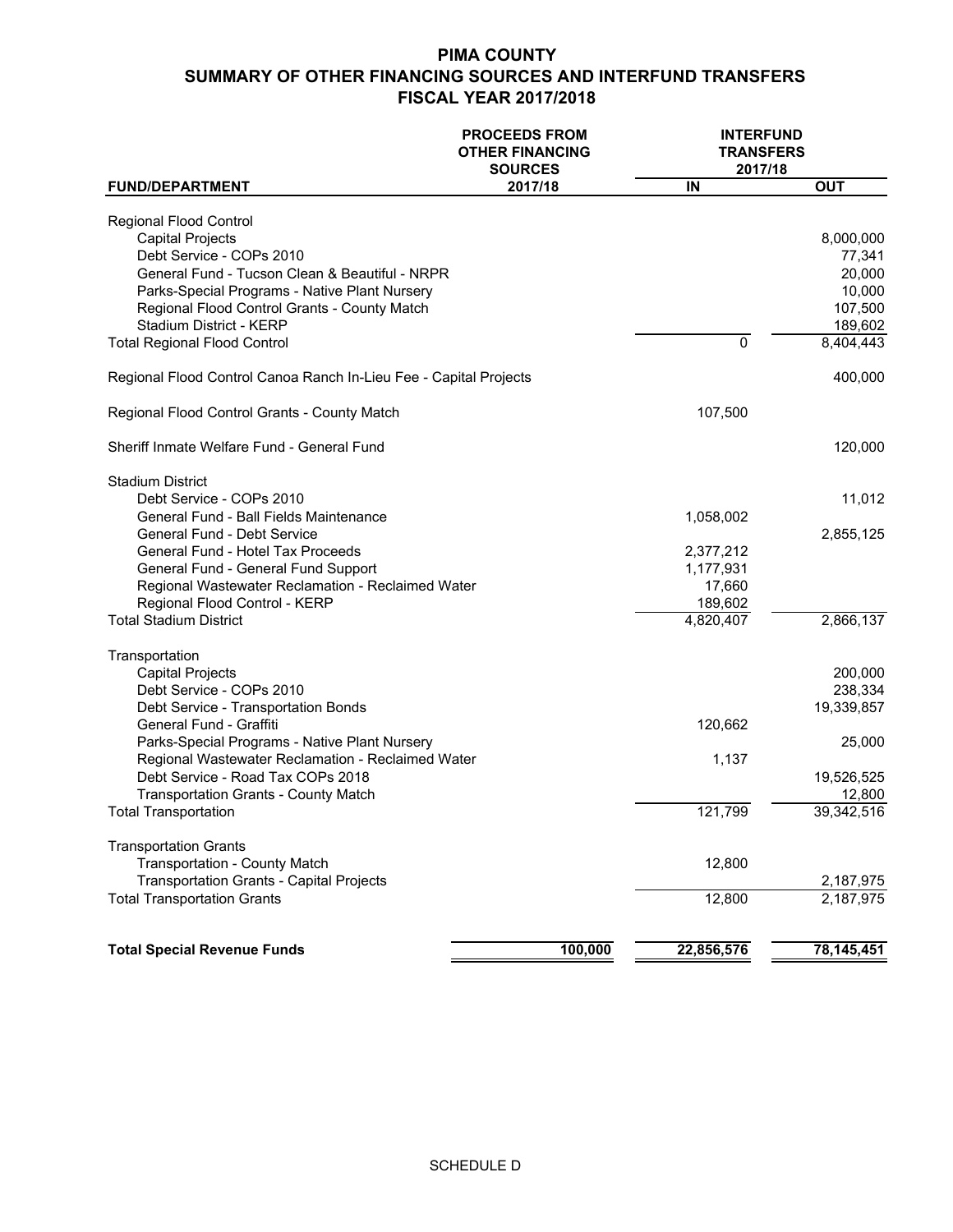|                                                                 | <b>PROCEEDS FROM</b><br><b>OTHER FINANCING</b><br><b>SOURCES</b> | <b>INTERFUND</b><br><b>TRANSFERS</b><br>2017/18 |            |
|-----------------------------------------------------------------|------------------------------------------------------------------|-------------------------------------------------|------------|
| <b>FUND/DEPARTMENT</b>                                          | 2017/18                                                          | IN                                              | <b>OUT</b> |
|                                                                 |                                                                  |                                                 |            |
| <b>Capital Projects</b><br>Bond Proceeds - Transportation Bonds | 30,000,000                                                       |                                                 |            |
| Capital Projects - Various Projects                             |                                                                  | 9,426,505                                       |            |
| <b>Community Development Grants</b>                             |                                                                  | 910,000                                         |            |
| County Free Library - Flowing Wells                             |                                                                  | 2,770,000                                       |            |
| County Free Library - IT                                        |                                                                  | 262,000                                         |            |
| County Free Library - Sam Lena South Tucson Remodel             |                                                                  | 390,000                                         |            |
| County Free Library Projects - SE Library                       |                                                                  | 1,400,000                                       |            |
| <b>Facilities Grants</b>                                        |                                                                  | 2,179,664                                       |            |
| <b>Facilities Renewal Fund</b>                                  |                                                                  | 8,500,000                                       |            |
| <b>Finance Grants</b>                                           |                                                                  | 5,000,000                                       |            |
| Parks and Recreation Grants - Manzanita Park                    |                                                                  | 250,000                                         |            |
| Parks and Recreation Grants - Open Space                        |                                                                  | 170,000                                         |            |
| Parks Spec Rev - Starr Pass                                     |                                                                  |                                                 | 159,650    |
| Parks Special Revenue                                           |                                                                  | 175,000                                         |            |
| Proceeds - COPs 2018                                            | 40,000,000                                                       |                                                 |            |
| Regional Flood Control - Capital Projects                       |                                                                  | 8,000,000                                       |            |
| Regional Flood Control Canoa Ranch In-Lieu Fee                  |                                                                  | 400,000                                         |            |
| Transportation                                                  |                                                                  | 200,000                                         |            |
| Transportation Grants - Various Projects                        |                                                                  | 2,187,975                                       |            |
| <b>Total Capital Projects</b>                                   | 70,000,000                                                       | 42,221,144                                      | 159,650    |
|                                                                 |                                                                  |                                                 |            |
| <b>Debt Service</b>                                             |                                                                  |                                                 |            |
| County Free Library - COPs 2010                                 |                                                                  | 99,015                                          |            |
| Development Services - COPs 2010<br>Fleet Services - COPs 2010  |                                                                  | 16,235<br>44,842                                |            |
| Fleet Services - COPs 2013                                      |                                                                  | 2,163,702                                       |            |
| General Fund - COPs 2007                                        |                                                                  | 2,395,650                                       |            |
| General Fund - COPs 2010                                        |                                                                  | 1,717,319                                       |            |
| General Fund - COPs 2013                                        |                                                                  | 759,549                                         |            |
| General Fund - COPs 2014                                        |                                                                  | 4,368,335                                       |            |
| General Fund - COPs 2013 - Refunding                            |                                                                  | 2,855,125                                       |            |
| General Fund - COPs 2016                                        |                                                                  | 2,140,930                                       |            |
| General Fund - COPs 2018                                        |                                                                  | 1,015,000                                       |            |
| Health - COPs 2010                                              |                                                                  | 57,858                                          |            |
| Health - PACC COPs 2010                                         |                                                                  | 21,662                                          |            |
| Parking Garages - COPs 2010                                     |                                                                  | 5,474                                           |            |
| Parking Garages - COPs 2014                                     |                                                                  | 634,290                                         |            |
| Regional Flood Control - COPs 2010                              |                                                                  | 77,341                                          |            |
| Regional Wastewater - COPs 2010                                 |                                                                  | 405,615                                         |            |
| Regional Wastewater - COPs 2015                                 |                                                                  | 15,977,900                                      |            |
| Regional Wastewater - COPs 2016                                 |                                                                  | 7,200,250                                       |            |
| Risk Management - COPs 2010                                     |                                                                  | 26,082                                          |            |
| Stadium District - COPs 2010                                    |                                                                  | 11,012                                          |            |
| Telecommunications - COPs 2010                                  |                                                                  | 13,608                                          |            |
| Transportation - COPs 2010                                      |                                                                  | 238,334                                         |            |
| <b>Transportation - Road Tax COPs</b>                           |                                                                  | 19,526,525                                      |            |
| Transportation - Transportation Bonds                           |                                                                  | 19,339,857                                      |            |
| <b>Total Debt Service</b>                                       | 0                                                                | 81,111,510                                      | n          |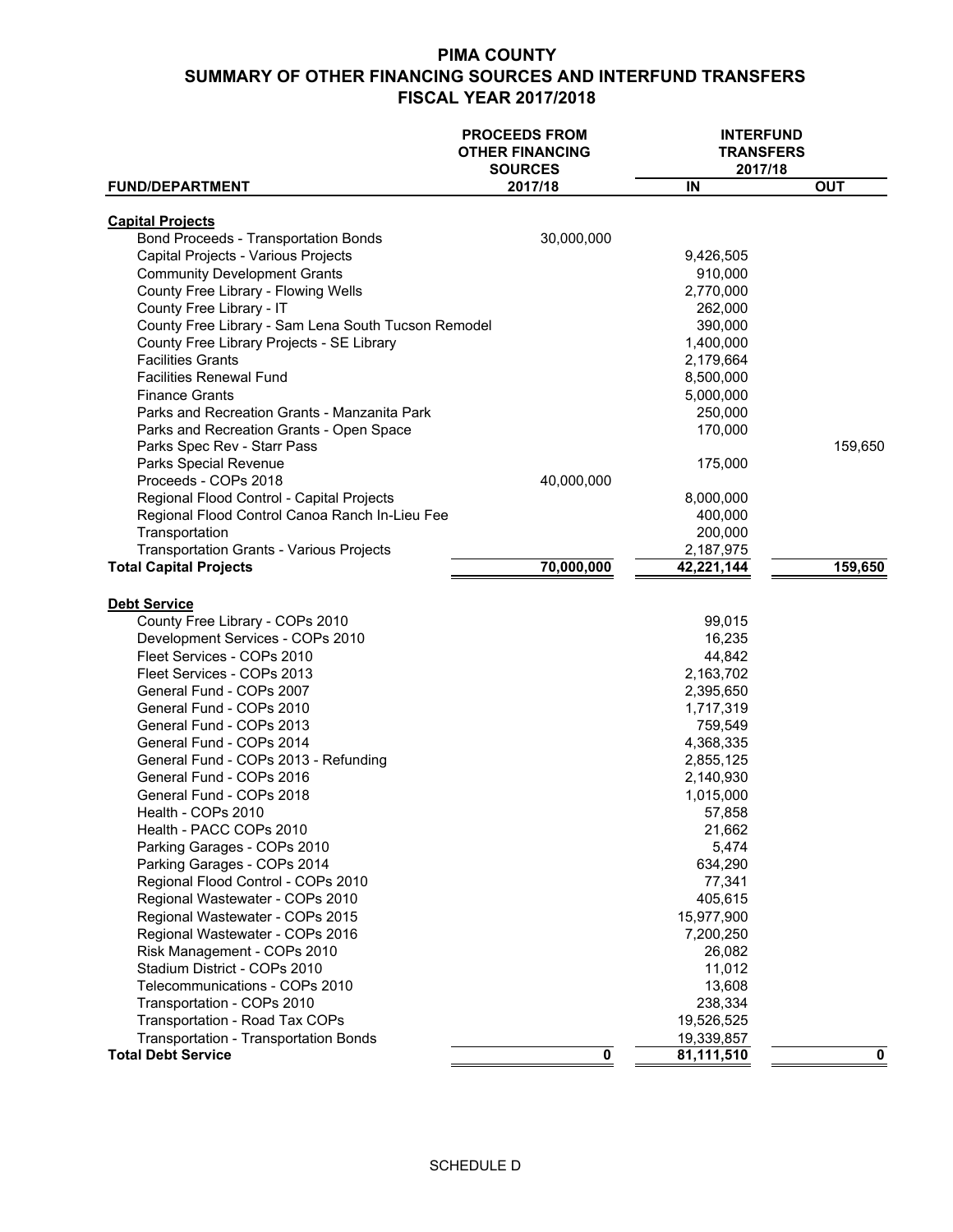|                                                                                                                                                                                                                                                                                                                                                                                                                                          | <b>PROCEEDS FROM</b><br><b>OTHER FINANCING</b><br><b>SOURCES</b> | <b>INTERFUND</b><br><b>TRANSFERS</b><br>2017/18 |                                                                                                  |
|------------------------------------------------------------------------------------------------------------------------------------------------------------------------------------------------------------------------------------------------------------------------------------------------------------------------------------------------------------------------------------------------------------------------------------------|------------------------------------------------------------------|-------------------------------------------------|--------------------------------------------------------------------------------------------------|
| <b>FUND/DEPARTMENT</b>                                                                                                                                                                                                                                                                                                                                                                                                                   | 2017/18                                                          | IN                                              | <b>OUT</b>                                                                                       |
| <b>Enterprise Funds</b>                                                                                                                                                                                                                                                                                                                                                                                                                  |                                                                  |                                                 |                                                                                                  |
| <b>Development Services</b><br>Debt Service - COPs 2010<br>Development Services - Recorder<br>General Fund - Loan Repayment<br><b>Total Development Services</b>                                                                                                                                                                                                                                                                         |                                                                  | $\Omega$                                        | 16,235<br>1,500<br>750,000<br>767,735                                                            |
|                                                                                                                                                                                                                                                                                                                                                                                                                                          |                                                                  |                                                 |                                                                                                  |
| <b>Parking Garages</b><br>Debt Service - COPs 2010<br>Debt Service - COPs 2014<br><b>Total Parking Garages</b>                                                                                                                                                                                                                                                                                                                           |                                                                  | $\mathbf 0$                                     | 5,474<br>634,290<br>639,764                                                                      |
| Regional Wastewater Reclamation<br>Debt Service - COPs 2010<br>Debt Service - COPs 2015<br>Debt Service - COPs 2016<br>General Fund - Reclaimed Water- NRPR<br>General Fund - Summer Youth Funding - CS<br>General Fund - Tucson Clean & Beautiful - NRPR<br>Parks Special Programs - Native Plant Nursery<br>Parks Special Programs - Reclaimed Water - NRPR<br>Proceeds - Sewer Obligation Bonds<br>Stadium District - Reclaimed Water | 45,000,000                                                       |                                                 | 405,615<br>15,977,900<br>7,200,250<br>31,442<br>178,000<br>20,000<br>25,000<br>125,772<br>17,660 |
| Transportation - Reclaimed Water                                                                                                                                                                                                                                                                                                                                                                                                         |                                                                  |                                                 | 1,137                                                                                            |
| <b>Total Regional Wastewater Reclamation</b><br><b>Total Enterprise Funds</b>                                                                                                                                                                                                                                                                                                                                                            | 45,000,000<br>45,000,000                                         | $\mathbf 0$<br>0                                | 23,982,776<br>25,390,275                                                                         |
| <b>Grand Total</b>                                                                                                                                                                                                                                                                                                                                                                                                                       | 115,100,000                                                      | 150,569,947                                     | 148,889,684                                                                                      |
| THE FOLLOWING IS PROVIDED FOR INFORMATIONAL PURPOSES ONLY<br><b>Internal Service Funds</b><br><b>Fleet Services</b><br>Debt Service - COPs 2010<br>Debt Service - COPs 2013<br><b>Total Fleet Services</b>                                                                                                                                                                                                                               |                                                                  | 0                                               | 44,842<br>2,163,702<br>2,208,544                                                                 |
| Health Benefits Trust - Loan Repayment Risk Management                                                                                                                                                                                                                                                                                                                                                                                   |                                                                  |                                                 | 3,400,000                                                                                        |
| IT - Computer Hardware Software Storage - General Fund                                                                                                                                                                                                                                                                                                                                                                                   |                                                                  | 567,971                                         |                                                                                                  |
| Risk Management<br>Debt Service - COPs 2010<br>Health Benefits Trust - Loan Repayment                                                                                                                                                                                                                                                                                                                                                    |                                                                  | 3,400,000                                       | 26,082                                                                                           |
| <b>Total Risk Management</b>                                                                                                                                                                                                                                                                                                                                                                                                             |                                                                  | 3,400,000                                       | 26,082                                                                                           |
| Telecommunications - Debt Service COPs 2010                                                                                                                                                                                                                                                                                                                                                                                              |                                                                  |                                                 | 13,608                                                                                           |
| <b>Total Internal Service Funds</b>                                                                                                                                                                                                                                                                                                                                                                                                      | 0                                                                | 3,967,971                                       | 5,648,234                                                                                        |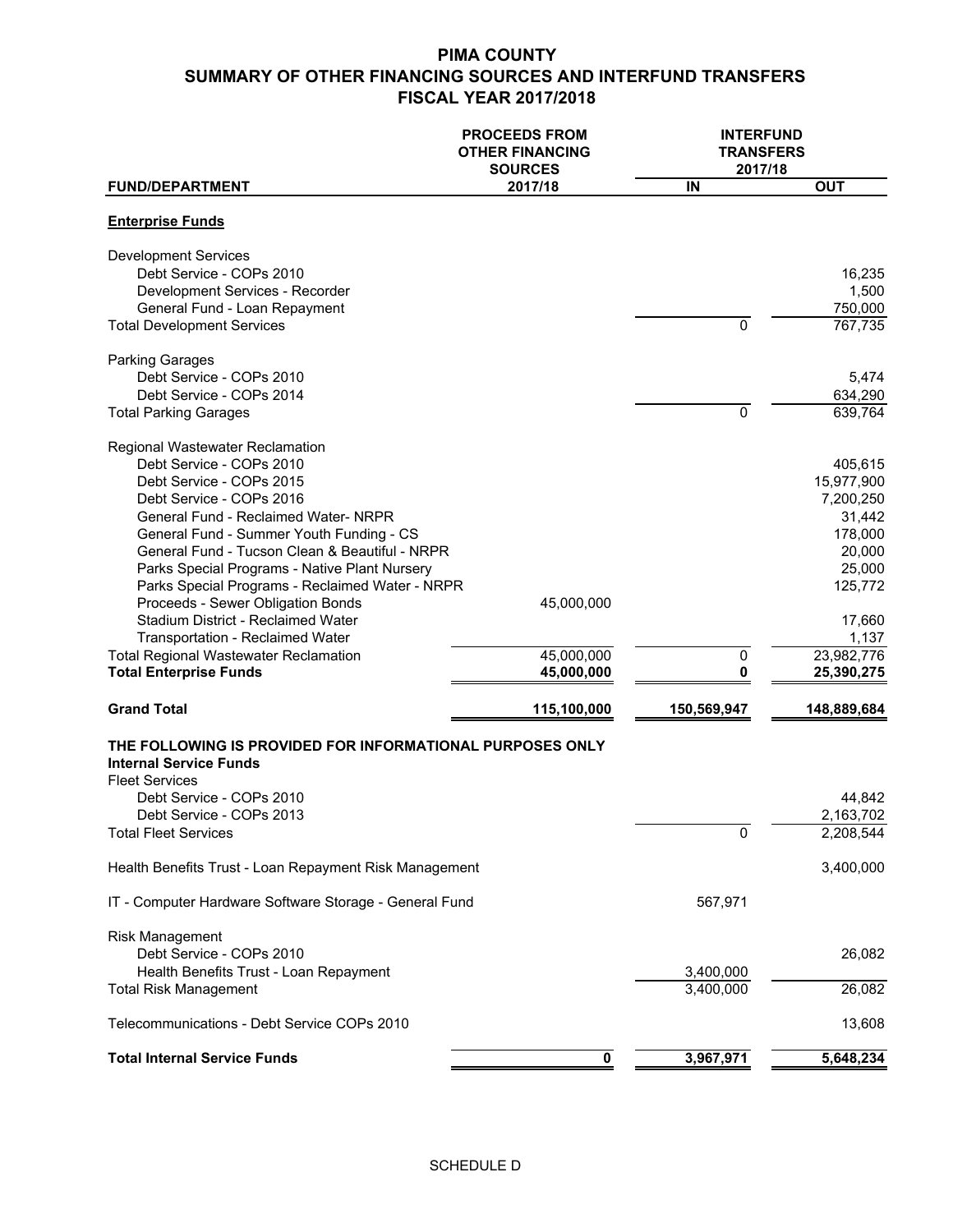#### **PIMA COUNTY SUMMARY OF EXPENDITURES BY FUND AND DEPARTMENT FISCAL YEAR 2017/2018**

|                                                    | <b>ADOPTED</b>          | <b>EXPENSE</b>  | <b>ESTIMATED</b><br>EXPENDITURE/ ADJUSTMENTS EXPENDITURES/ | <b>ADOPTED</b><br><b>EXPENDITURES/</b> |
|----------------------------------------------------|-------------------------|-----------------|------------------------------------------------------------|----------------------------------------|
|                                                    | <b>EXPENSES</b>         | <b>APPROVED</b> | <b>EXPENSES</b>                                            | <b>EXPENSES</b>                        |
| FUND/DEPARTMENT<br><b>GENERAL FUND</b>             | 2016/2017               | 2016/2017       | 2016/2017*                                                 | 2017/2018**                            |
| <b>GENERAL GOVERNMENT SERVICES</b>                 |                         |                 |                                                            |                                        |
| ASSESSOR                                           | 8,651,426               | 0               | 8,651,426                                                  | 8,721,899                              |
| <b>BOARD OF SUPERVISORS</b>                        | 2,185,295               | 0               | 2,185,295                                                  | 2,405,760                              |
| <b>GENERAL GOVERNMENT SERVICES</b>                 | 67,459,230              | 0               | 66,228,954                                                 | 67,222,254                             |
| <b>COUNTY ADMINISTRATOR</b>                        | 1,934,592               | 0               | 1,978,285                                                  | 2,017,626                              |
| NON DEPARTMENTAL                                   | 139,017,182             | 0               | 79,061,786                                                 | 120,809,449                            |
| <b>RECORDER</b>                                    | 4,339,436               | 0               | 4,339,436                                                  | 2,899,291                              |
| <b>TREASURER</b>                                   | 2,575,218               | 0               | 2,298,331                                                  | 2,588,569                              |
| <b>TOTAL GENERAL GOVERNMENT SERVICES</b>           | 226, 162, 379           | 0               | 164,743,513                                                | 206,664,848                            |
| <b>COMMUNITY RESOURCES</b>                         |                         |                 |                                                            |                                        |
| COMMUNITY & ECONOMIC DEVELOPMENT                   | 14,750,978              | 0               | 12,787,380                                                 | 15,629,106                             |
| SCHOOL SUPERINTENDENT                              | 1,666,270               | 0               | 1,451,425                                                  | 1,712,662                              |
| <b>TOTAL COMMUNITY RESOURCES</b>                   | 16,417,248              | 0               | 14,238,805                                                 | 17,341,768                             |
| <b>HEALTH SERVICES</b>                             |                         |                 |                                                            |                                        |
| <b>BEHAVIORAL HEALTH</b>                           | 40,777,750              | 0               | 40,778,249                                                 | 40,816,182                             |
| MEDICAL EXAMINER GENERAL FUND                      | 3,697,426               | 0               | 3,721,618                                                  | 3,846,635                              |
| <b>TOTAL HEALTH SERVICES</b>                       | 44,475,176              | $\mathbf{0}$    | 44,499,867                                                 | 44,662,817                             |
| <b>JUSTICE &amp; LAW</b>                           |                         |                 |                                                            |                                        |
| CLERK OF SUPERIOR COURT                            | 10,780,120              | 0               | 10,780,120                                                 | 10,857,071                             |
| <b>CONSTABLES</b>                                  | 1,256,064               | 0               | 1,256,064                                                  | 1,335,427                              |
| <b>COUNTY ATTORNEY</b>                             | 23,322,376              | 0               | 23,322,376                                                 | 23,485,005                             |
| <b>JUSTICE COURTS</b>                              | 8,328,213               | 0               | 8,435,524                                                  | 8,410,835                              |
| <b>JUVENILE COURT CENTER</b>                       | 23,238,576              | 0               | 23,238,576                                                 | 23,545,243                             |
| PUBLIC DEFENSE SERVICES                            | 32,691,944              | 0               | 32,654,459                                                 | 32,448,698                             |
| <b>SHERIFF</b>                                     | 146,426,294             | 0               | 150,283,615                                                | 151,948,712                            |
| <b>SUPERIOR COURT</b><br>SUPERIOR CT MANDATED SVCS | 30,013,890<br>1,789,687 | 0<br>0          | 30,013,890<br>1,789,687                                    | 30,204,485<br>1,790,879                |
| <b>TOTAL JUSTICE &amp; LAW</b>                     |                         | 0               |                                                            |                                        |
|                                                    | 277,847,164             |                 | 281,774,311                                                | 284,026,355                            |
| <b>PUBLIC WORKS</b>                                |                         |                 |                                                            |                                        |
| <b>ENVIRONMENTAL QUALITY</b>                       | 1,435,111               | 0               | 1,430,418                                                  | 1,361,280                              |
| OFFICE OF SUSTAINABILITY & CONSERVATION            | 1,549,516               | 0               | 1,542,846                                                  | 1,629,887                              |
| PARKS GENERAL FUND                                 | 17,531,562              | 0               | 17,472,562                                                 | 17,606,783                             |
| PUBLIC WORKS ADMINISTRATION                        | 2,923,943               | 0               | 2,817,779                                                  | 2,941,714                              |
| <b>TOTAL PUBLIC WORKS</b>                          | 23,440,132              | $\mathbf{0}$    | 23,263,605                                                 | 23,539,664                             |
| <b>TOTAL GENERAL FUND</b>                          | 588,342,099             | 0               | 528,520,101                                                | 576,235,452                            |
| <b>SPECIAL REVENUE FUNDS</b>                       |                         |                 |                                                            |                                        |
| <b>GENERAL GOVERNMENT SERVICES</b>                 |                         |                 |                                                            |                                        |
| COUNTY ADMINISTRATOR GRANT FUND                    | 1,427,899               | 0               | 445,319                                                    | 1,235,659                              |
| <b>FACILITIES RENEWAL FUND</b>                     | 895,887                 | 0               | 375,000                                                    | 545,000                                |
| <b>FINANCE GRANTS</b>                              | 0                       | 0               | 40,000                                                     | 0                                      |
| <b>FINANCE GRANTS MANAGEMENT</b>                   | 6,025,000               | 0               | 0                                                          | 6,025,000                              |
| <b>IMPROVEMENT DISTRICT FORMATION</b>              | 22,044                  | 0               | 11,600                                                     | 7,096                                  |
| OFC. Of EMERGENCY MGMT/HOMELAND SECURITY GRANTS    | 2,296,079               | 0               | 2,222,965                                                  | 1,924,891                              |
| OFC. Of EMERGENCY MGMT/HOMELAND SEC SPECIAL PROG   | 884,541                 | 0               | 0                                                          | 0                                      |
| RECORDER-DOC STOR & RETRIEVAL                      | 1,170,635               | 0               | 1,170,635                                                  | 1,379,664                              |
| ROCKING K SOUTH CFD                                | 0                       | 0               | 0                                                          | 50,000                                 |
| <b>TAXPAYER INFO FUND</b>                          | 354,000                 | 0               | 327,038                                                    | 481,000                                |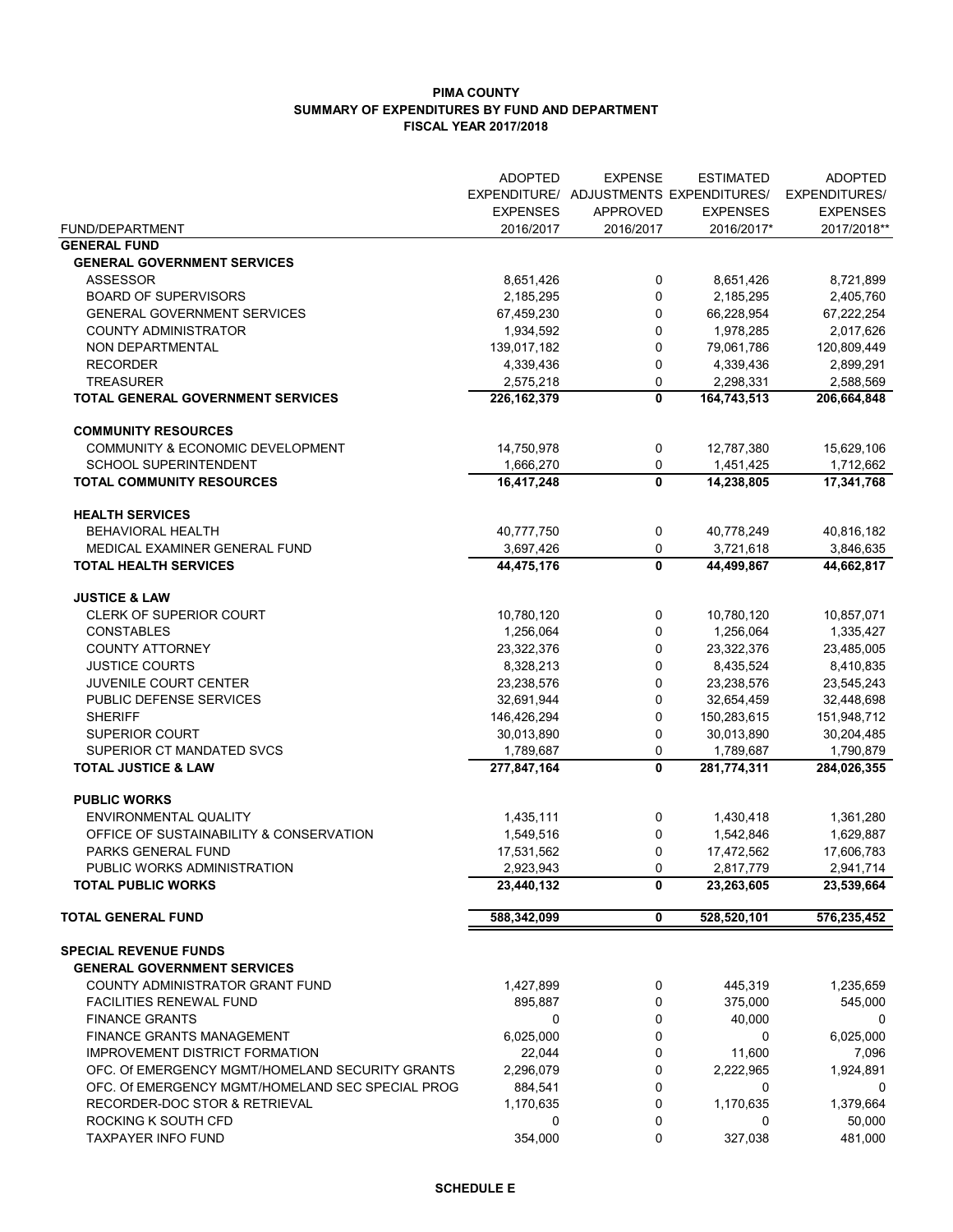#### **PIMA COUNTY SUMMARY OF EXPENDITURES BY FUND AND DEPARTMENT FISCAL YEAR 2017/2018**

|                                                    | <b>ADOPTED</b>  | <b>EXPENSE</b> | <b>ESTIMATED</b>                       | <b>ADOPTED</b>       |
|----------------------------------------------------|-----------------|----------------|----------------------------------------|----------------------|
|                                                    |                 |                | EXPENDITURE/ ADJUSTMENTS EXPENDITURES/ | <b>EXPENDITURES/</b> |
|                                                    | <b>EXPENSES</b> | APPROVED       | <b>EXPENSES</b>                        | <b>EXPENSES</b>      |
| FUND/DEPARTMENT                                    | 2016/2017       | 2016/2017      | 2016/2017*                             | 2017/2018**          |
| <b>WIRELESS INTEGRATED NETWORK</b>                 | 2,230,430       | 0              | 3,004,838                              | 2,898,272            |
| TOTAL GENERAL GOVERNMENT SERVICES                  | 15,306,515      | 0              | 7,597,395                              | 14,546,582           |
|                                                    |                 |                |                                        |                      |
| <b>COMMUNITY RESOURCES</b>                         |                 |                |                                        |                      |
| <b>ATTRACTIONS &amp; TOURISM</b>                   | 2,273,432       | 0              | 2,372,348                              | 2,264,591            |
| COMMUNITY DEVELOPMENT GRANTS                       | 6,015,960       | 0              | 5,572,917                              | 8,172,011            |
| <b>COUNTY FREE LIBRARY</b>                         | 41,931,726      | 0              | 41,664,672                             | 42,084,325           |
| <b>COUNTY FREE LIBRARY GRANTS</b>                  | 234,800         | 0              | 131.148                                | 151,000              |
| <b>EMPLOYMENT &amp; TRAINING</b>                   | 15,418,233      | 0              | 15,025,504                             | 19,253,001           |
| PIMA VOCATIONAL HIGH SCHOOL                        | 1,155,896       | 0              | 894,456                                | 1,018,139            |
| <b>SCHOOL RESERVE FUND</b>                         | 1,884,000       | 0              | 1,884,000                              | 1,961,000            |
| <b>STADIUM DISTRICT</b>                            | 5,398,439       | 0              | 5,866,833                              | 5,611,862            |
| <b>TOTAL COMMUNITY RESOURCES</b>                   | 74,312,486      | 0              | 73,411,878                             | 80,515,929           |
|                                                    |                 |                |                                        |                      |
| <b>HEALTH SERVICES</b><br>BEHAVIORAL HEALTH GRANTS | 784,314         | 0              | 586,801                                | 0                    |
| <b>HEALTH</b>                                      | 15,415,741      | 0              | 15,415,741                             | 15,844,226           |
| <b>HEALTH GRANTS</b>                               | 11,387,938      | $\mathbf 0$    | 10,213,846                             | 12,290,447           |
| MEDICAL EXAMINER SPECIAL PROGRAMS                  | 29,500          | 0              | 29,500                                 | 65,080               |
| PIMA ANIMAL CARE CENTER                            |                 |                |                                        |                      |
|                                                    | 9,231,174       | 0              | 9,330,992                              | 9,478,678            |
| PIMA ANIMAL CARE CENTER-GRANTS                     | 630,678         | 0              | 506,327                                | 866,575              |
| <b>TOTAL HEALTH SERVICES</b>                       | 37,479,345      | 0              | 36,083,207                             | 38,545,006           |
| <b>JUSTICE &amp; LAW</b>                           |                 |                |                                        |                      |
| CLERK OF THE COURT SPECIAL PROGRAMS                | 1,568,344       | 0              | 1,411,675                              | 1,412,060            |
| <b>COUNTY ATTORNEY GRANTS</b>                      | 5,039,157       | 0              | 4,233,592                              | 5,672,812            |
| COUNTY ATTORNEY SPECIAL PROGRAMS                   | 12,718,714      | 0              | 7,766,955                              | 10,876,621           |
| JUSTICE COURT GRANTS                               | 0               | 0              | 8,680                                  | 15,000               |
| JUSTICE COURT SPECIAL PROGRAMS                     | 1,763,060       | $\mathbf 0$    | 1,591,905                              | 1,608,665            |
| JUVENILE COURT GRANTS                              | 976,291         | 0              | 556,621                                | 1,149,508            |
| JUVENILE COURT SPECIAL PROGRAMS                    | 8,984,809       | 0              | 6,959,204                              | 8,619,235            |
| PUBLIC DEFENSE SERVICES SPECIAL PROGRAMS           | 748,816         | 0              | 537,536                                | 667,651              |
| SHERIFF GRANTS                                     | 5,888,204       | 0              | 4,439,052                              | 5,886,725            |
| SHERIFF SPECIAL PROGRAMS                           | 5,452,817       | 0              | 4,902,817                              | 5,461,747            |
| SUPERIOR COURT GRANTS                              | 1,222,008       | 0              | 748,406                                | 668,627              |
| SUP. COURT SPECIAL PROGRAMS                        | 15,473,739      | 0              | 15,039,395                             | 17, 193, 774         |
| <b>TOTAL JUSTICE &amp; LAW</b>                     | 59,835,959      | 0              | 48,195,838                             | 59,232,425           |
|                                                    |                 |                |                                        |                      |
| <b>PUBLIC WORKS</b>                                |                 |                |                                        |                      |
| ENVIRONMENTAL QUALITY FUND                         | 3,359,957       | 0              | 3,169,573                              | 3,500,657            |
| <b>ENVIRONMENTAL QUALITY GRANTS</b>                | 819,446         | 0              | 889,809                                | 1,289,360            |
| ENVIRONMENTAL QUALITY TIRE FUND                    | 1,308,000       | 0              | 1,308,000                              | 1,308,000            |
| OFFICE OF SUSTAINABLITY GRANTS                     | 0               | 0              | 16,670                                 | 0                    |
| <b>PARKS &amp; RECREATION GRANTS</b>               | 377,000         | 0              | 134,900                                | 382,000              |
| PARKS SPECIAL PROGRAMS                             | 3,900,904       | 0              | 3,892,301                              | 2,438,780            |
| REGIONAL FLOOD CONTROL DISTRICT                    | 16,472,029      | $\mathbf 0$    | 16,472,029                             | 16,548,778           |
| REGIONAL FLOOD CONTROL DISTRICT GRANTS             | 212,501         | 0              | 210,000                                | 107,500              |
| REGIONAL FLOOD CONTROL SPECIAL PROGRAMS            | 967,900         | 0              | 77,000                                 | 840,500              |
| <b>TRANSPORTATION</b>                              | 41,393,385      | 0              | 41,613,035                             | 43,493,572           |
| <b>TRANSPORTATION GRANTS</b>                       | 1,242,273       | 0              | 593,664                                | 322,463              |
| <b>TOTAL PUBLIC WORKS</b>                          | 70,053,395      | 0              | 68,376,981                             | 70,231,610           |
| TOTAL SPECIAL REVENUE FUNDS                        | 256,987,700     | 0              | 233,665,299                            | 263,071,552          |
|                                                    |                 |                |                                        |                      |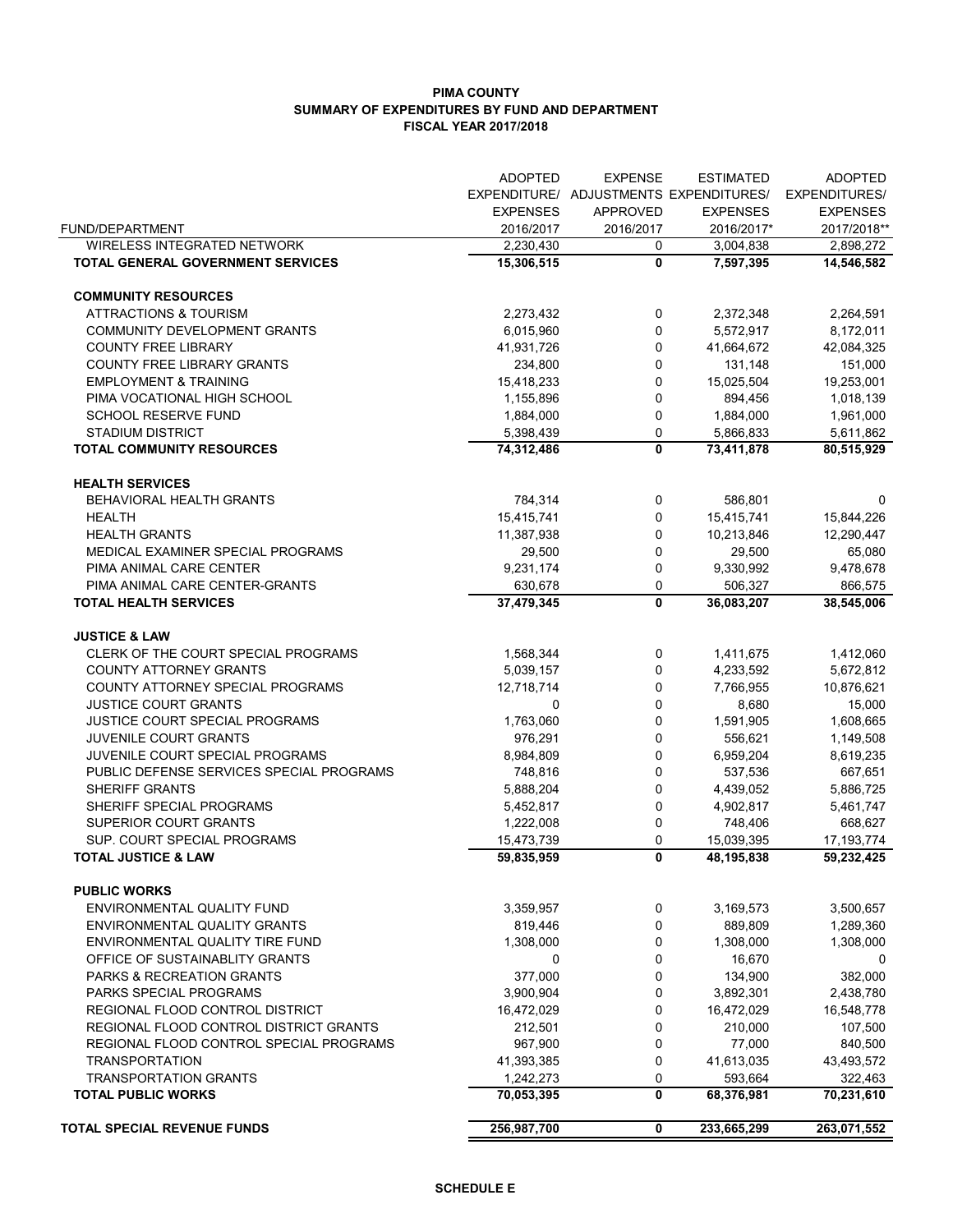#### **PIMA COUNTY SUMMARY OF EXPENDITURES BY FUND AND DEPARTMENT FISCAL YEAR 2017/2018**

| <b>ADOPTED</b>      | <b>EXPENSE</b> | <b>FSTIMATED</b> | <b>ADOPTED</b>                                                    |
|---------------------|----------------|------------------|-------------------------------------------------------------------|
| <b>EXPENDITURE/</b> |                |                  | <b>EXPENDITURES/</b>                                              |
| <b>EXPENSES</b>     | APPROVED       | <b>EXPENSES</b>  | <b>EXPENSES</b>                                                   |
| 2016/2017           |                | 2016/2017*       | 2017/2018**                                                       |
|                     |                |                  |                                                                   |
|                     |                |                  | 134,790,376                                                       |
| 105,479,169         | 0              | 88,847,904       | 131,287,852                                                       |
|                     |                |                  |                                                                   |
|                     |                |                  |                                                                   |
| 3,201,416           |                | 2,933,964        | 3,188,650                                                         |
| 3,201,416           | 0              | 2,933,964        | 3,188,650                                                         |
|                     |                |                  |                                                                   |
| 6,934,222           | 0              | 6,621,417        | 6,918,170                                                         |
| 156,371,598         | 0              | 152,018,593      | 151,580,303                                                       |
| 0                   | 0              | 232,500          | 0                                                                 |
| 163,305,820         | 0              | 158,872,510      | 158,498,473                                                       |
| 166,507,236         | 0              | 161,806,474      | 161,687,123                                                       |
| 1,232,771,605       | 0              | 1,132,087,052    | 1,267,072,355                                                     |
|                     | 115,455,401    | 0                | <b>ADJUSTMENTS EXPENDITURES/</b><br>2016/2017<br>119,247,274<br>0 |

\* These amounts include actual expenditures/expenses recognized on the modified accrual or accrual basis as of February 28, 2017 plus projected expenditures/expenses for the remainder of the fiscal year.

\*\* FY 2017/2018 amounts do not include the impact of the following Capital Improvement Programs: Regional Wastewater (\$49,257,735), Fleet Services (\$1,821,500) and Parking Garages (\$238,761). Also excludes impact of principal payment of \$53,580,004 of Regional Wastewater Management debt service.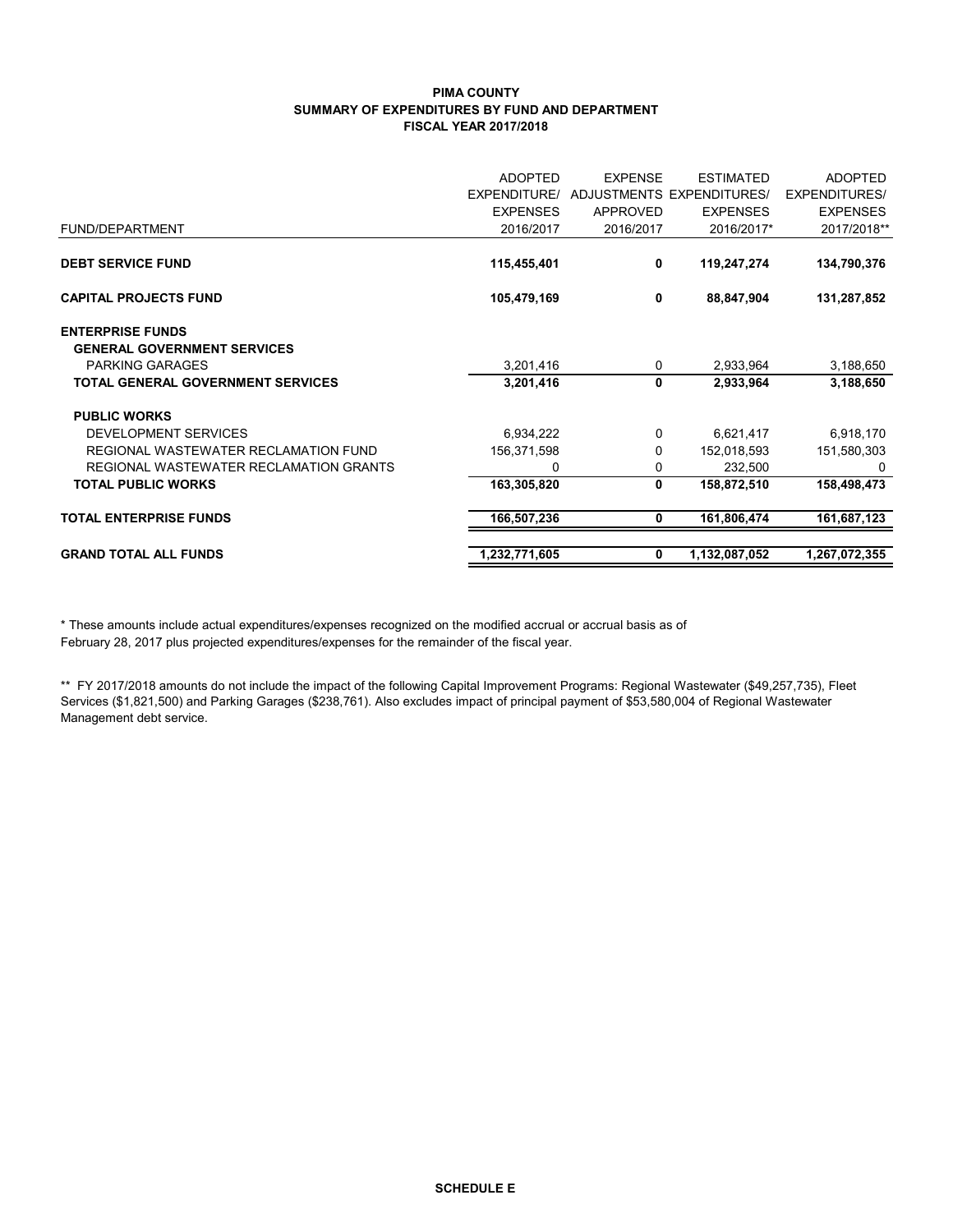#### **PIMA COUNTY SUMMARY BY FUNCTIONAL AREA AND DEPARTMENT OF EXPENDITURES/EXPENSES FISCAL YEAR 2017/2018**

|                                                              | <b>ADOPTED</b>         | <b>EXPENSE</b>   | <b>ESTIMATED</b>                       | <b>ADOPTED</b>         |
|--------------------------------------------------------------|------------------------|------------------|----------------------------------------|------------------------|
|                                                              |                        |                  | EXPENDITURE/ ADJUSTMENTS EXPENDITURES/ | <b>EXPENDITURES/</b>   |
|                                                              | <b>EXPENSES</b>        | <b>APPROVED</b>  | <b>EXPENSES</b>                        | <b>EXPENSES</b>        |
| FUNCTIONAL AREA/DEPARTMENT                                   | 2016/2017              | 2016/2017        | 2016/2017*                             | 2017/2018**            |
| <b>GENERAL GOVERNMENT SERVICES</b>                           |                        |                  |                                        |                        |
| <b>ASSESSOR GENERAL FUND</b>                                 | 8,651,426              | 0                | 8,651,426                              | 8,721,899              |
| BOARD OF SUPERVISORS GENERAL FUND                            | 2,185,295              | $\mathbf 0$      | 2,185,295                              | 2,405,760              |
| <b>GENERAL GOVERNMENT SERVICES</b>                           |                        |                  |                                        |                        |
| GENERAL GOVERNMENT SVCS GENERAL FUND                         | 67,459,230             | 0                | 66,228,954                             | 67,222,254             |
| COUNTY ADMINISTRATOR GENERAL FUND                            | 1,934,592              | 0                | 1,978,285                              | 2,017,626              |
| COUNTY ADMINISTRATOR GRANT FUND                              | 1,427,899              | 0                | 445,319                                | 1,235,659              |
| DEBT SERVICE FUND                                            | 115,455,401            | 0                | 119,247,274                            | 134,790,376            |
| <b>FACILITIES RENEWAL FUND</b>                               | 895,887                | 0                | 375,000                                | 545,000                |
| <b>FINANCE GRANTS</b>                                        | 0                      | 0                | 40,000                                 | 0                      |
| <b>FINANCE GRANTS MANAGEMENT</b>                             | 6,025,000              | 0                | 0                                      | 6,025,000              |
| <b>IMPROVEMENT DISTRICTS FORMATION FUND</b>                  | 22,044                 | 0                | 11,600                                 | 7,096                  |
| NON DEPARTMENTAL GENERAL FUND                                | 139,017,182            | 0                | 79,061,786                             | 120,809,449            |
| OFC. Of EMERGENCY MGMT/HOMELAND SECURITY GRANTS              | 2,296,079              | 0                | 2,222,965                              | 1,924,891              |
| OFC. Of EMERGENCY MGMT/HOMELAND SEC SPEC PRGS                | 884,541                | $\mathbf 0$      | 0<br>2,933,964                         | 0<br>3,188,650         |
| PARKING GARAGES FUND                                         | 3,201,416              | 0<br>$\mathbf 0$ |                                        |                        |
| TOTAL GENERAL GOVERNMENT SERVICES                            | 338,619,271            |                  | 272,545,147                            | 337,766,001            |
| <b>RECORDER</b>                                              |                        |                  |                                        |                        |
| RECORDER GENERAL FUND                                        | 4,339,436              | $\pmb{0}$        | 4,339,436                              | 2,899,291              |
| <b>REC/DOC STOR &amp; RETRIEVAL</b><br><b>TOTAL RECORDER</b> | 1,170,635<br>5,510,071 | 0<br>$\mathbf 0$ | 1,170,635<br>5,510,071                 | 1,379,664<br>4,278,955 |
|                                                              |                        |                  |                                        |                        |
| ROCKING K SOUTH CFD                                          | $\mathbf 0$            | $\mathbf 0$      | $\mathbf 0$                            | 50,000                 |
| <b>TREASURER</b>                                             |                        |                  |                                        |                        |
| <b>TAXPAYER INFORMATION FUND</b>                             | 354,000                | $\pmb{0}$        | 327,038                                | 481,000                |
| TREASURER GENERAL FUND                                       | 2,575,218              | $\mathbf 0$      | 2,298,331                              | 2,588,569              |
| <b>TOTAL TREASURER</b>                                       | 2,929,218              | $\mathbf 0$      | 2,625,369                              | 3,069,569              |
| <b>WIRELESS INTEGRATED NETWORK</b>                           | 2,230,430              | 0                | 3,004,838                              | 2,898,272              |
| TOTAL GENERAL GOVERNMENT SERVICES                            | 360,125,711            | 0                | 294,522,146                            | 359,190,456            |
| <b>COMMUNITY RESOURCES</b>                                   |                        |                  |                                        |                        |
| <b>ATTRACTIONS &amp; TOURISM</b>                             | 2,273,432              | 0                | 2,372,348                              | 2,264,591              |
|                                                              |                        |                  |                                        |                        |
| <b>COMMUNITY RESOURCES</b>                                   |                        |                  |                                        |                        |
| COMMUNITY RESOURCES GENERAL FUND                             | 14,750,978             | 0                | 12,787,380                             | 15,629,106             |
| COMMUNITY DEVELOPMENT GRANTS                                 | 6,015,960              | 0                | 5,572,917                              | 8,172,011              |
| <b>EMPLOYMENT &amp; TRAINING</b>                             | 15,418,233             | 0                | 15,025,504                             | 19,253,001             |
| PIMA VOCATIONAL HIGH SCHOOL                                  | 1,155,896              | 0                | 894,456                                | 1,018,139              |
| TOTAL COMMUNITY RESOURCES                                    | 37,341,067             | $\mathbf 0$      | 34,280,257                             | 44,072,257             |
| <b>COUNTY FREE LIBRARY</b>                                   |                        |                  |                                        |                        |
| <b>COUNTY FREE LIBRARY</b>                                   | 41,931,726             | $\pmb{0}$        | 41,664,672                             | 42,084,325             |
| COUNTY FREE LIBRARY GRANTS                                   | 234,800                | 0                | 131,148                                | 151,000                |
| TOTAL COUNTY FREE LIBRARY                                    | 42,166,526             | $\mathbf 0$      | 41.795.820                             | 42,235,325             |
| <b>SCHOOL SUPERINTENDENT</b>                                 |                        |                  |                                        |                        |
| <b>SCHOOLS GENERAL FUND</b>                                  | 1,666,270              | $\pmb{0}$        | 1,451,425                              | 1,712,662              |
| <b>SCHOOL RESERVE FUND</b>                                   | 1,884,000              | $\pmb{0}$        | 1,884,000                              | 1,961,000              |
| TOTAL SCHOOL SUPERINTENDENT                                  | 3,550,270              | $\mathbf 0$      | 3,335,425                              | 3,673,662              |
| <b>STADIUM DISTRICT</b>                                      | 5,398,439              | 0                | 5,866,833                              | 5,611,862              |
| <b>TOTAL COMMUNITY RESOURCES</b>                             | 90,729,734             | 0                | 87,650,683                             | 97,857,697             |
| <b>HEALTH SERVICES</b>                                       |                        |                  |                                        |                        |
| <b>BEHAVIORAL HEALTH</b>                                     |                        |                  |                                        |                        |
| BEHAVIORAL HEALTH GENERAL FUND                               | 40,777,750             | 0                | 40,778,249                             | 40,816,182             |
| BEHAVIORAL HEALTH GRANTS                                     | 784,314                | 0                | 586,801                                | 0                      |
| TOTAL BEHAVIORAL HEALTH                                      | 41,562,064             | $\boldsymbol{0}$ | 41,365,050                             | 40,816,182             |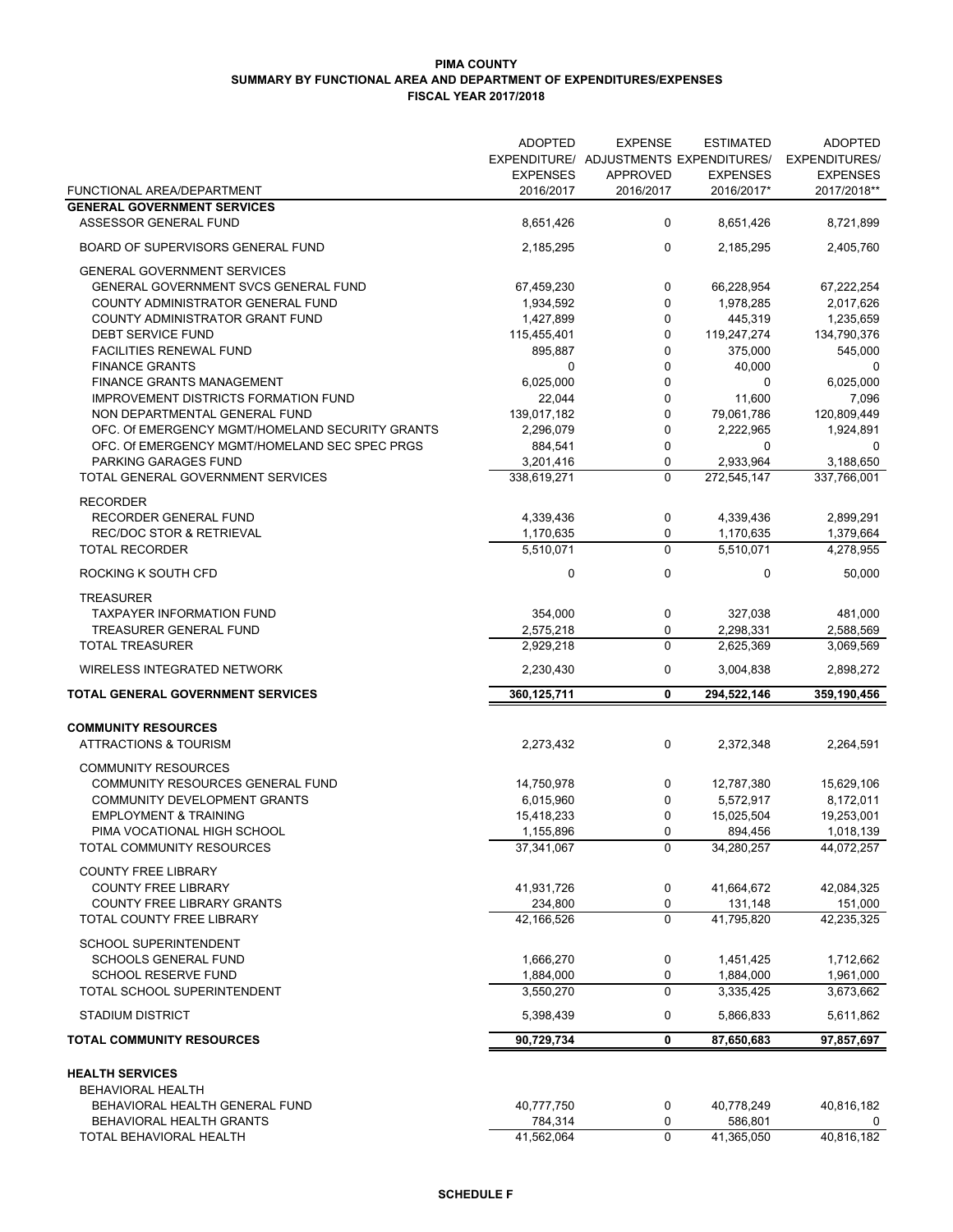#### **PIMA COUNTY SUMMARY BY FUNCTIONAL AREA AND DEPARTMENT OF EXPENDITURES/EXPENSES FISCAL YEAR 2017/2018**

|                                                                | <b>ADOPTED</b>           | <b>EXPENSE</b>                         | <b>ESTIMATED</b>         | <b>ADOPTED</b>             |
|----------------------------------------------------------------|--------------------------|----------------------------------------|--------------------------|----------------------------|
|                                                                |                          | EXPENDITURE/ ADJUSTMENTS EXPENDITURES/ |                          | EXPENDITURES/              |
|                                                                | <b>EXPENSES</b>          | <b>APPROVED</b>                        | <b>EXPENSES</b>          | <b>EXPENSES</b>            |
| FUNCTIONAL AREA/DEPARTMENT                                     | 2016/2017                | 2016/2017                              | 2016/2017*               | 2017/2018**                |
| <b>HEALTH SERVICES</b>                                         |                          |                                        |                          |                            |
| <b>HEALTH SERVICES</b>                                         | 15,415,741               | 0                                      | 15,415,741               | 15,844,226                 |
| <b>HEALTH GRANTS</b><br>TOTAL HEALTH SERVICES                  | 11,387,938<br>26,803,679 | 0<br>$\Omega$                          | 10,213,846<br>25,629,587 | 12,290,447<br>28,134,673   |
|                                                                |                          |                                        |                          |                            |
| <b>MEDICAL EXAMINER</b>                                        |                          |                                        |                          |                            |
| MEDICAL EXAMINER GENERAL FUND                                  | 3,697,426                | 0                                      | 3,721,618                | 3,846,635                  |
| MEDICAL EXAMINER SPECIAL PROGRAMS                              | 29,500                   | 0                                      | 29,500                   | 65,080                     |
| TOTAL MEDICAL EXAMINER                                         | 3,726,926                | $\mathbf 0$                            | 3,751,118                | 3,911,715                  |
| PIMA ANIMAL CARE CENTER                                        |                          |                                        |                          |                            |
| PIMA ANIMAL CARE CENTER                                        | 9,231,174                | 0                                      | 9,330,992                | 9,478,678                  |
| PIMA ANIMAL CARE CENTER-GRANTS                                 | 630,678                  | 0                                      | 506,327                  | 866,575                    |
| Total PIMA ANIMAL CARE CENTER                                  | 9,861,852                | $\pmb{0}$                              | 9,837,319                | 10,345,253                 |
| <b>TOTAL HEALTH SERVICES</b>                                   | 81,954,521               | 0                                      | 80,583,074               | 83,207,823                 |
|                                                                |                          |                                        |                          |                            |
| <b>JUSTICE &amp; LAW</b><br><b>CLERK OF SUPERIOR COURT</b>     |                          |                                        |                          |                            |
| CLERK OF SUPERIOR COURT GENERAL FUND                           | 10,780,120               | 0                                      | 10,780,120               | 10,857,071                 |
| CLERK OF THE COURT SPECIAL PROGRAMS                            | 1,568,344                | 0                                      | 1,411,675                | 1,412,060                  |
| TOTAL CLERK OF SUPERIOR COURT                                  | 12,348,464               | $\Omega$                               | 12,191,795               | 12,269,131                 |
|                                                                |                          |                                        |                          |                            |
| <b>CONSTABLES GENERAL FUND</b>                                 | 1,256,064                | 0                                      | 1,256,064                | 1,335,427                  |
| <b>COUNTY ATTORNEY</b>                                         |                          |                                        |                          |                            |
| COUNTY ATTORNEY GENERAL FUND                                   | 23,322,376               | 0                                      | 23,322,376               | 23,485,005                 |
| <b>COUNTY ATTORNEY GRANTS</b>                                  | 5,039,157                | 0                                      | 4,233,592                | 5,672,812                  |
| COUNTY ATTORNEY SPECIAL PROGRAMS                               | 12,718,714               | 0                                      | 7,766,955                | 10,876,621                 |
| TOTAL COUNTY ATTORNEY                                          | 41,080,247               | $\Omega$                               | 35,322,923               | 40,034,438                 |
| PUBLIC DEFENSE SERVICES                                        |                          |                                        |                          |                            |
| PUBLIC DEFENSE SERVICES GENERAL FUND                           | 32,691,944               | 0                                      | 32,654,459               | 32,448,698                 |
| PUBLIC DEFENSE SERVICES SPECIAL PROGRAMS                       | 748,816                  | 0                                      | 537,536                  | 667,651                    |
| TOTAL PUBLIC DEFENSE SERVICES                                  | 33,440,760               | $\Omega$                               | 33,191,995               | 33,116,349                 |
| <b>JUSTICE COURTS</b>                                          |                          |                                        |                          |                            |
| <b>JUSTICE COURTS GENERAL FUND</b>                             | 8,328,213                | 0                                      | 8,435,524                | 8,410,835                  |
| <b>JUSTICE COURTS GRANTS</b>                                   | 0                        | 0                                      | 8,680                    | 15,000                     |
| <b>JUSTICE COURT SPECIAL PROGRAMS</b>                          | 1,763,060                | 0                                      | 1,591,905                | 1,608,665                  |
| <b>TOTAL JUSTICE COURTS</b>                                    | 10,091,273               | $\Omega$                               | 10.036.109               | 10,034,500                 |
| <b>JUVENILE COURT CENTER</b>                                   |                          |                                        |                          |                            |
| JUVENILE COURT CENTER GENERAL FUND                             | 23,238,576               | $\mathbf{0}$                           | 23,238,576               | 23,545,243                 |
| <b>JUVENILE COURT GRANTS</b>                                   | 976,291                  | 0                                      | 556,621                  | 1,149,508                  |
| JUVENILE COURT SPECIAL PROGRAMS                                | 8,984,809                | 0                                      | 6,959,204                | 8,619,235                  |
| TOTAL JUVENILE COURT CENTER                                    | 33,199,676               | $\mathbf 0$                            | 30,754,401               | 33,313,986                 |
|                                                                |                          |                                        |                          |                            |
| <b>SHERIFF</b>                                                 |                          |                                        |                          |                            |
| SHERIFF GENERAL FUND<br><b>SHERIFF GRANTS</b>                  | 146,426,294<br>5,888,204 | 0<br>0                                 | 150,283,615<br>4,439,052 | 151,948,712<br>5,886,725   |
| SHERIFF SPECIAL PROGRAMS                                       | 5,452,817                | 0                                      | 4,902,817                | 5,461,747                  |
| <b>TOTAL SHERIFF</b>                                           | 157,767,315              | $\mathbf 0$                            | 159,625,484              | 163,297,184                |
|                                                                |                          |                                        |                          |                            |
| <b>SUPERIOR COURT</b>                                          |                          |                                        |                          |                            |
| SUPERIOR COURT GENERAL FUND                                    | 30,013,890               | 0                                      | 30,013,890               | 30,204,485                 |
| SUPERIOR COURT GRANTS                                          | 1,222,008                | 0                                      | 748,406                  | 668,627                    |
| SUPERIOR COURT MANDATED SERVICES                               | 1,789,687                | 0                                      | 1,789,687                | 1,790,879                  |
| SUPERIOR COURT SPECIAL PROGRAMS<br><b>TOTAL SUPERIOR COURT</b> | 15,473,739<br>48,499,324 | 0<br>0                                 | 15,039,395<br>47,591,378 | 17, 193, 774<br>49,857,765 |
|                                                                |                          |                                        |                          |                            |
| <b>TOTAL JUSTICE &amp; LAW</b>                                 | 337,683,123              | 0                                      | 329,970,149              | 343,258,780                |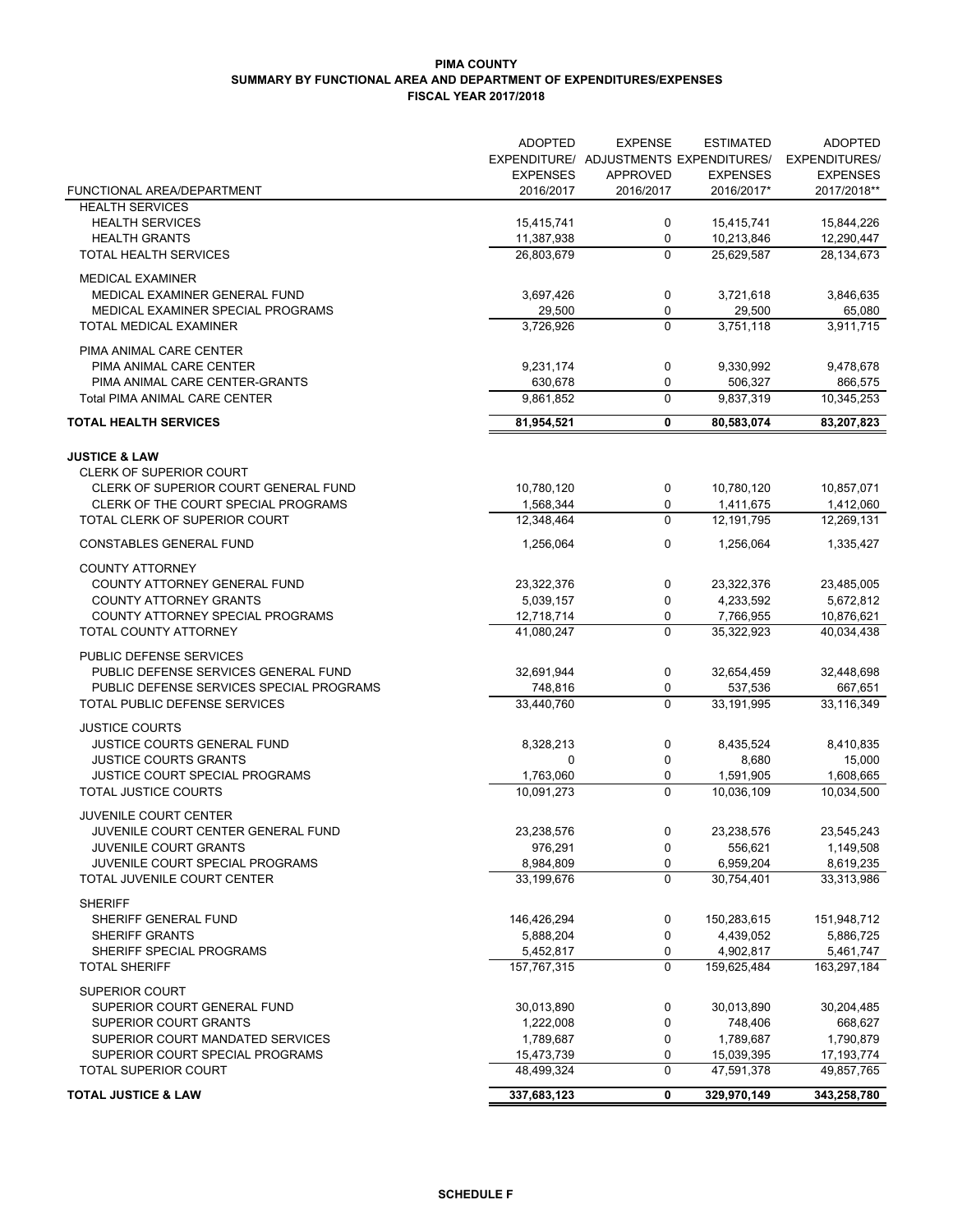#### **PIMA COUNTY SUMMARY BY FUNCTIONAL AREA AND DEPARTMENT OF EXPENDITURES/EXPENSES FISCAL YEAR 2017/2018**

|                                                      | <b>ADOPTED</b>  | <b>EXPENSE</b>                         | <b>ESTIMATED</b> | <b>ADOPTED</b>       |
|------------------------------------------------------|-----------------|----------------------------------------|------------------|----------------------|
|                                                      |                 | EXPENDITURE/ ADJUSTMENTS EXPENDITURES/ |                  | <b>EXPENDITURES/</b> |
|                                                      | <b>EXPENSES</b> | <b>APPROVED</b>                        | <b>EXPENSES</b>  | <b>EXPENSES</b>      |
| FUNCTIONAL AREA/DEPARTMENT                           | 2016/2017       | 2016/2017                              | 2016/2017*       | 2017/2018**          |
| <b>PUBLIC WORKS</b>                                  |                 |                                        |                  |                      |
| <b>CAPITAL PROJECTS FUND</b>                         | 105,479,169     | 0                                      | 88,847,904       | 131,287,852          |
| DEVELOPMENT SERVICES FUND                            | 6,934,222       | 0                                      | 6,621,417        | 6,918,170            |
| <b>ENVIRONMENTAL QUALITY</b>                         |                 |                                        |                  |                      |
| ENVIRONMENTAL QUALITY GENERAL FUND                   | 1,435,111       | 0                                      | 1,430,418        | 1,361,280            |
| ENVIRONMENTAL QUALITY FUND                           | 3,359,957       | 0                                      | 3,169,573        | 3,500,657            |
| ENVIRONMENTAL QUALITY GRANTS                         | 819,446         | 0                                      | 889,809          | 1,289,360            |
| ENVIRONMENTAL QUALLITY TIRE FUND                     | 1,308,000       | 0                                      | 1,308,000        | 1,308,000            |
| TOTAL ENVIRONMENTAL QUALITY                          | 6,922,514       | $\overline{0}$                         | 6,797,800        | 7,459,297            |
| OFFICE OF SUSTAINABILITY & CONSERVATION              |                 |                                        |                  |                      |
| OFFICE OF SUSTAINABILITY & CONSERVATION GENERAL FUND | 1,549,516       | $\mathbf 0$                            | 1,542,846        | 1,629,887            |
| OFFICE OF SUSTAINABILITY GRANTS                      | 0               | 0                                      | 16,670           | 0                    |
| TOTAL OFFICE OF SUSTAINABILITY & CONSERVATION        | 1,549,516       | $\mathbf 0$                            | 1,559,516        | 1,629,887            |
| NATURAL RESOURCES, PARKS & RECREATION                |                 |                                        |                  |                      |
| PARKS GENERAL FUND                                   | 17,531,562      | 0                                      | 17,472,562       | 17,606,783           |
| <b>PARKS &amp; RECREATION GRANTS</b>                 | 377,000         | 0                                      | 134,900          | 382,000              |
| PARKS SPECIAL PROGRAMS                               | 3,900,904       | 0                                      | 3,892,301        | 2,438,780            |
| TOTAL NATURAL RESOURCES, PARKS & RECREATION          | 21.809.466      | $\Omega$                               | 21.499.763       | 20,427,563           |
| PUBLIC WORKS ADMINISTRATION GENERAL FUND             | 2,923,943       | 0                                      | 2,817,779        | 2,941,714            |
| REGIONAL FLOOD CONTROL DISTRICT                      |                 |                                        |                  |                      |
| REGIONAL FLOOD CONTROL DISTRICT                      | 16,472,029      | 0                                      | 16,472,029       | 16,548,778           |
| REGIONAL FLOOD CONTROL DISTRICT GRANTS               | 212,501         | 0                                      | 210,000          | 107,500              |
| REGIONAL FLOOD CONTROL DISTRICT SPEC PROGS           | 967,900         | 0                                      | 77,000           | 840,500              |
| TOTAL REGIONAL FLOOD CONTROL DISTRICT                | 17,652,430      | $\mathbf 0$                            | 16,759,029       | 17,496,778           |
| <b>TRANSPORTATION</b>                                |                 |                                        |                  |                      |
| <b>TRANSPORTATION</b>                                | 41,393,385      | $\pmb{0}$                              | 41,613,035       | 43,493,572           |
| <b>TRANSPORTATION GRANTS</b>                         | 1,242,273       | 0                                      | 593,664          | 322,463              |
| TOTAL TRANSPORTATION                                 | 42,635,658      | 0                                      | 42,206,699       | 43,816,035           |
| REGIONAL WASTEWATER RECLAMATION                      |                 |                                        |                  |                      |
| REGIONAL WASTEWATER RECLAMATION FUND                 | 156,371,598     | 0                                      | 152,018,593      | 151,580,303          |
| REGIONAL WASTEWATER RECLAMATION FUND-GRANTS          | 0               | 0                                      | 232,500          | 0                    |
| TOTAL REGIONAL WASTEWATER RECLAMATION                | 156,371,598     | 0                                      | 152,251,093      | 151,580,303          |
| <b>TOTAL PUBLIC WORKS</b>                            | 362,278,516     | 0                                      | 339,361,000      | 383,557,599          |
|                                                      |                 |                                        |                  |                      |
| <b>TOTAL ALL FUNCTIONAL AREAS</b>                    | 1,232,771,605   | 0                                      | 1,132,087,052    | 1,267,072,355        |
|                                                      |                 |                                        |                  |                      |

\* These amounts include actual expenditures/expenses recognized on the modified accrual or accrual basis as of February 29, 2016 plus projected expenditures/expenses for the remainder of the fiscal year.

\*\* FY 2017/2018 amounts do not include the impact of the following Capital Improvement Programs: Regional Wastewater (\$49,257,735), Fleet Services (\$1,821,500) and Parking Garages (\$238,761). Also excludes impact of principal payment of \$53,580,004 of Regional Wastewater Management debt service.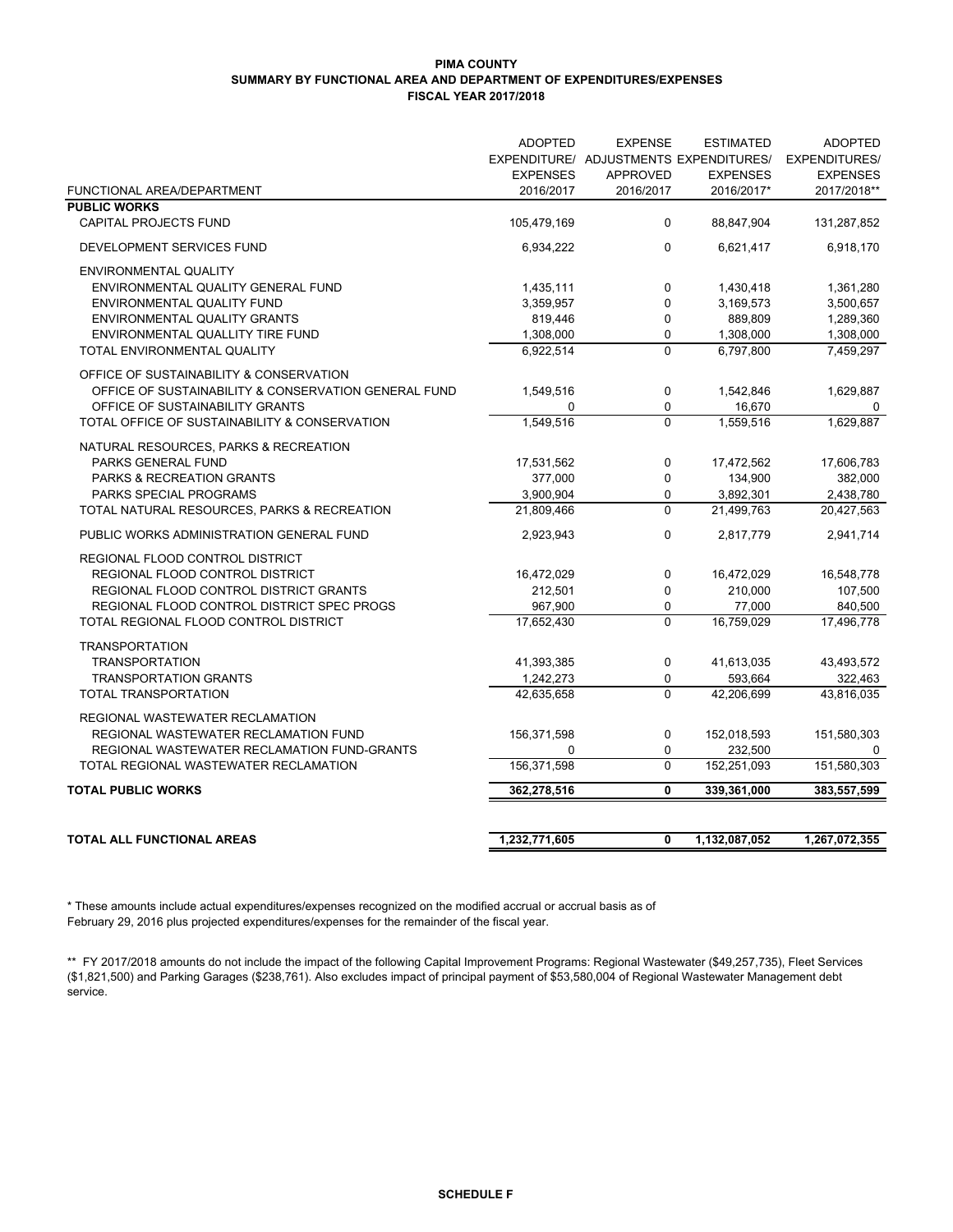|                                             |            |                     |            |                    |                | Total        |
|---------------------------------------------|------------|---------------------|------------|--------------------|----------------|--------------|
|                                             | Full-Time  | Employees           |            |                    | Other          | Estimated    |
|                                             | Equivalent | Salaries &          | Retirement | <b>Health Care</b> | <b>Benefit</b> | Personnel    |
|                                             | (FTE)      | <b>Hourly Costs</b> | Costs      | Costs              | Costs          | Compensation |
| FUND/DEPARTMENT                             | 2017/2018  | 2017/2018           | 2017/2018  | 2017/2018          | 2017/2018      | 2017/2018    |
| <b>GENERAL FUND</b>                         |            |                     |            |                    |                |              |
| <b>GENERAL GOVERNMENT SERVICES</b>          |            |                     |            |                    |                |              |
| <b>ASSESSOR</b>                             | 130.50     | 5,589,020           | 644,804    | 1,026,860          | 482,339        | 7,743,023    |
| <b>BOARD OF SUPERVISORS</b>                 | 23.50      | 1,498,004           | 218,230    | 172,908            | 147,622        | 2,036,764    |
| <b>COUNTY ADMINISTRATOR</b>                 | 14.15      | 1,351,538           | 149,522    | 105,939            | 94,115         | 1,701,114    |
| <b>GENERAL GOVERNMENT SERVICES</b>          | 587.80     | 34, 173, 313        | 3,801,458  | 5,144,557          | 3,199,801      | 46,319,129   |
| <b>RECORDER</b>                             | 40.00      | 1,451,393           | 166,556    | 267,640            | 124,174        | 2,009,763    |
| <b>TREASURER</b>                            | 34.50      | 1,639,962           | 197,787    | 268,719            | 136,065        | 2,242,533    |
| <b>TOTAL GENERAL GOVERNMENT SERVICES</b>    | 830.45     | 45,703,230          | 5,178,357  | 6,986,623          | 4,184,116      | 62,052,326   |
| <b>COMMUNITY RESOURCES</b>                  |            |                     |            |                    |                |              |
| <b>COMMUNITY &amp; ECONOMIC DEVELOPMENT</b> | 112.97     | 4,627,125           | 439,080    | 656,786            | 393,008        | 6,115,999    |
| <b>SCHOOL SUPERINTENDENT</b>                | 13.00      | 787,628             | 97,695     | 93,223             | 65,759         | 1,044,305    |
| <b>TOTAL COMMUNITY RESOURCES</b>            | 125.97     | 5,414,753           | 536,775    | 750,009            | 458,767        | 7,160,304    |
| <b>HEALTH SERVICES</b>                      |            |                     |            |                    |                |              |
| <b>BEHAVIORAL HEALTH</b>                    | 13.00      | 781,950             | 88,827     | 97,808             | 76,869         | 1,045,454    |
| <b>MEDICAL EXAMINER</b>                     | 32.00      | 2,416,448           | 275,419    | 290,366            | 199,113        | 3,181,346    |
| <b>TOTAL HEALTH SERVICES</b>                | 45.00      | 3,198,398           | 364,246    | 388,174            | 275,982        | 4,226,800    |
| <b>JUSTICE &amp; LAW</b>                    |            |                     |            |                    |                |              |
| CLERK OF THE SUPERIOR COURT                 | 197.00     | 7,878,247           | 907,637    | 1,400,152          | 683,577        | 10,869,613   |
| <b>CONSTABLES</b>                           | 13.00      | 733,010             | 158,617    | 131,739            | 93,185         | 1,116,551    |
| <b>COUNTY ATTORNEY</b>                      | 341.00     | 17,582,264          | 2,166,852  | 2,187,892          | 1,424,007      | 23,361,015   |
| <b>JUSTICE &amp; LAW</b>                    | 270.75     | 15,557,015          | 1,775,111  | 2,047,268          | 1,309,061      | 20,688,455   |
| <b>JUSTICE COURTS</b>                       | 134.50     | 5,713,072           | 780,944    | 918,616            | 477,562        | 7,890,194    |
| JUVENILE COURT CENTER                       | 349.00     | 13,658,288          | 2,525,549  | 2,656,481          | 1,598,923      | 20,439,241   |
| <b>SHERIFF</b>                              | 1,489.25   | 75,803,971          | 28,280,044 | 12,715,172         | 9,175,203      | 125,974,390  |
| SUPERIOR COURT                              | 400.00     | 20, 155, 471        | 3,064,571  | 2,953,811          | 1,843,181      | 28,017,034   |
| <b>TOTAL JUSTICE &amp; LAW</b>              | 3,194.50   | 157,081,338         | 39,659,325 | 25,011,131         | 16,604,699     | 238,356,493  |
| <b>PUBLIC WORKS</b>                         |            |                     |            |                    |                |              |
| ENVIRONMENTAL QUALITY                       | 3.00       | 225,518             | 25,935     | 24,390             | 24,375         | 300,218      |
| NATURAL RESOURCES, PARKS & RECREATION       | 279.35     | 10,593,938          | 1,050,272  | 1,770,623          | 1,233,510      | 14,648,343   |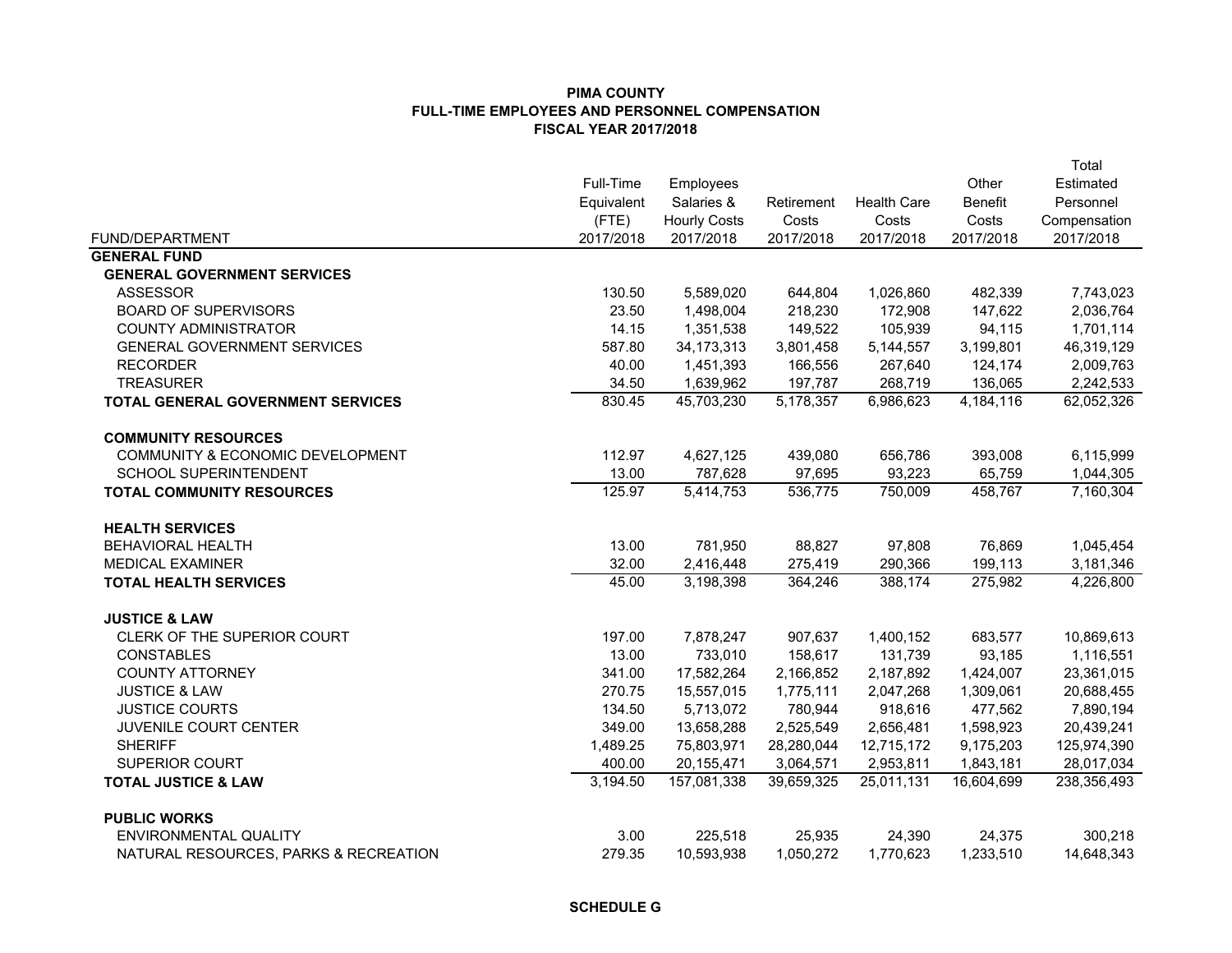|                                                 |             |                     |            |                    |                | Total        |
|-------------------------------------------------|-------------|---------------------|------------|--------------------|----------------|--------------|
|                                                 | Full-Time   | Employees           |            |                    | Other          | Estimated    |
|                                                 | Equivalent  | Salaries &          | Retirement | <b>Health Care</b> | <b>Benefit</b> | Personnel    |
|                                                 | $($ FTE $)$ | <b>Hourly Costs</b> | Costs      | Costs              | Costs          | Compensation |
| <b>FUND/DEPARTMENT</b>                          | 2017/2018   | 2017/2018           | 2017/2018  | 2017/2018          | 2017/2018      | 2017/2018    |
| PROJECT MANAGEMENT OFFICE                       | 5.00        | 393,338             | 43,878     | 38,572             | 31,518         | 507,306      |
| PUBLIC WORKS ADMINISTRATION                     | 10.00       | 918,053             | 105,565    | 82,361             | 73,400         | 1,179,379    |
| <b>REAL PROPERTY SERVICES</b>                   | 15.00       | 903,226             | 103,842    | 140,694            | 76,521         | 1,224,283    |
| OFFICE OF SUSTAINABILITY & CONSERVATION         | 17.90       | 1,217,047           | 139,961    | 140,496            | 100,523        | 1,598,027    |
| <b>PUBLIC WORKS</b>                             | 330.25      | 14,251,120          | 1,469,453  | 2,197,136          | 1,539,847      | 19,457,556   |
| <b>TOTAL GENERAL FUND</b>                       | 4,526.17    | 225,648,839         | 47,208,156 | 35,333,073         | 23,063,411     | 331,253,479  |
| <b>SPECIAL REVENUE FUNDS</b>                    |             |                     |            |                    |                |              |
| <b>GENERAL GOVERNMENT SERVICES</b>              |             |                     |            |                    |                |              |
| <b>COUNTY ADMINISTRATOR GRANTS</b>              | 1.00        | 48,000              | 5,520      | 5,277              | 4,131          | 62,928       |
| OFC. Of EMERGENCY MGMT/HOMELAND SECURITY GRANTS | 8.00        | 524.605             | 60,330     | 73,833             | 45,432         | 704,200      |
| RECORDER DOCUMENT STORAGE & RETRIEVAL           | 7.00        | 508,141             | 58,436     | 55,257             | 42,800         | 664,634      |
| <b>WIRELESS INTEGRATED NETWORK</b>              | 10.00       | 710,162             | 81,668     | 76,442             | 57,955         | 926,227      |
| <b>TOTAL GENERAL GOVERNMENT SERVICES</b>        | 26.00       | 1,790,908           | 205,954    | 210,809            | 150,318        | 2,357,989    |
| <b>COMMUNITY RESOURCES</b>                      |             |                     |            |                    |                |              |
| <b>ATTRACTIONS &amp; TOURISM</b>                | 4.15        | 285,211             | 32,420     | 36,966             | 24,094         | 378,691      |
| <b>COMMUNITY DEVELOPMENT &amp; NEIGHBORHOOD</b> | 14.00       | 697.144             | 77.885     | 89,002             | 60,161         | 924,192      |
| <b>CONSERVATION GRANTS</b>                      |             |                     |            |                    |                |              |
| COMMUNITY SERVICES EMPLOYMENT & TRAINING        | 55.00       | 2,183,111           | 246,153    | 354,385            | 181,743        | 2,965,392    |
| <b>GRANTS</b>                                   |             |                     |            |                    |                |              |
| <b>COUNTY FREE LIBRARY</b>                      | 390.00      | 15,241,378          | 1,441,541  | 2,196,228          | 1,319,777      | 20,198,924   |
| PIMA VOCATIONAL HIGH SCHOOL                     | 15.00       | 573,480             | 65,950     | 115,143            | 47,743         | 802,316      |
| <b>STADIUM DISTRICT</b>                         | 44.25       | 1,720,835           | 180,565    | 306,970            | 198,325        | 2,406,695    |
| <b>TOTAL COMMUNITY RESOURCES</b>                | 522.40      | 20,701,159          | 2,044,514  | 3,098,694          | 1,831,843      | 27,676,210   |
| <b>HEALTH SERVICES</b>                          |             |                     |            |                    |                |              |
| <b>HEALTH</b>                                   | 184.00      | 9,208,467           | 1,056,038  | 1,361,331          | 827,939        | 12,453,775   |
| <b>HEALTH GRANTS</b>                            | 110.30      | 4,490,090           | 501,060    | 783,011            | 386,950        | 6,161,111    |
| PIMA ANIMAL CARE CENTER                         | 96.00       | 3,773,694           | 415,173    | 673,567            | 368,196        | 5,230,630    |
| <b>TOTAL HEALTH SERVICES</b>                    | 390.30      | 17,472,251          | 1,972,271  | 2,817,909          | 1,583,085      | 23,845,516   |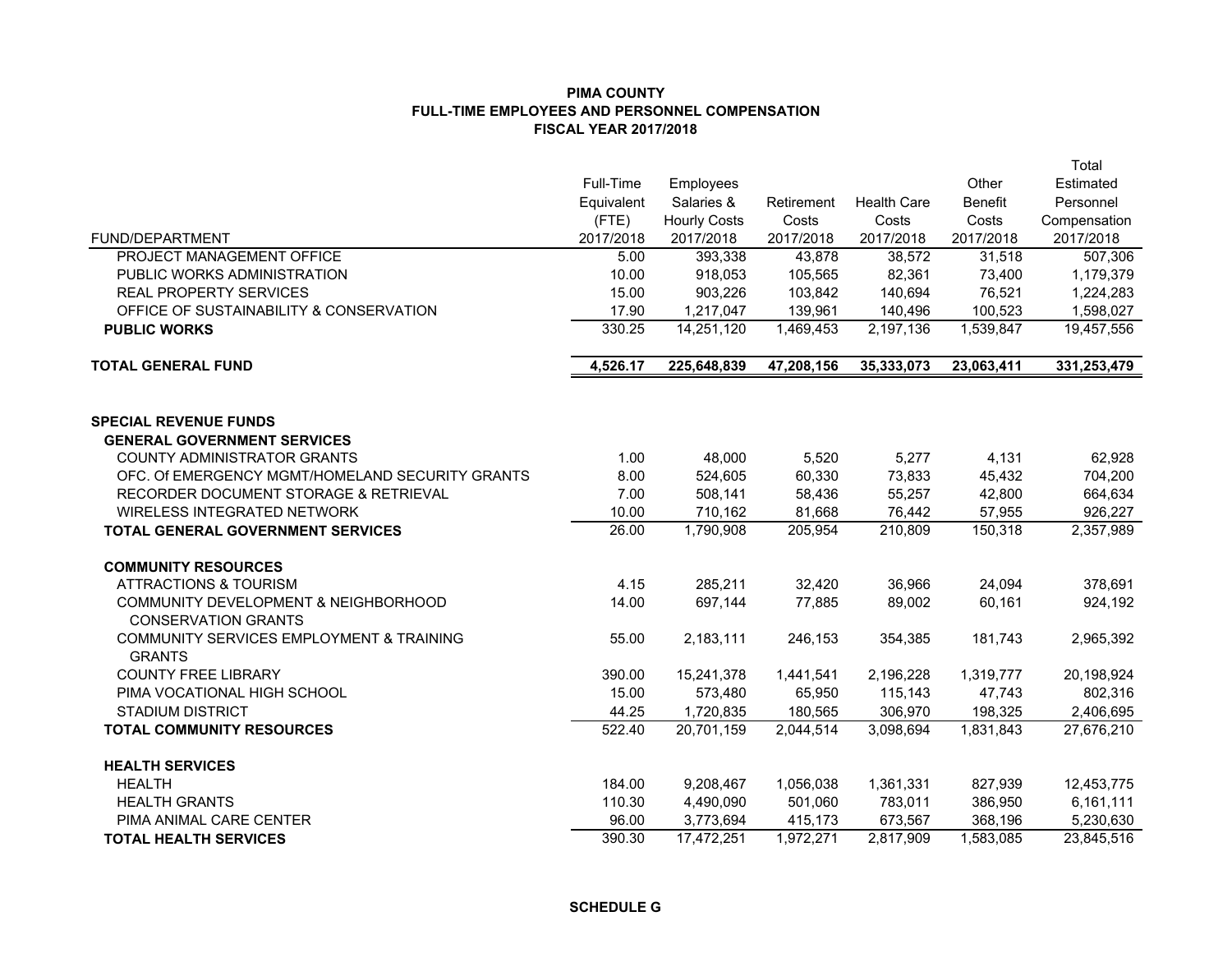| <b>FUND/DEPARTMENT</b>                                        | Full-Time<br>Equivalent<br>$($ FTE $)$<br>2017/2018 | Employees<br>Salaries &<br><b>Hourly Costs</b><br>2017/2018 | Retirement<br>Costs<br>2017/2018 | <b>Health Care</b><br>Costs<br>2017/2018 | Other<br><b>Benefit</b><br>Costs<br>2017/2018 | Total<br>Estimated<br>Personnel<br>Compensation<br>2017/2018 |
|---------------------------------------------------------------|-----------------------------------------------------|-------------------------------------------------------------|----------------------------------|------------------------------------------|-----------------------------------------------|--------------------------------------------------------------|
| <b>JUSTICE &amp; LAW</b>                                      |                                                     |                                                             |                                  |                                          |                                               |                                                              |
| CLERK OF THE SUPERIOR COURT SPECIAL PROGRAMS                  | 8.50                                                | 322,026                                                     | 36,715                           | 62,626                                   | 26,748                                        | 448,115                                                      |
| <b>COUNTY ATTORNEY GRANTS</b>                                 | 49.00                                               | 2,314,247                                                   | 340,431                          | 295,959                                  | 187,879                                       | 3,138,516                                                    |
| COUNTY ATTORNEY SPECIAL PROGRAMS                              | 63.00                                               | 2,622,029                                                   | 296,711                          | 219,014                                  | 212,203                                       | 3,349,957                                                    |
| JUSTICE COURTS SPECIAL PROGRAMS                               | 17.00                                               | 540,512                                                     | 41,367                           | 46,357                                   | 43,805                                        | 672,041                                                      |
| JUVENILE COURT GRANTS                                         | 19.00                                               | 655,021                                                     | 81,548                           | 127,540                                  | 65,409                                        | 929,518                                                      |
| JUVENILE COURT SPECIAL PROGRAMS                               | 79.75                                               | 3,284,120                                                   | 599,119                          | 619,571                                  | 367,669                                       | 4,870,479                                                    |
| <b>SHERIFF GRANTS</b>                                         | 35.00                                               | 3,160,359                                                   | 419,938                          | 208,864                                  | 159,959                                       | 3,949,120                                                    |
| SHERIFF SPECIAL PROGRAMS                                      | 8.00                                                | 289,654                                                     | 39,646                           | 67,846                                   | 26,634                                        | 423,780                                                      |
| SUPERIOR COURT SPECIAL GRANTS                                 | 26.30                                               | 1,109,488                                                   | 140,010                          | 178,106                                  | 105,750                                       | 1,533,354                                                    |
| SUPERIOR COURT SPECIAL PROGRAMS                               | 217.60                                              | 9,422,306                                                   | 1,847,923                        | 1,668,087                                | 1,067,884                                     | 14,006,200                                                   |
| <b>TOTAL JUSTICE &amp; LAW</b>                                | 523.15                                              | 23,719,762                                                  | 3,843,408                        | 3,493,970                                | 2,263,940                                     | 33,321,080                                                   |
| <b>PUBLIC WORKS</b>                                           |                                                     |                                                             |                                  |                                          |                                               |                                                              |
| ENVIRONMENTAL QUALITY FUND                                    | 31.00                                               | 1,888,853                                                   | 217,103                          | 253,863                                  | 235,547                                       | 2,595,366                                                    |
| ENVIRONMENTAL QUALITY GRANTS                                  | 8.00                                                | 391,801                                                     | 44,199                           | 45,821                                   | 36,044                                        | 517,865                                                      |
| <b>PARKS SPECIAL PROGRAMS</b>                                 | 4.50                                                | 183,786                                                     | 18,578                           | 16,573                                   | 17,837                                        | 236,774                                                      |
| REGIONAL FLOOD CONTROL DISTRICT                               | 59.20                                               | 4,072,817                                                   | 457,987                          | 535,474                                  | 399,415                                       | 5,465,693                                                    |
| <b>TRANSPORTATION</b>                                         | 286.00                                              | 14,355,496                                                  | 1,552,477                        | 2,524,440                                | 1,672,347                                     | 20,104,760                                                   |
| <b>TOTAL PUBLIC WORKS</b>                                     | 388.70                                              | 20,892,753                                                  | 2,290,344                        | 3,376,171                                | 2,361,190                                     | 28,920,458                                                   |
| <b>TOTAL SPECIAL REVENUE FUNDS</b>                            | 1,850.55                                            | 84,576,833                                                  | 10,356,491                       | 12,997,553                               | 8,190,376                                     | 116, 121, 253                                                |
|                                                               |                                                     |                                                             |                                  |                                          |                                               |                                                              |
| <b>ENTERPRISE FUNDS</b><br><b>GENERAL GOVERNMENT SERVICES</b> |                                                     |                                                             |                                  |                                          |                                               |                                                              |
| <b>PARKING GARAGES</b>                                        | 5.00                                                | 191,689                                                     | 21,882                           | 37,571                                   | 17,667                                        | 268,809                                                      |
| <b>TOTAL GENERAL GOVERNMENT SERVICES</b>                      | 5.00                                                | 191,689                                                     | 21,882                           | 37,571                                   | 17.667                                        | 268,809                                                      |
| <b>PUBLIC WORKS</b>                                           |                                                     |                                                             |                                  |                                          |                                               |                                                              |
| DEVELOPMENT SERVICES                                          | 56.00                                               | 3,604,500                                                   | 413,449                          | 441,842                                  | 322,424                                       | 4,782,215                                                    |
| REGIONAL WASTEWATER RECLAMATION                               | 457.00                                              | 24,385,649                                                  | 2,631,946                        | 3,845,465                                | 2,412,678                                     | 33,275,738                                                   |
| <b>TOTAL PUBLIC WORKS</b>                                     | 513.00                                              | 27,990,149                                                  | 3,045,395                        | 4,287,307                                | 2,735,102                                     | 38,057,953                                                   |